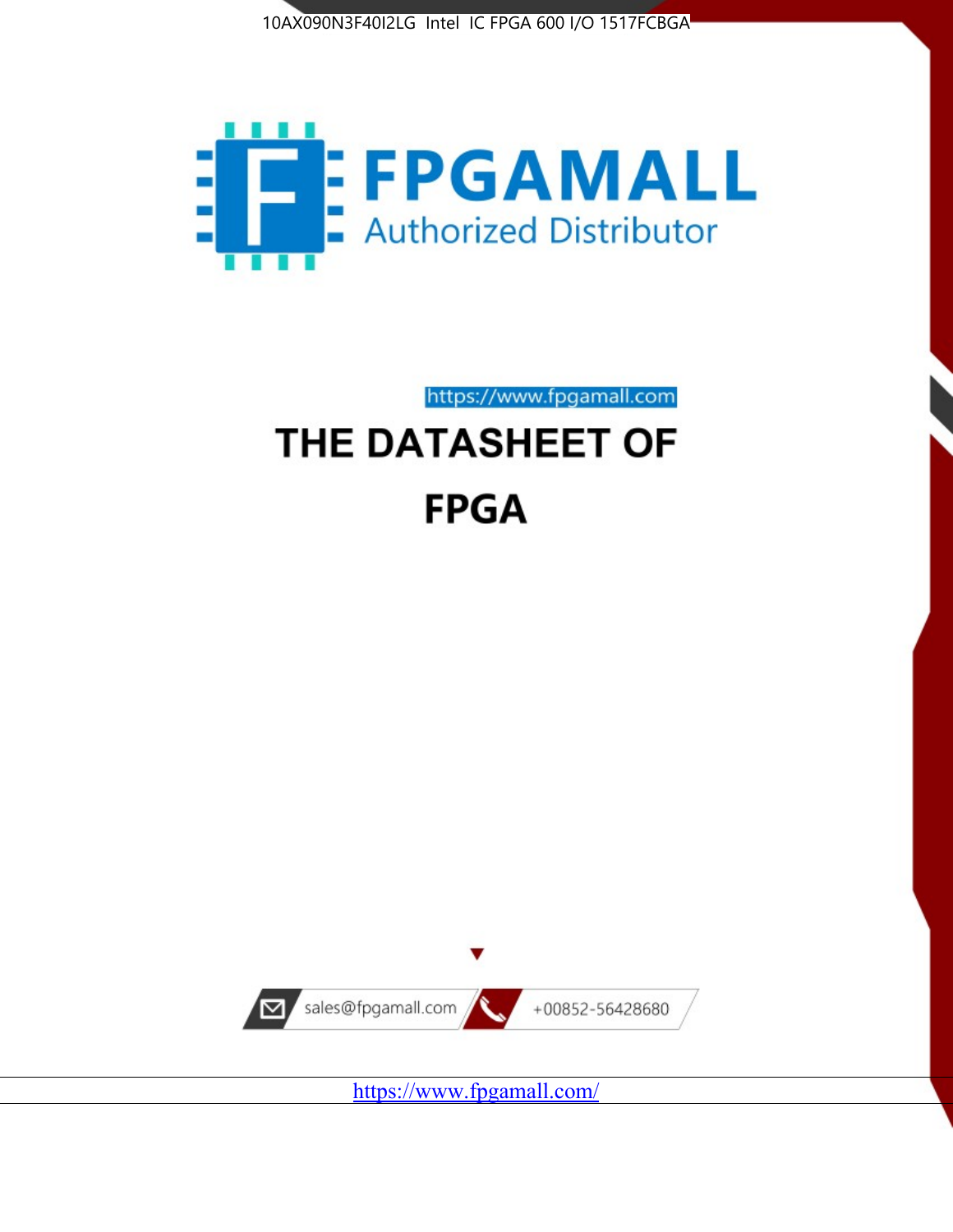10AX090N3F40I2LG Intel IC FPGA 600 I/O 1517FCBGA



# **Intel® Arria® 10 Device Overview**



**A10-OVERVIEW | 2018.12.06** Latest document on the web: **[PDF](https://www.intel.com/content/dam/www/programmable/us/en/pdfs/literature/hb/arria-10/a10_overview.pdf)** | **[HTML](https://www.intel.com/content/www/us/en/programmable/documentation/sam1403480274650.html)**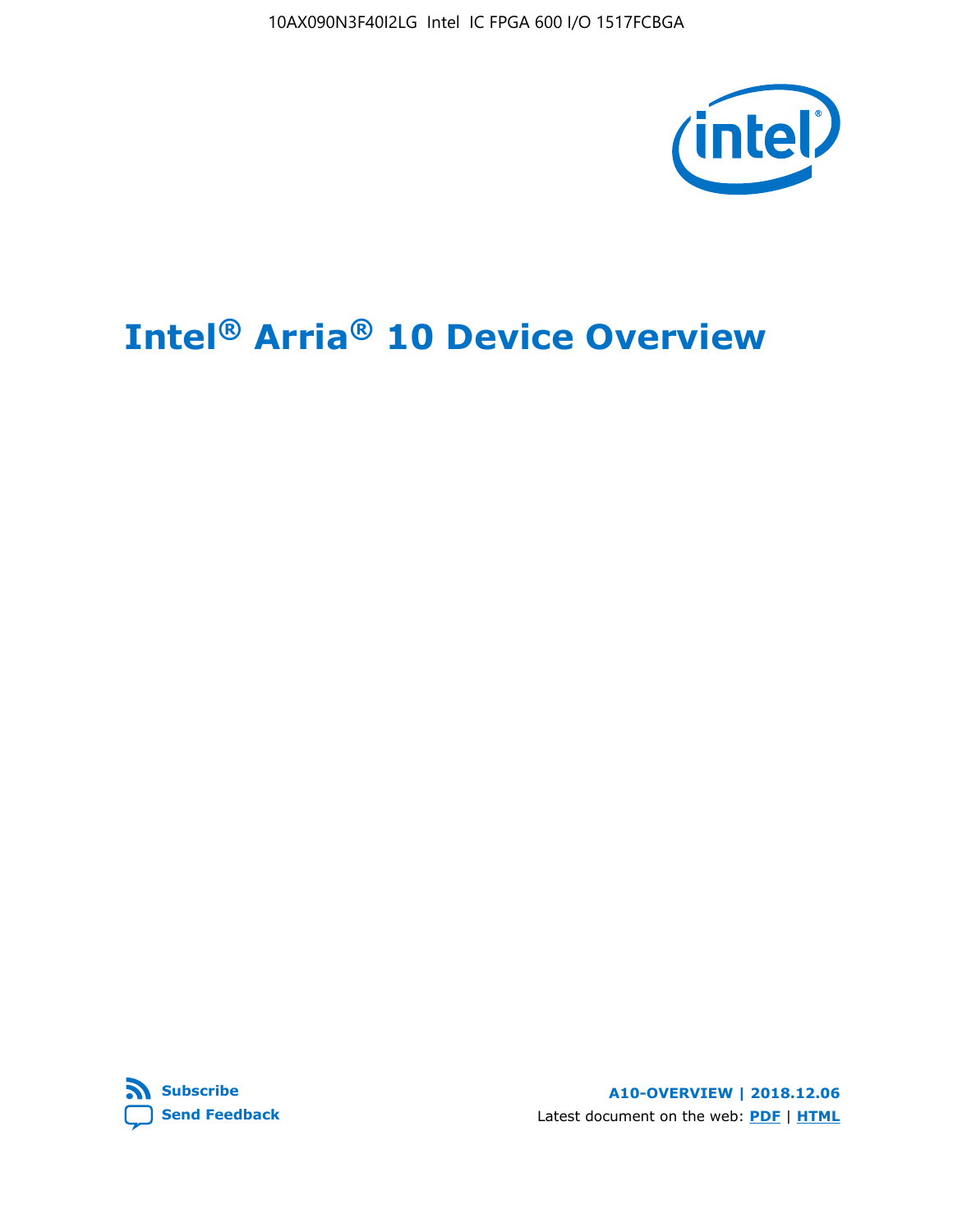

**Contents** 

# **Contents**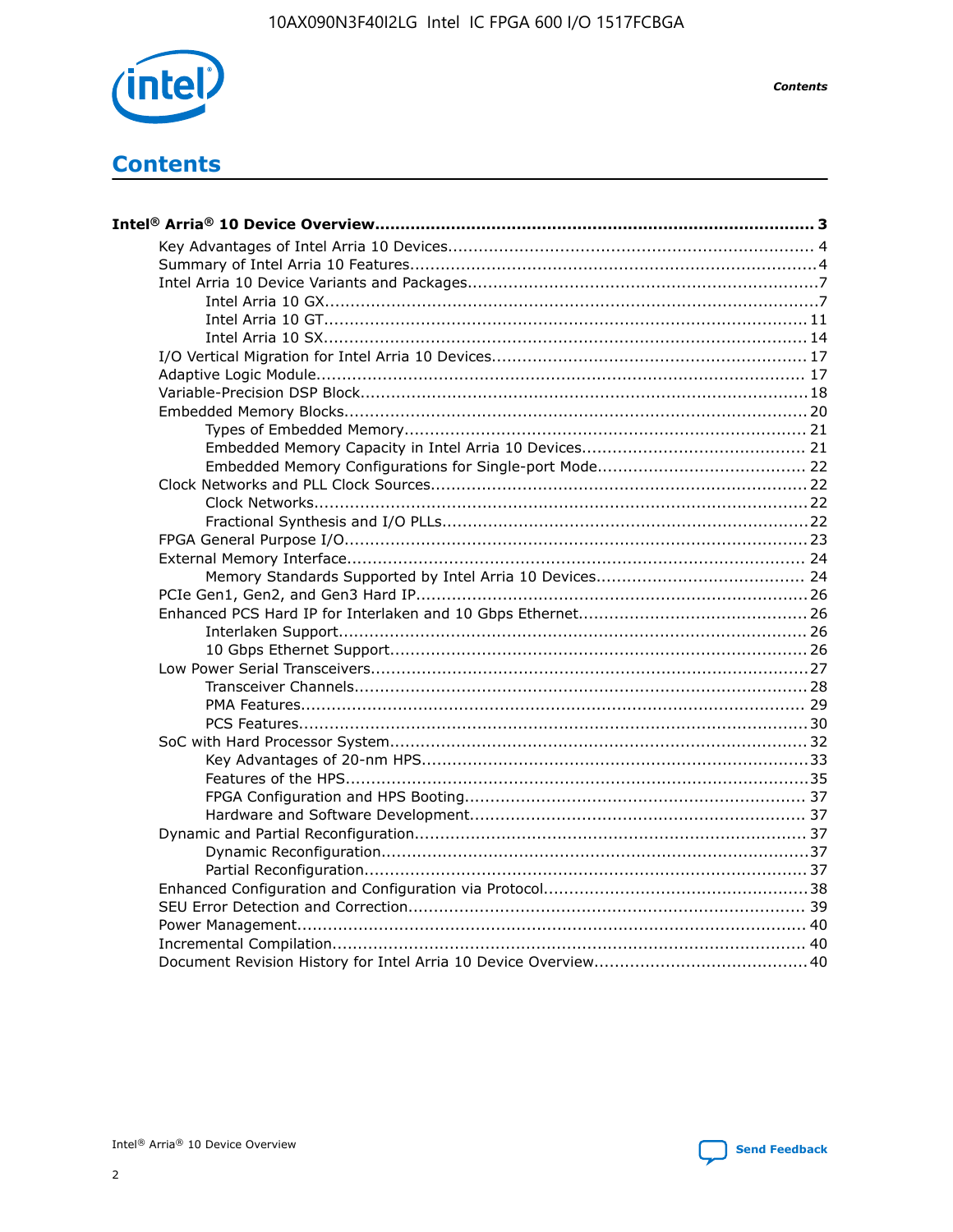**A10-OVERVIEW | 2018.12.06**

**[Send Feedback](mailto:FPGAtechdocfeedback@intel.com?subject=Feedback%20on%20Intel%20Arria%2010%20Device%20Overview%20(A10-OVERVIEW%202018.12.06)&body=We%20appreciate%20your%20feedback.%20In%20your%20comments,%20also%20specify%20the%20page%20number%20or%20paragraph.%20Thank%20you.)**



# **Intel® Arria® 10 Device Overview**

The Intel<sup>®</sup> Arria<sup>®</sup> 10 device family consists of high-performance and power-efficient 20 nm mid-range FPGAs and SoCs.

Intel Arria 10 device family delivers:

- Higher performance than the previous generation of mid-range and high-end FPGAs.
- Power efficiency attained through a comprehensive set of power-saving technologies.

The Intel Arria 10 devices are ideal for high performance, power-sensitive, midrange applications in diverse markets.

| <b>Market</b>         | <b>Applications</b>                                                                                               |
|-----------------------|-------------------------------------------------------------------------------------------------------------------|
| Wireless              | Channel and switch cards in remote radio heads<br>٠<br>Mobile backhaul<br>٠                                       |
| Wireline              | 40G/100G muxponders and transponders<br>٠<br>100G line cards<br>٠<br><b>Bridging</b><br>٠<br>Aggregation<br>٠     |
| <b>Broadcast</b>      | Studio switches<br>٠<br>Servers and transport<br>٠<br>Videoconferencing<br>٠<br>Professional audio and video<br>٠ |
| Computing and Storage | Flash cache<br>٠<br>Cloud computing servers<br>٠<br>Server acceleration<br>٠                                      |
| Medical               | Diagnostic scanners<br>٠<br>Diagnostic imaging<br>٠                                                               |
| Military              | Missile guidance and control<br>٠<br>Radar<br>٠<br>Electronic warfare<br>٠<br>Secure communications<br>٠          |

#### **Table 1. Sample Markets and Ideal Applications for Intel Arria 10 Devices**

#### **Related Information**

- [Intel Arria 10 Device Handbook: Known Issues](http://www.altera.com/support/kdb/solutions/rd07302013_646.html) Lists the planned updates to the *Intel Arria 10 Device Handbook* chapters.
- [Intel Arria 10 GX/GT Device Errata and Design Recommendations](https://www.intel.com/content/www/us/en/programmable/documentation/agz1493851706374.html#yqz1494433888646)
- [Intel Arria 10 SX Device Errata and Design Recommendations](https://www.intel.com/content/www/us/en/programmable/documentation/cru1462832385668.html#cru1462832558642)

Intel Corporation. All rights reserved. Intel, the Intel logo, Altera, Arria, Cyclone, Enpirion, MAX, Nios, Quartus and Stratix words and logos are trademarks of Intel Corporation or its subsidiaries in the U.S. and/or other countries. Intel warrants performance of its FPGA and semiconductor products to current specifications in accordance with Intel's standard warranty, but reserves the right to make changes to any products and services at any time without notice. Intel assumes no responsibility or liability arising out of the application or use of any information, product, or service described herein except as expressly agreed to in writing by Intel. Intel customers are advised to obtain the latest version of device specifications before relying on any published information and before placing orders for products or services. \*Other names and brands may be claimed as the property of others.

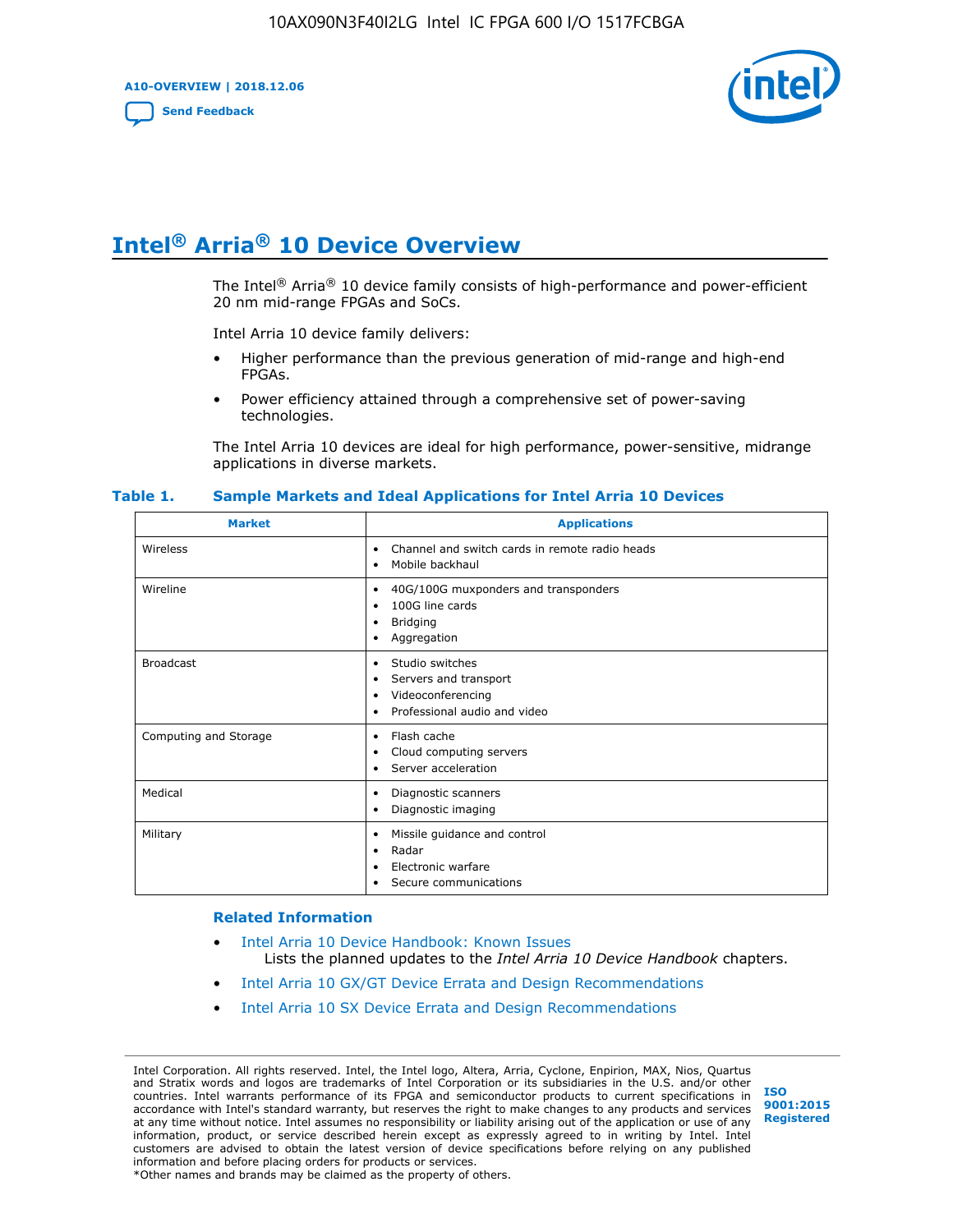

# **Key Advantages of Intel Arria 10 Devices**

# **Table 2. Key Advantages of the Intel Arria 10 Device Family**

| <b>Advantage</b>                                                                                          | <b>Supporting Feature</b>                                                                                                                                                                                                                                                                                                |
|-----------------------------------------------------------------------------------------------------------|--------------------------------------------------------------------------------------------------------------------------------------------------------------------------------------------------------------------------------------------------------------------------------------------------------------------------|
| Enhanced core architecture                                                                                | Built on TSMC's 20 nm process technology<br>٠<br>60% higher performance than the previous generation of mid-range FPGAs<br>٠<br>15% higher performance than the fastest previous-generation FPGA<br>٠                                                                                                                    |
| High-bandwidth integrated<br>transceivers                                                                 | Short-reach rates up to 25.8 Gigabits per second (Gbps)<br>٠<br>Backplane capability up to 12.5 Gbps<br>٠<br>Integrated 10GBASE-KR and 40GBASE-KR4 Forward Error Correction (FEC)<br>٠                                                                                                                                   |
| Improved logic integration and<br>hard IP blocks                                                          | 8-input adaptive logic module (ALM)<br>٠<br>Up to 65.6 megabits (Mb) of embedded memory<br>٠<br>Variable-precision digital signal processing (DSP) blocks<br>Fractional synthesis phase-locked loops (PLLs)<br>Hard PCI Express Gen3 IP blocks<br>Hard memory controllers and PHY up to 2,400 Megabits per second (Mbps) |
| Second generation hard<br>processor system (HPS) with<br>integrated ARM* Cortex*-A9*<br>MPCore* processor | Tight integration of a dual-core ARM Cortex-A9 MPCore processor, hard IP, and an<br>٠<br>FPGA in a single Intel Arria 10 system-on-a-chip (SoC)<br>Supports over 128 Gbps peak bandwidth with integrated data coherency between<br>$\bullet$<br>the processor and the FPGA fabric                                        |
| Advanced power savings                                                                                    | Comprehensive set of advanced power saving features<br>٠<br>Power-optimized MultiTrack routing and core architecture<br>٠<br>Up to 40% lower power compared to previous generation of mid-range FPGAs<br>٠<br>Up to 60% lower power compared to previous generation of high-end FPGAs<br>٠                               |

# **Summary of Intel Arria 10 Features**

## **Table 3. Summary of Features for Intel Arria 10 Devices**

| <b>Feature</b>                  | <b>Description</b>                                                                                                                                                                                                                                                                                                                                                                                 |
|---------------------------------|----------------------------------------------------------------------------------------------------------------------------------------------------------------------------------------------------------------------------------------------------------------------------------------------------------------------------------------------------------------------------------------------------|
| Technology                      | TSMC's 20-nm SoC process technology<br>Allows operation at a lower $V_{\text{CC}}$ level of 0.82 V instead of the 0.9 V standard $V_{\text{CC}}$ core voltage                                                                                                                                                                                                                                      |
| Packaging                       | 1.0 mm ball-pitch Fineline BGA packaging<br>٠<br>0.8 mm ball-pitch Ultra Fineline BGA packaging<br>Multiple devices with identical package footprints for seamless migration between different<br><b>FPGA</b> densities<br>Devices with compatible package footprints allow migration to next generation high-end<br>Stratix $@10$ devices<br>RoHS, leaded $(1)$ , and lead-free (Pb-free) options |
| High-performance<br>FPGA fabric | Enhanced 8-input ALM with four registers<br>Improved multi-track routing architecture to reduce congestion and improve compilation time<br>Hierarchical core clocking architecture<br>Fine-grained partial reconfiguration                                                                                                                                                                         |
| Internal memory<br>blocks       | M20K-20-Kb memory blocks with hard error correction code (ECC)<br>Memory logic array block (MLAB)-640-bit memory                                                                                                                                                                                                                                                                                   |
|                                 | continued                                                                                                                                                                                                                                                                                                                                                                                          |



<sup>(1)</sup> Contact Intel for availability.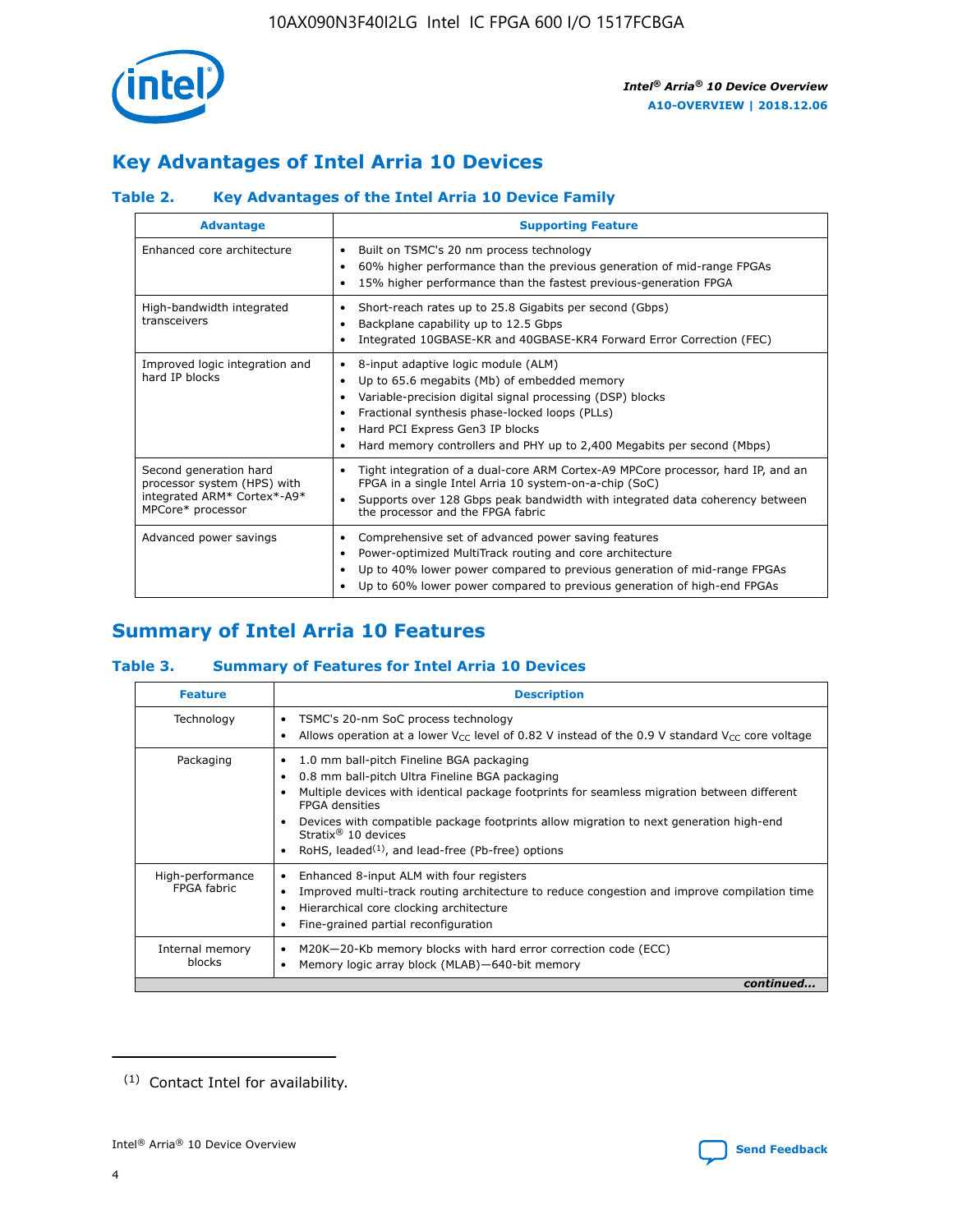r



| <b>Feature</b>                         |                                                                                                                                                                                                                                                                                                                      | <b>Description</b>                                                                                                                                                                                                                                                                                                                                                                                                                                                                                                                                                                                                                                                                                                                                                                                                                     |  |  |  |  |
|----------------------------------------|----------------------------------------------------------------------------------------------------------------------------------------------------------------------------------------------------------------------------------------------------------------------------------------------------------------------|----------------------------------------------------------------------------------------------------------------------------------------------------------------------------------------------------------------------------------------------------------------------------------------------------------------------------------------------------------------------------------------------------------------------------------------------------------------------------------------------------------------------------------------------------------------------------------------------------------------------------------------------------------------------------------------------------------------------------------------------------------------------------------------------------------------------------------------|--|--|--|--|
| Embedded Hard IP<br>blocks             | Variable-precision DSP                                                                                                                                                                                                                                                                                               | Native support for signal processing precision levels from $18 \times 19$ to<br>54 x 54<br>Native support for 27 x 27 multiplier mode<br>64-bit accumulator and cascade for systolic finite impulse responses<br>(FIRs)<br>Internal coefficient memory banks<br>$\bullet$<br>Preadder/subtractor for improved efficiency<br>Additional pipeline register to increase performance and reduce<br>power<br>Supports floating point arithmetic:<br>- Perform multiplication, addition, subtraction, multiply-add,<br>multiply-subtract, and complex multiplication.<br>- Supports multiplication with accumulation capability, cascade<br>summation, and cascade subtraction capability.<br>- Dynamic accumulator reset control.<br>- Support direct vector dot and complex multiplication chaining<br>multiply floating point DSP blocks. |  |  |  |  |
|                                        | Memory controller                                                                                                                                                                                                                                                                                                    | DDR4, DDR3, and DDR3L                                                                                                                                                                                                                                                                                                                                                                                                                                                                                                                                                                                                                                                                                                                                                                                                                  |  |  |  |  |
|                                        | PCI Express*                                                                                                                                                                                                                                                                                                         | PCI Express (PCIe*) Gen3 (x1, x2, x4, or x8), Gen2 (x1, x2, x4, or x8)<br>and Gen1 (x1, x2, x4, or x8) hard IP with complete protocol stack,<br>endpoint, and root port                                                                                                                                                                                                                                                                                                                                                                                                                                                                                                                                                                                                                                                                |  |  |  |  |
|                                        | Transceiver I/O                                                                                                                                                                                                                                                                                                      | 10GBASE-KR/40GBASE-KR4 Forward Error Correction (FEC)<br>PCS hard IPs that support:<br>$\bullet$<br>- 10-Gbps Ethernet (10GbE)<br>- PCIe PIPE interface<br>$-$ Interlaken<br>- Gbps Ethernet (GbE)<br>- Common Public Radio Interface (CPRI) with deterministic latency<br>support<br>- Gigabit-capable passive optical network (GPON) with fast lock-<br>time support<br>13.5G JESD204b<br>$\bullet$<br>8B/10B, 64B/66B, 64B/67B encoders and decoders<br>Custom mode support for proprietary protocols                                                                                                                                                                                                                                                                                                                               |  |  |  |  |
| Core clock networks                    | $\bullet$<br>$\bullet$                                                                                                                                                                                                                                                                                               | Up to 800 MHz fabric clocking, depending on the application:<br>- 667 MHz external memory interface clocking with 2,400 Mbps DDR4 interface<br>- 800 MHz LVDS interface clocking with 1,600 Mbps LVDS interface<br>Global, regional, and peripheral clock networks<br>Clock networks that are not used can be gated to reduce dynamic power                                                                                                                                                                                                                                                                                                                                                                                                                                                                                            |  |  |  |  |
| Phase-locked loops<br>(PLLs)           | High-resolution fractional synthesis PLLs:<br>$\bullet$<br>Integer PLLs:<br>- Adjacent to general purpose I/Os                                                                                                                                                                                                       | - Precision clock synthesis, clock delay compensation, and zero delay buffering (ZDB)<br>- Support integer mode and fractional mode<br>- Fractional mode support with third-order delta-sigma modulation<br>- Support external memory and LVDS interfaces                                                                                                                                                                                                                                                                                                                                                                                                                                                                                                                                                                              |  |  |  |  |
| FPGA General-purpose<br>$I/Os$ (GPIOs) | On-chip termination (OCT)                                                                                                                                                                                                                                                                                            | 1.6 Gbps LVDS-every pair can be configured as receiver or transmitter                                                                                                                                                                                                                                                                                                                                                                                                                                                                                                                                                                                                                                                                                                                                                                  |  |  |  |  |
| <b>External Memory</b><br>Interface    | 1.2 V to 3.0 V single-ended LVTTL/LVCMOS interfacing<br>Hard memory controller- DDR4, DDR3, and DDR3L support<br>$-$ DDR4-speeds up to 1,200 MHz/2,400 Mbps<br>- DDR3-speeds up to 1,067 MHz/2,133 Mbps<br>Soft memory controller—provides support for RLDRAM $3^{(2)}$ , QDR IV $^{(2)}$ , and QDR II+<br>continued |                                                                                                                                                                                                                                                                                                                                                                                                                                                                                                                                                                                                                                                                                                                                                                                                                                        |  |  |  |  |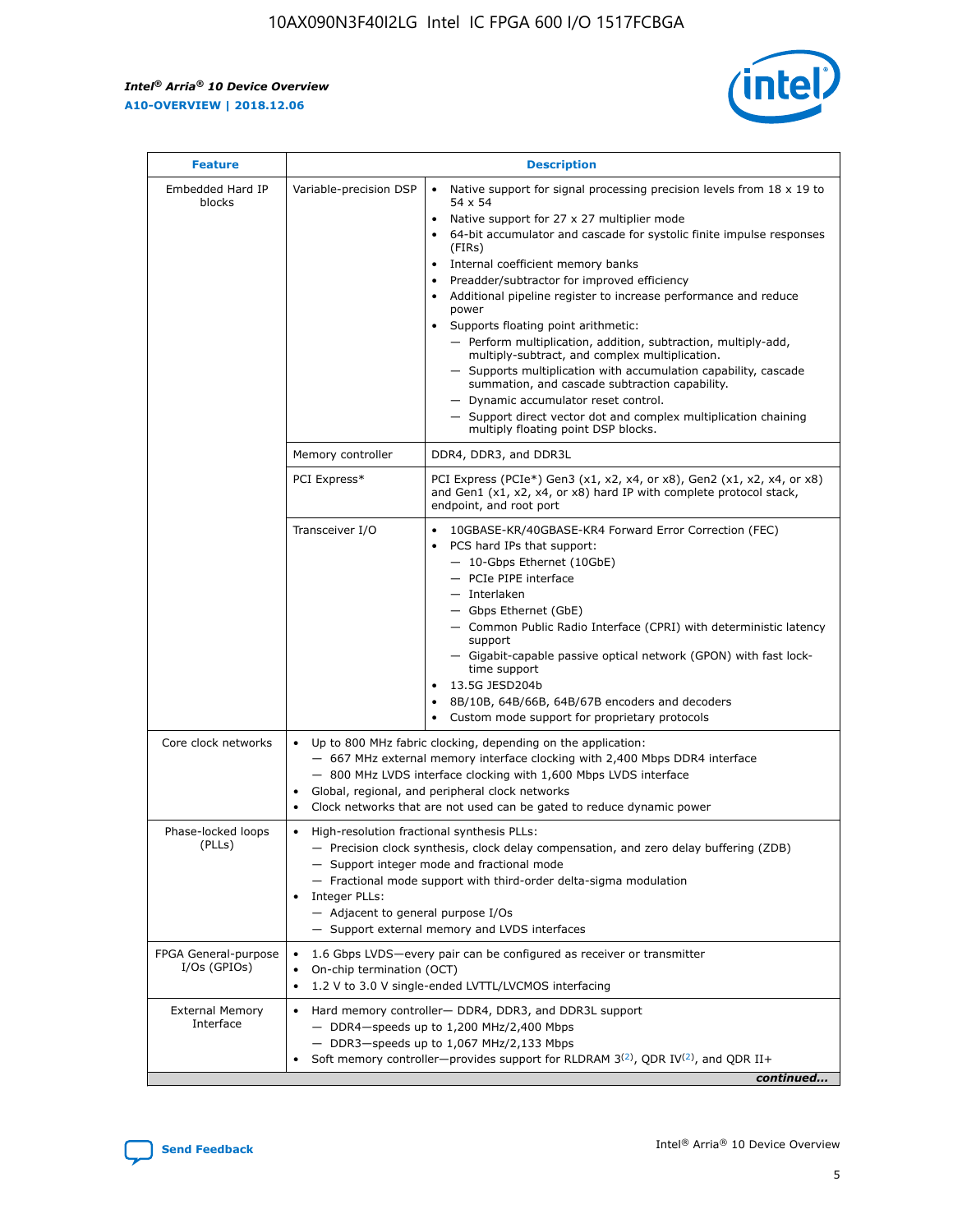

| <b>Feature</b>                                    | <b>Description</b>                                                                                                                                                                                                                                                                                                                                                                                                                                                                                                                                                                                                                                    |  |  |  |  |  |  |  |
|---------------------------------------------------|-------------------------------------------------------------------------------------------------------------------------------------------------------------------------------------------------------------------------------------------------------------------------------------------------------------------------------------------------------------------------------------------------------------------------------------------------------------------------------------------------------------------------------------------------------------------------------------------------------------------------------------------------------|--|--|--|--|--|--|--|
| Low-power serial<br>transceivers                  | • Continuous operating range:<br>- Intel Arria 10 GX-1 Gbps to 17.4 Gbps<br>- Intel Arria 10 GT-1 Gbps to 25.8 Gbps<br>Backplane support:<br>$-$ Intel Arria 10 GX-up to 12.5<br>- Intel Arria 10 GT-up to 12.5<br>Extended range down to 125 Mbps with oversampling<br>ATX transmit PLLs with user-configurable fractional synthesis capability<br>Electronic Dispersion Compensation (EDC) support for XFP, SFP+, QSFP, and CFP optical<br>module<br>Adaptive linear and decision feedback equalization<br>$\bullet$<br>Transmitter pre-emphasis and de-emphasis<br>$\bullet$<br>Dynamic partial reconfiguration of individual transceiver channels |  |  |  |  |  |  |  |
| <b>HPS</b><br>(Intel Arria 10 SX<br>devices only) | • Dual-core ARM Cortex-A9 MPCore processor-1.2 GHz CPU with<br>Processor and system<br>1.5 GHz overdrive capability<br>256 KB on-chip RAM and 64 KB on-chip ROM<br>$\bullet$<br>System peripherals—general-purpose timers, watchdog timers, direct<br>memory access (DMA) controller, FPGA configuration manager, and<br>clock and reset managers<br>Security features—anti-tamper, secure boot, Advanced Encryption<br>$\bullet$<br>Standard (AES) and authentication (SHA)<br>ARM CoreSight* JTAG debug access port, trace port, and on-chip<br>$\bullet$<br>trace storage                                                                          |  |  |  |  |  |  |  |
|                                                   | <b>External interfaces</b><br>Hard memory interface-Hard memory controller (2,400 Mbps DDR4,<br>$\bullet$<br>and 2,133 Mbps DDR3), Quad serial peripheral interface (QSPI) flash<br>controller, NAND flash controller, direct memory access (DMA)<br>controller, Secure Digital/MultiMediaCard (SD/MMC) controller<br>Communication interface-10/100/1000 Ethernet media access<br>$\bullet$<br>control (MAC), USB On-The-GO (OTG) controllers, I <sup>2</sup> C controllers,<br>UART 16550, serial peripheral interface (SPI), and up to 62<br>HPS GPIO interfaces (48 direct-share I/Os)                                                            |  |  |  |  |  |  |  |
|                                                   | High-performance ARM AMBA* AXI bus bridges that support<br>Interconnects to core<br>$\bullet$<br>simultaneous read and write<br>HPS-FPGA bridges-include the FPGA-to-HPS, HPS-to-FPGA, and<br>$\bullet$<br>lightweight HPS-to-FPGA bridges that allow the FPGA fabric to issue<br>transactions to slaves in the HPS, and vice versa<br>Configuration bridge that allows HPS configuration manager to<br>configure the core logic via dedicated 32-bit configuration port<br>FPGA-to-HPS SDRAM controller bridge-provides configuration<br>interfaces for the multiport front end (MPFE) of the HPS SDRAM<br>controller                                |  |  |  |  |  |  |  |
| Configuration                                     | Tamper protection—comprehensive design protection to protect your valuable IP investments<br>Enhanced 256-bit advanced encryption standard (AES) design security with authentication<br>٠<br>Configuration via protocol (CvP) using PCIe Gen1, Gen2, or Gen3<br>continued                                                                                                                                                                                                                                                                                                                                                                             |  |  |  |  |  |  |  |

<sup>(2)</sup> Intel Arria 10 devices support this external memory interface using hard PHY with soft memory controller.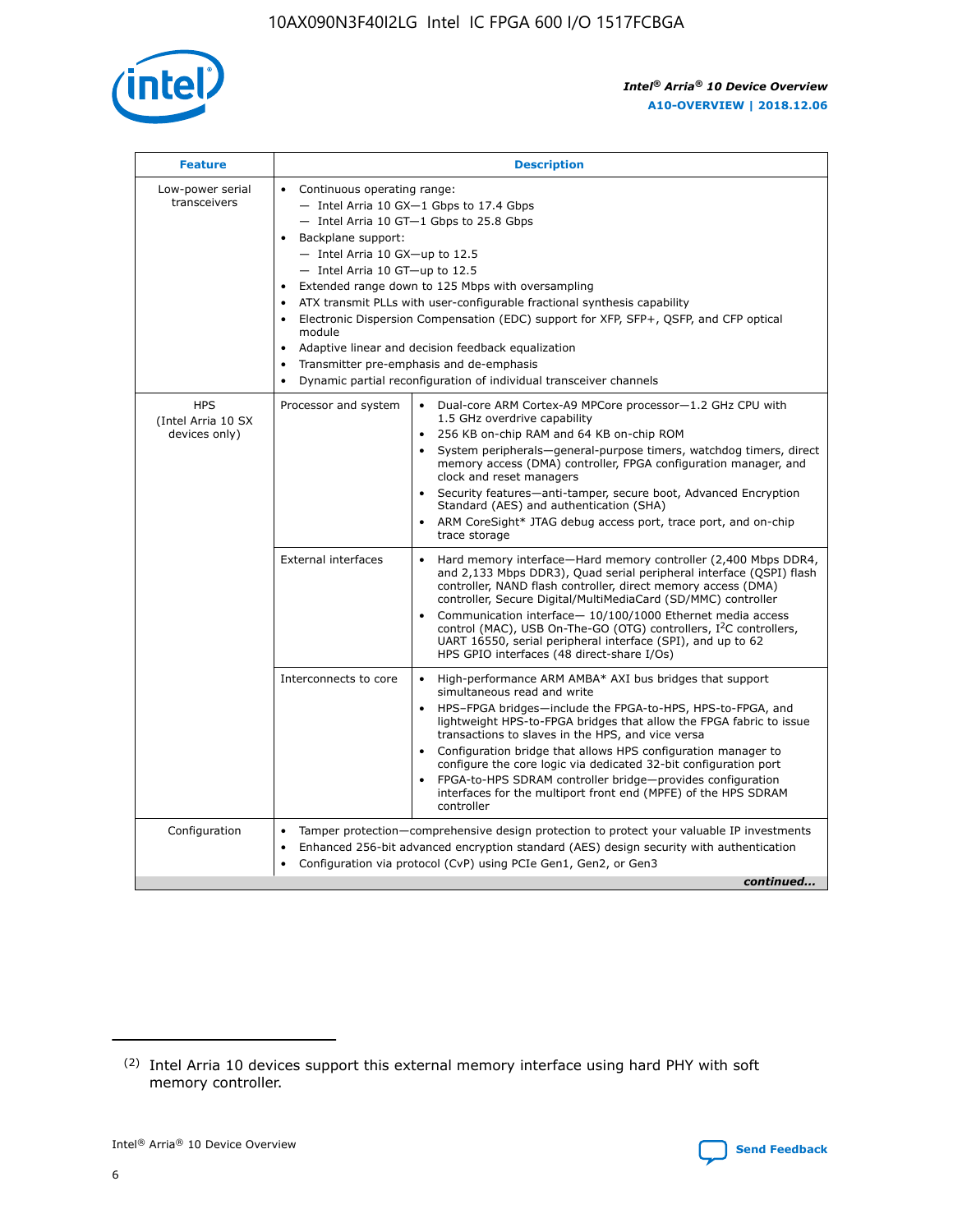

| <b>Feature</b>     | <b>Description</b>                                                                                                                                                                                               |
|--------------------|------------------------------------------------------------------------------------------------------------------------------------------------------------------------------------------------------------------|
|                    | Dynamic reconfiguration of the transceivers and PLLs<br>Fine-grained partial reconfiguration of the core fabric<br>Active Serial x4 Interface<br>$\bullet$                                                       |
| Power management   | SmartVID<br>Low static power device options<br>Programmable Power Technology<br>Intel Quartus <sup>®</sup> Prime integrated power analysis                                                                       |
| Software and tools | Intel Quartus Prime design suite<br>Transceiver toolkit<br>Platform Designer system integration tool<br>DSP Builder for Intel FPGAs<br>OpenCL <sup>™</sup> support<br>Intel SoC FPGA Embedded Design Suite (EDS) |

## **Related Information**

[Intel Arria 10 Transceiver PHY Overview](https://www.intel.com/content/www/us/en/programmable/documentation/nik1398707230472.html#nik1398706768037) Provides details on Intel Arria 10 transceivers.

# **Intel Arria 10 Device Variants and Packages**

#### **Table 4. Device Variants for the Intel Arria 10 Device Family**

| <b>Variant</b>    | <b>Description</b>                                                                                                                                                                                                     |
|-------------------|------------------------------------------------------------------------------------------------------------------------------------------------------------------------------------------------------------------------|
| Intel Arria 10 GX | FPGA featuring 17.4 Gbps transceivers for short reach applications with 12.5 backplane driving<br>capability.                                                                                                          |
| Intel Arria 10 GT | FPGA featuring:<br>17.4 Gbps transceivers for short reach applications with 12.5 backplane driving capability.<br>25.8 Gbps transceivers for supporting CAUI-4 and CEI-25G applications with CFP2 and CFP4<br>modules. |
| Intel Arria 10 SX | SoC integrating ARM-based HPS and FPGA featuring 17.4 Gbps transceivers for short reach<br>applications with 12.5 backplane driving capability.                                                                        |

# **Intel Arria 10 GX**

This section provides the available options, maximum resource counts, and package plan for the Intel Arria 10 GX devices.

The information in this section is correct at the time of publication. For the latest information and to get more details, refer to the Intel FPGA Product Selector.

### **Related Information**

#### [Intel FPGA Product Selector](http://www.altera.com/products/selector/psg-selector.html) Provides the latest information on Intel products.

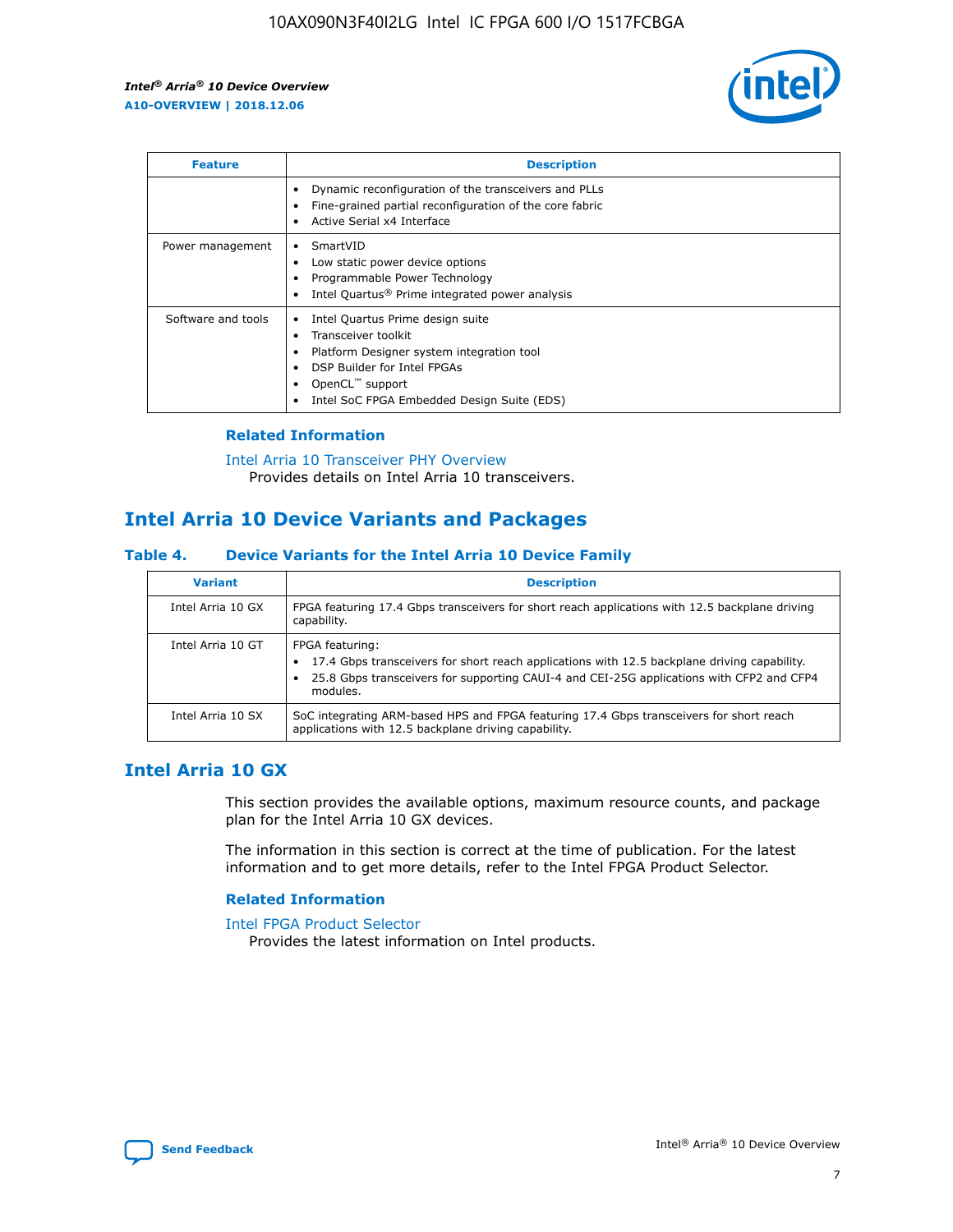

# **Available Options**





#### **Related Information**

[Transceiver Performance for Intel Arria 10 GX/SX Devices](https://www.intel.com/content/www/us/en/programmable/documentation/mcn1413182292568.html#mcn1413213965502) Provides more information about the transceiver speed grade.

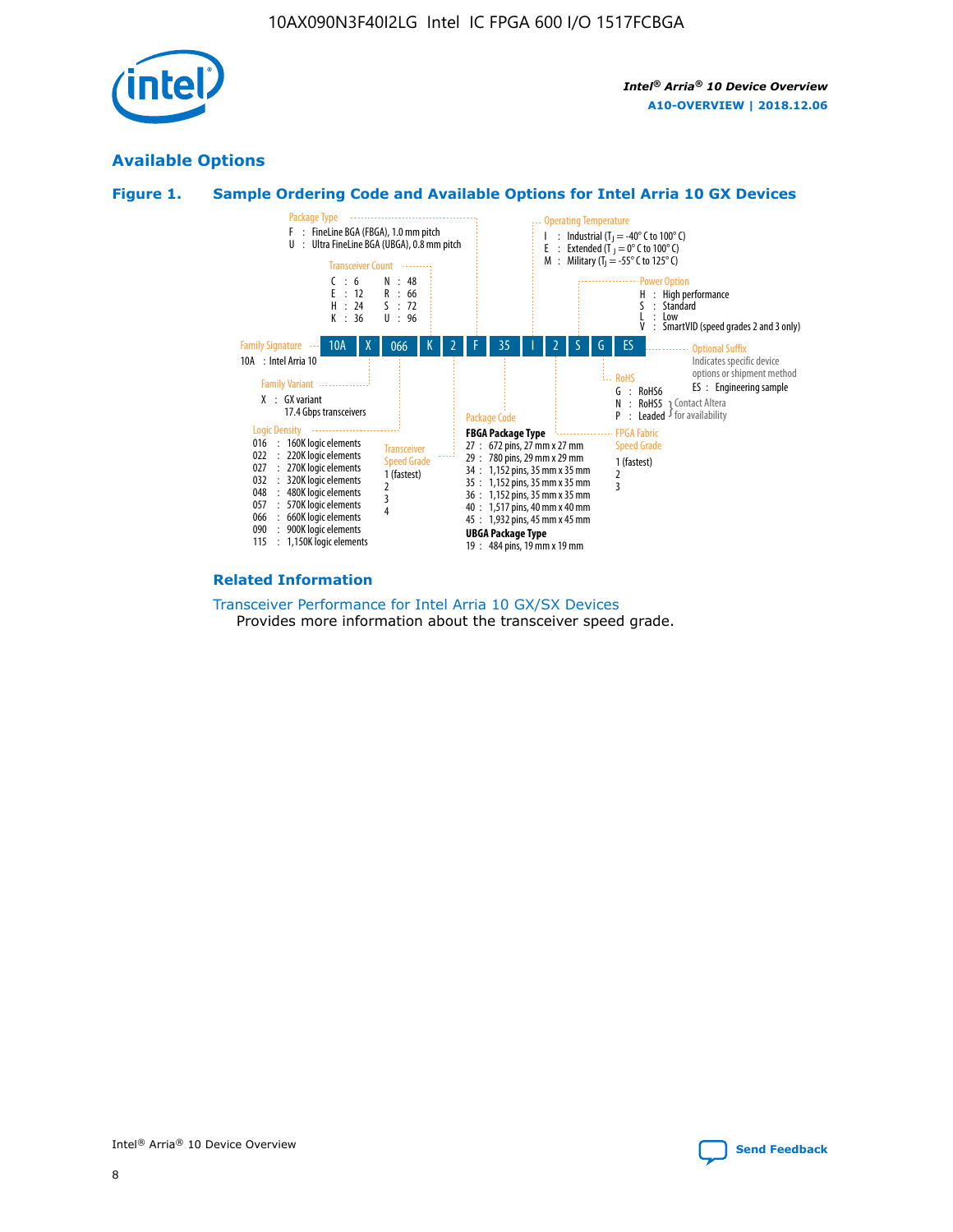

# **Maximum Resources**

#### **Table 5. Maximum Resource Counts for Intel Arria 10 GX Devices (GX 160, GX 220, GX 270, GX 320, and GX 480)**

| <b>Resource</b>              |                         | <b>Product Line</b> |                                                 |                |                |                |  |  |
|------------------------------|-------------------------|---------------------|-------------------------------------------------|----------------|----------------|----------------|--|--|
|                              |                         | <b>GX 160</b>       | <b>GX 220</b><br><b>GX 270</b><br><b>GX 320</b> |                |                | <b>GX 480</b>  |  |  |
| Logic Elements (LE) (K)      |                         | 160                 | 220                                             | 270            | 320            | 480            |  |  |
| <b>ALM</b>                   |                         | 61,510              | 80,330                                          | 101,620        | 119,900        | 183,590        |  |  |
| Register                     |                         | 246,040             | 406,480<br>479,600<br>321,320                   |                |                | 734,360        |  |  |
| Memory (Kb)                  | M <sub>20</sub> K       | 8,800               | 11,740                                          | 15,000         | 17,820         | 28,620         |  |  |
|                              | <b>MLAB</b>             | 1,050               | 1,690                                           | 2,452          | 2,727          | 4,164          |  |  |
| Variable-precision DSP Block |                         | 156                 | 192                                             | 830            | 985            | 1,368          |  |  |
| 18 x 19 Multiplier           |                         | 312                 | 384                                             | 1,970<br>1,660 |                | 2,736          |  |  |
| PLL                          | Fractional<br>Synthesis | 6                   | 6                                               | 8              | 8              | 12             |  |  |
|                              | I/O                     | 6                   | 6                                               | 8              | 8              | 12             |  |  |
| 17.4 Gbps Transceiver        |                         | 12                  | 12                                              | 24             | 24             | 36             |  |  |
| GPIO <sup>(3)</sup>          |                         | 288                 | 288                                             | 384            | 384            |                |  |  |
| LVDS Pair $(4)$              |                         | 120                 | 120                                             | 168            | 168            | 222            |  |  |
| PCIe Hard IP Block           |                         | 1                   | 1                                               | 2              | $\overline{2}$ | $\overline{2}$ |  |  |
| Hard Memory Controller       |                         | 6                   | 6                                               | 8              | 8              | 12             |  |  |

<sup>(4)</sup> Each LVDS I/O pair can be used as differential input or output.



<sup>(3)</sup> The number of GPIOs does not include transceiver I/Os. In the Intel Quartus Prime software, the number of user I/Os includes transceiver I/Os.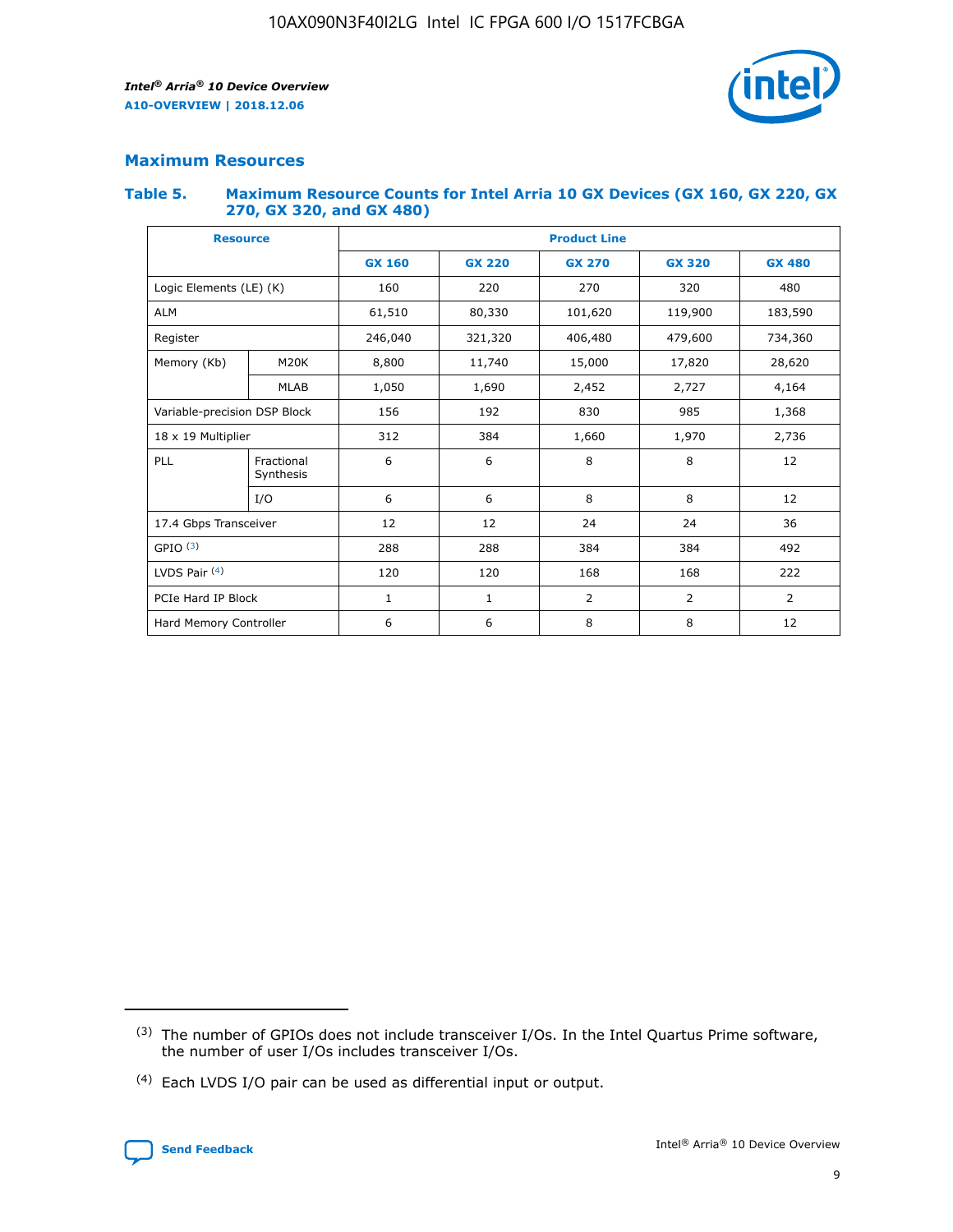

## **Table 6. Maximum Resource Counts for Intel Arria 10 GX Devices (GX 570, GX 660, GX 900, and GX 1150)**

|                              | <b>Resource</b>         | <b>Product Line</b> |                        |                |                |  |  |  |
|------------------------------|-------------------------|---------------------|------------------------|----------------|----------------|--|--|--|
|                              |                         | <b>GX 570</b>       | <b>GX 660</b>          | <b>GX 900</b>  | <b>GX 1150</b> |  |  |  |
| Logic Elements (LE) (K)      |                         | 570                 | 660                    | 900            | 1,150          |  |  |  |
| <b>ALM</b>                   |                         | 217,080             | 251,680                | 339,620        | 427,200        |  |  |  |
| Register                     |                         | 868,320             | 1,006,720<br>1,358,480 |                | 1,708,800      |  |  |  |
| Memory (Kb)                  | <b>M20K</b>             | 36,000              | 42,620                 | 48,460         | 54,260         |  |  |  |
|                              | <b>MLAB</b>             | 5,096               | 5,788                  | 9,386          | 12,984         |  |  |  |
| Variable-precision DSP Block |                         | 1,523               | 1,687                  | 1,518          | 1,518          |  |  |  |
| $18 \times 19$ Multiplier    |                         | 3,046               | 3,374                  | 3,036          | 3,036          |  |  |  |
| PLL                          | Fractional<br>Synthesis | 16                  | 16                     | 32             | 32             |  |  |  |
|                              | I/O                     | 16                  | 16                     | 16             | 16             |  |  |  |
| 17.4 Gbps Transceiver        |                         | 48                  | 48<br>96               |                | 96             |  |  |  |
| GPIO <sup>(3)</sup>          |                         | 696                 | 696                    | 768            | 768            |  |  |  |
| LVDS Pair $(4)$              |                         | 324                 | 324                    | 384            | 384            |  |  |  |
| PCIe Hard IP Block           |                         | 2                   | $\overline{2}$         | $\overline{4}$ | 4              |  |  |  |
| Hard Memory Controller       |                         | 16                  | 16                     | 16             | 16             |  |  |  |

# **Package Plan**

# **Table 7. Package Plan for Intel Arria 10 GX Devices (U19, F27, and F29)**

Refer to I/O and High Speed I/O in Intel Arria 10 Devices chapter for the number of 3 V I/O, LVDS I/O, and LVDS channels in each device package.

| <b>Product Line</b> | U <sub>19</sub><br>$(19 \text{ mm} \times 19 \text{ mm})$<br>484-pin UBGA) |          |             |         | <b>F27</b><br>(27 mm × 27 mm,<br>672-pin FBGA) |             | <b>F29</b><br>(29 mm × 29 mm,<br>780-pin FBGA) |          |             |  |
|---------------------|----------------------------------------------------------------------------|----------|-------------|---------|------------------------------------------------|-------------|------------------------------------------------|----------|-------------|--|
|                     | 3 V I/O                                                                    | LVDS I/O | <b>XCVR</b> | 3 V I/O | LVDS I/O                                       | <b>XCVR</b> | 3 V I/O                                        | LVDS I/O | <b>XCVR</b> |  |
| GX 160              | 48                                                                         | 192      | 6           | 48      | 192                                            | 12          | 48                                             | 240      | 12          |  |
| GX 220              | 48                                                                         | 192      | 6           | 48      | 192                                            | 12          | 48                                             | 240      | 12          |  |
| GX 270              |                                                                            |          |             | 48      | 192                                            | 12          | 48                                             | 312      | 12          |  |
| GX 320              |                                                                            |          |             | 48      | 192                                            | 12          | 48                                             | 312      | 12          |  |
| GX 480              |                                                                            |          |             |         |                                                |             | 48                                             | 312      | 12          |  |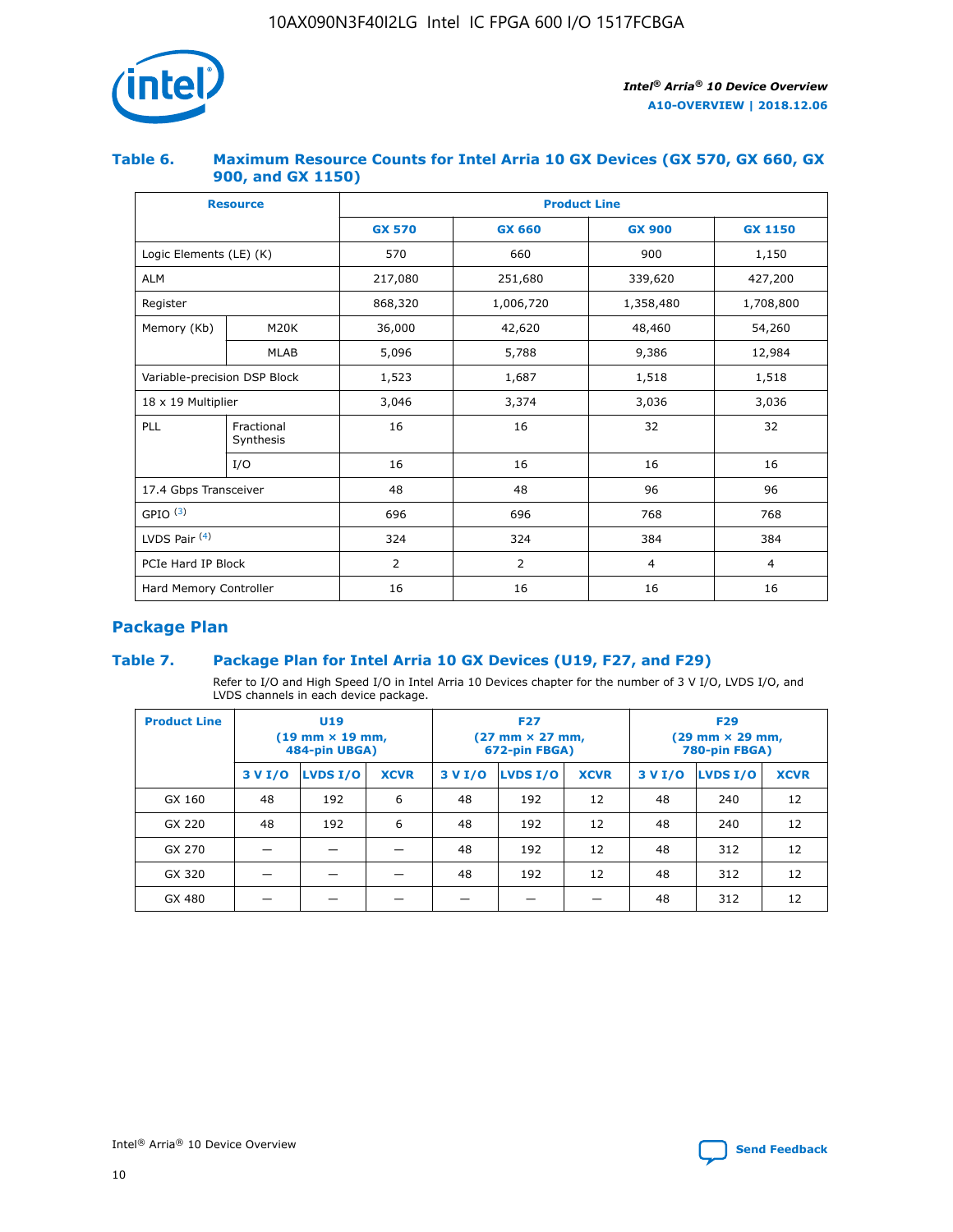



#### **Table 8. Package Plan for Intel Arria 10 GX Devices (F34, F35, NF40, and KF40)**

Refer to I/O and High Speed I/O in Intel Arria 10 Devices chapter for the number of 3 V I/O, LVDS I/O, and LVDS channels in each device package.

| <b>Product Line</b> | <b>F34</b><br>$(35 \text{ mm} \times 35 \text{ mm})$<br><b>1152-pin FBGA)</b> |                    | <b>F35</b><br>$(35 \text{ mm} \times 35 \text{ mm})$<br><b>1152-pin FBGA)</b> |           | <b>KF40</b><br>$(40$ mm $\times$ 40 mm,<br><b>1517-pin FBGA)</b> |             |           | <b>NF40</b><br>$(40 \text{ mm} \times 40 \text{ mm})$<br>1517-pin FBGA) |             |           |                    |             |
|---------------------|-------------------------------------------------------------------------------|--------------------|-------------------------------------------------------------------------------|-----------|------------------------------------------------------------------|-------------|-----------|-------------------------------------------------------------------------|-------------|-----------|--------------------|-------------|
|                     | 3V<br>I/O                                                                     | <b>LVDS</b><br>I/O | <b>XCVR</b>                                                                   | 3V<br>I/O | <b>LVDS</b><br>I/O                                               | <b>XCVR</b> | 3V<br>I/O | <b>LVDS</b><br>I/O                                                      | <b>XCVR</b> | 3V<br>I/O | <b>LVDS</b><br>I/O | <b>XCVR</b> |
| GX 270              | 48                                                                            | 336                | 24                                                                            | 48        | 336                                                              | 24          |           |                                                                         |             |           |                    |             |
| GX 320              | 48                                                                            | 336                | 24                                                                            | 48        | 336                                                              | 24          |           |                                                                         |             |           |                    |             |
| GX 480              | 48                                                                            | 444                | 24                                                                            | 48        | 348                                                              | 36          |           |                                                                         |             |           |                    |             |
| GX 570              | 48                                                                            | 444                | 24                                                                            | 48        | 348                                                              | 36          | 96        | 600                                                                     | 36          | 48        | 540                | 48          |
| GX 660              | 48                                                                            | 444                | 24                                                                            | 48        | 348                                                              | 36          | 96        | 600                                                                     | 36          | 48        | 540                | 48          |
| GX 900              |                                                                               | 504                | 24                                                                            | –         |                                                                  | -           |           |                                                                         |             |           | 600                | 48          |
| GX 1150             |                                                                               | 504                | 24                                                                            |           |                                                                  |             |           |                                                                         |             |           | 600                | 48          |

#### **Table 9. Package Plan for Intel Arria 10 GX Devices (RF40, NF45, SF45, and UF45)**

Refer to I/O and High Speed I/O in Intel Arria 10 Devices chapter for the number of 3 V I/O, LVDS I/O, and LVDS channels in each device package.

| <b>Product Line</b> | <b>RF40</b><br>$(40$ mm $\times$ 40 mm,<br>1517-pin FBGA) |                    | <b>NF45</b><br>$(45 \text{ mm} \times 45 \text{ mm})$<br><b>1932-pin FBGA)</b> |           |                    | <b>SF45</b><br>$(45 \text{ mm} \times 45 \text{ mm})$<br><b>1932-pin FBGA)</b> |            |                    | <b>UF45</b><br>$(45 \text{ mm} \times 45 \text{ mm})$<br><b>1932-pin FBGA)</b> |           |                    |             |
|---------------------|-----------------------------------------------------------|--------------------|--------------------------------------------------------------------------------|-----------|--------------------|--------------------------------------------------------------------------------|------------|--------------------|--------------------------------------------------------------------------------|-----------|--------------------|-------------|
|                     | 3V<br>I/O                                                 | <b>LVDS</b><br>I/O | <b>XCVR</b>                                                                    | 3V<br>I/O | <b>LVDS</b><br>I/O | <b>XCVR</b>                                                                    | 3 V<br>I/O | <b>LVDS</b><br>I/O | <b>XCVR</b>                                                                    | 3V<br>I/O | <b>LVDS</b><br>I/O | <b>XCVR</b> |
| GX 900              |                                                           | 342                | 66                                                                             | -         | 768                | 48                                                                             |            | 624                | 72                                                                             |           | 480                | 96          |
| GX 1150             |                                                           | 342                | 66                                                                             | -         | 768                | 48                                                                             | _          | 624                | 72                                                                             |           | 480                | 96          |

### **Related Information**

[I/O and High-Speed Differential I/O Interfaces in Intel Arria 10 Devices chapter, Intel](https://www.intel.com/content/www/us/en/programmable/documentation/sam1403482614086.html#sam1403482030321) [Arria 10 Device Handbook](https://www.intel.com/content/www/us/en/programmable/documentation/sam1403482614086.html#sam1403482030321)

Provides the number of 3 V and LVDS I/Os, and LVDS channels for each Intel Arria 10 device package.

# **Intel Arria 10 GT**

This section provides the available options, maximum resource counts, and package plan for the Intel Arria 10 GT devices.

The information in this section is correct at the time of publication. For the latest information and to get more details, refer to the Intel FPGA Product Selector.

#### **Related Information**

#### [Intel FPGA Product Selector](http://www.altera.com/products/selector/psg-selector.html)

Provides the latest information on Intel products.

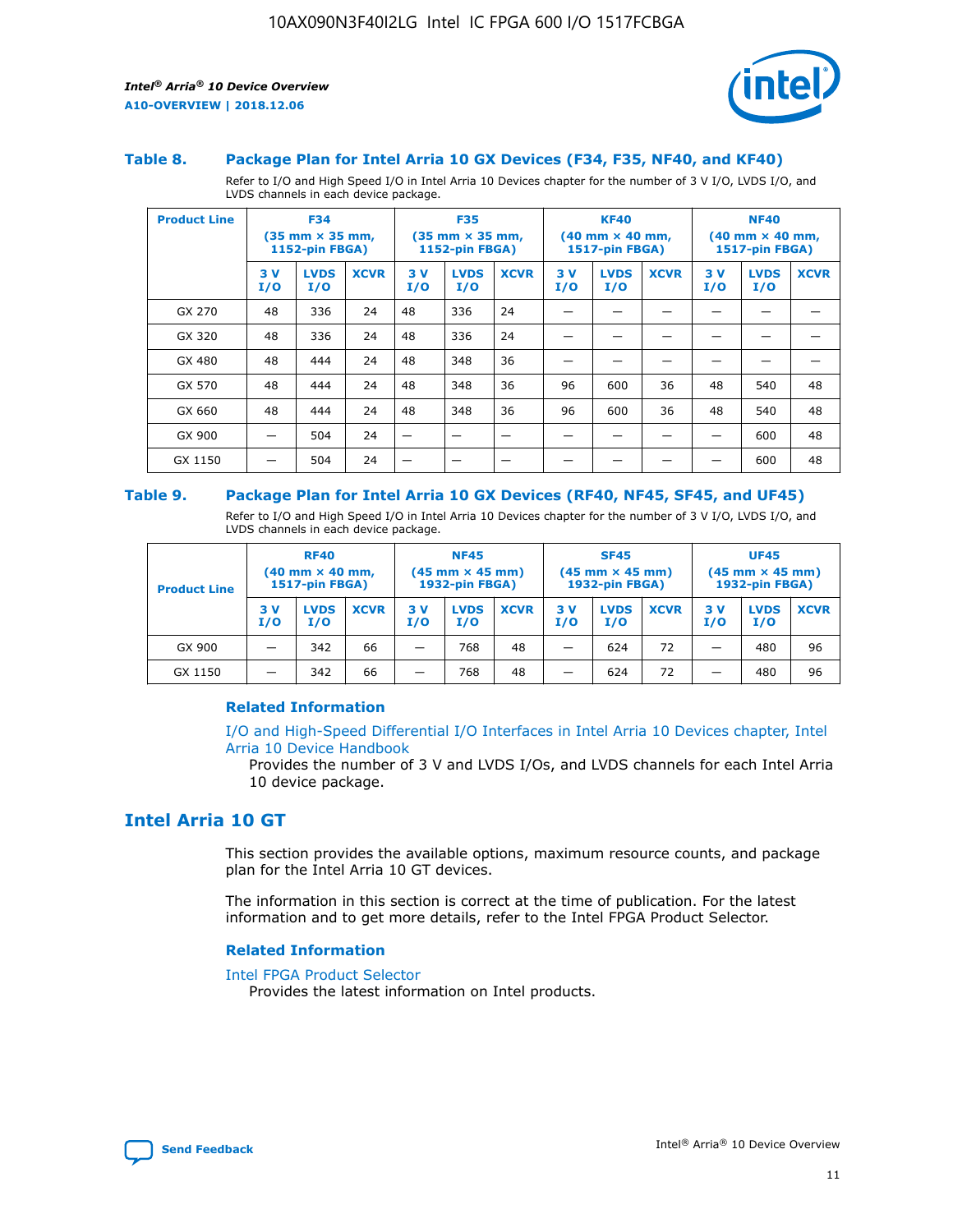

# **Available Options**

# **Figure 2. Sample Ordering Code and Available Options for Intel Arria 10 GT Devices**

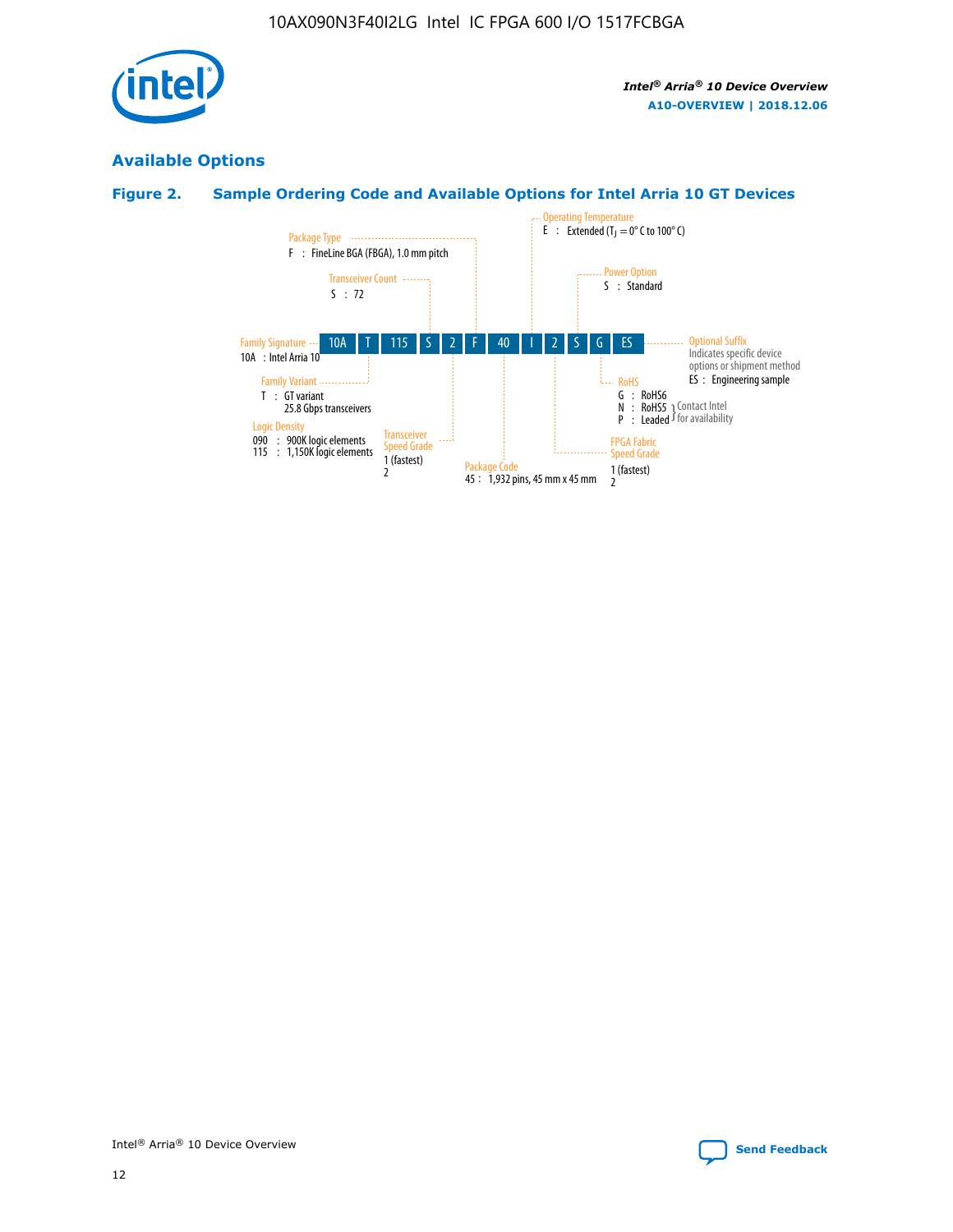

## **Maximum Resources**

#### **Table 10. Maximum Resource Counts for Intel Arria 10 GT Devices**

|                              | <b>Resource</b>      | <b>Product Line</b> |                |  |
|------------------------------|----------------------|---------------------|----------------|--|
|                              |                      | <b>GT 900</b>       | GT 1150        |  |
| Logic Elements (LE) (K)      |                      | 900                 | 1,150          |  |
| <b>ALM</b>                   |                      | 339,620             | 427,200        |  |
| Register                     |                      | 1,358,480           | 1,708,800      |  |
| Memory (Kb)                  | M20K                 | 48,460              | 54,260         |  |
|                              | <b>MLAB</b>          | 9,386               | 12,984         |  |
| Variable-precision DSP Block |                      | 1,518               | 1,518          |  |
| 18 x 19 Multiplier           |                      | 3,036               | 3,036          |  |
| PLL                          | Fractional Synthesis | 32                  | 32             |  |
|                              | I/O                  | 16                  | 16             |  |
| Transceiver                  | 17.4 Gbps            | 72(5)               | 72(5)          |  |
|                              | 25.8 Gbps            | 6                   | 6              |  |
| GPIO <sup>(6)</sup>          |                      | 624                 | 624            |  |
| LVDS Pair $(7)$              |                      | 312                 | 312            |  |
| PCIe Hard IP Block           |                      | $\overline{4}$      | $\overline{4}$ |  |
| Hard Memory Controller       |                      | 16                  | 16             |  |

### **Related Information**

#### [Intel Arria 10 GT Channel Usage](https://www.intel.com/content/www/us/en/programmable/documentation/nik1398707230472.html#nik1398707008178)

Configuring GT/GX channels in Intel Arria 10 GT devices.

## **Package Plan**

#### **Table 11. Package Plan for Intel Arria 10 GT Devices**

Refer to I/O and High Speed I/O in Intel Arria 10 Devices chapter for the number of 3 V I/O, LVDS I/O, and LVDS channels in each device package.

| <b>Product Line</b> | <b>SF45</b><br>(45 mm × 45 mm, 1932-pin FBGA) |                 |             |  |  |  |
|---------------------|-----------------------------------------------|-----------------|-------------|--|--|--|
|                     | 3 V I/O                                       | <b>LVDS I/O</b> | <b>XCVR</b> |  |  |  |
| GT 900              |                                               | 624             | 72          |  |  |  |
| GT 1150             |                                               | 624             | 72          |  |  |  |

<sup>(7)</sup> Each LVDS I/O pair can be used as differential input or output.



 $(5)$  If all 6 GT channels are in use, 12 of the GX channels are not usable.

<sup>(6)</sup> The number of GPIOs does not include transceiver I/Os. In the Intel Quartus Prime software, the number of user I/Os includes transceiver I/Os.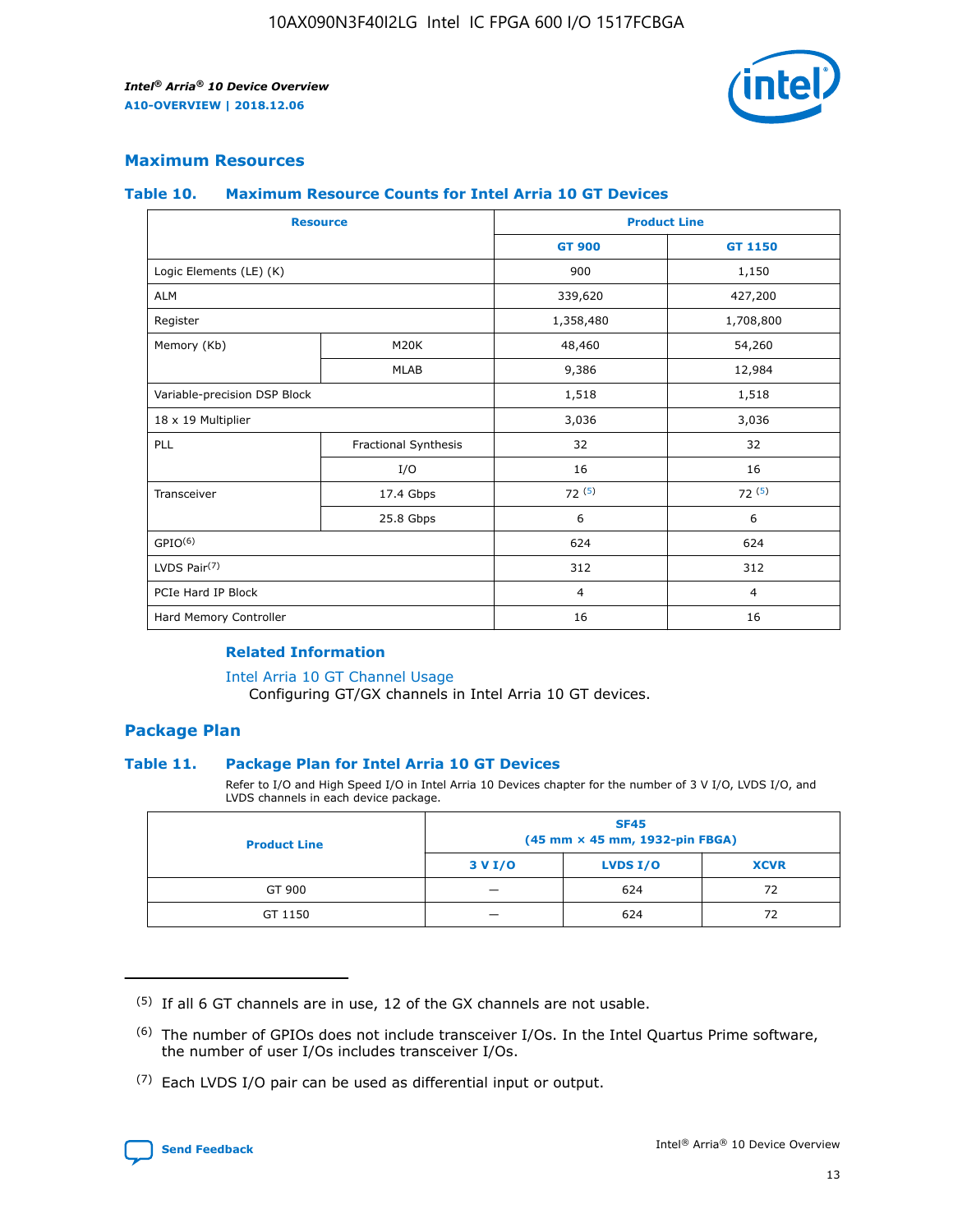

#### **Related Information**

[I/O and High-Speed Differential I/O Interfaces in Intel Arria 10 Devices chapter, Intel](https://www.intel.com/content/www/us/en/programmable/documentation/sam1403482614086.html#sam1403482030321) [Arria 10 Device Handbook](https://www.intel.com/content/www/us/en/programmable/documentation/sam1403482614086.html#sam1403482030321)

Provides the number of 3 V and LVDS I/Os, and LVDS channels for each Intel Arria 10 device package.

# **Intel Arria 10 SX**

This section provides the available options, maximum resource counts, and package plan for the Intel Arria 10 SX devices.

The information in this section is correct at the time of publication. For the latest information and to get more details, refer to the Intel FPGA Product Selector.

#### **Related Information**

[Intel FPGA Product Selector](http://www.altera.com/products/selector/psg-selector.html) Provides the latest information on Intel products.

#### **Available Options**

#### **Figure 3. Sample Ordering Code and Available Options for Intel Arria 10 SX Devices**



#### **Related Information**

[Transceiver Performance for Intel Arria 10 GX/SX Devices](https://www.intel.com/content/www/us/en/programmable/documentation/mcn1413182292568.html#mcn1413213965502) Provides more information about the transceiver speed grade.

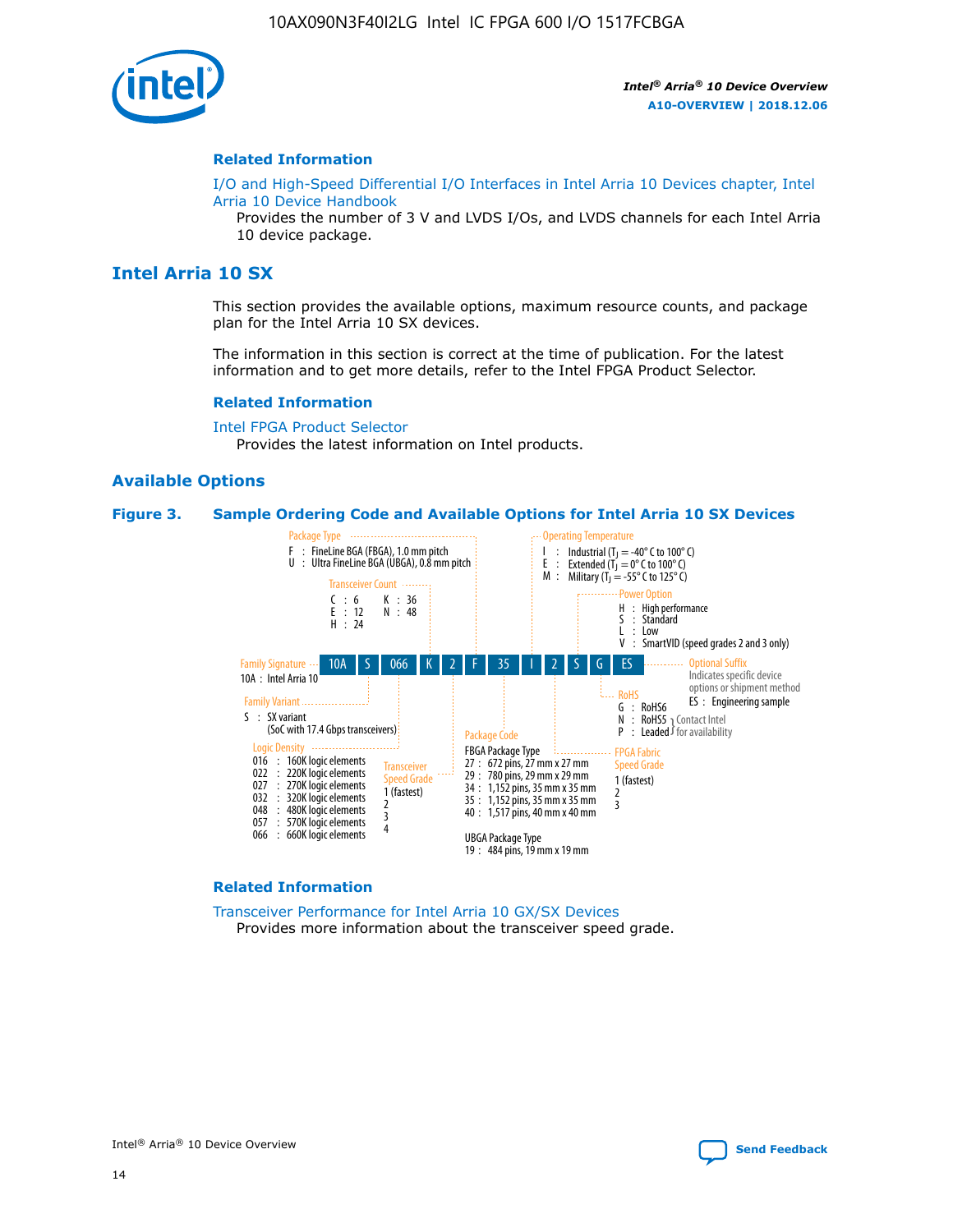

# **Maximum Resources**

#### **Table 12. Maximum Resource Counts for Intel Arria 10 SX Devices**

|                                   | <b>Resource</b>         | <b>Product Line</b> |               |                |                |                |                |                |  |  |  |
|-----------------------------------|-------------------------|---------------------|---------------|----------------|----------------|----------------|----------------|----------------|--|--|--|
|                                   |                         | <b>SX 160</b>       | <b>SX 220</b> | <b>SX 270</b>  | <b>SX 320</b>  | <b>SX 480</b>  | <b>SX 570</b>  | <b>SX 660</b>  |  |  |  |
| Logic Elements (LE) (K)           |                         | 160                 | 220           | 270            | 320            | 480            | 570            | 660            |  |  |  |
| <b>ALM</b>                        |                         | 61,510              | 80,330        | 101,620        | 119,900        | 183,590        | 217,080        | 251,680        |  |  |  |
| Register                          |                         | 246,040             | 321,320       | 406,480        | 479,600        | 734,360        | 868,320        | 1,006,720      |  |  |  |
| Memory (Kb)                       | M <sub>20</sub> K       | 8,800               | 11,740        | 15,000         | 17,820         | 28,620         | 36,000         | 42,620         |  |  |  |
|                                   | <b>MLAB</b>             | 1,050               | 1,690         | 2,452          | 2,727          | 4,164          | 5,096          | 5,788          |  |  |  |
| Variable-precision DSP Block      |                         | 156                 | 192           | 830            | 985            | 1,368          | 1,523          | 1,687          |  |  |  |
| 18 x 19 Multiplier                |                         | 312                 | 384           | 1,660          | 1,970          | 2,736          | 3,046          | 3,374          |  |  |  |
| <b>PLL</b>                        | Fractional<br>Synthesis | 6                   | 6             | 8              | 8              | 12             | 16             | 16             |  |  |  |
|                                   | I/O                     | 6                   | 6             | 8              | 8              | 12             | 16             | 16             |  |  |  |
| 17.4 Gbps Transceiver             |                         | 12                  | 12            | 24             | 24             | 36             | 48             | 48             |  |  |  |
| GPIO <sup>(8)</sup>               |                         | 288                 | 288           | 384            | 384            | 492            | 696            | 696            |  |  |  |
| LVDS Pair $(9)$                   |                         | 120                 | 120           | 168            | 168            | 174            | 324            | 324            |  |  |  |
| PCIe Hard IP Block                |                         | $\mathbf{1}$        | $\mathbf{1}$  | $\overline{2}$ | $\overline{2}$ | $\overline{2}$ | $\overline{2}$ | $\overline{2}$ |  |  |  |
| Hard Memory Controller            |                         | 6                   | 6             | 8              | 8              | 12             | 16             | 16             |  |  |  |
| ARM Cortex-A9 MPCore<br>Processor |                         | Yes                 | Yes           | Yes            | Yes            | Yes            | Yes            | Yes            |  |  |  |

# **Package Plan**

#### **Table 13. Package Plan for Intel Arria 10 SX Devices (U19, F27, F29, and F34)**

Refer to I/O and High Speed I/O in Intel Arria 10 Devices chapter for the number of 3 V I/O, LVDS I/O, and LVDS channels in each device package.

| <b>Product Line</b> | U <sub>19</sub><br>$(19 \text{ mm} \times 19 \text{ mm})$<br>484-pin UBGA) |                    |             | <b>F27</b><br>$(27 \text{ mm} \times 27 \text{ mm})$ .<br>672-pin FBGA) |                    | <b>F29</b><br>$(29 \text{ mm} \times 29 \text{ mm})$ .<br>780-pin FBGA) |            |                    | <b>F34</b><br>$(35 \text{ mm} \times 35 \text{ mm})$<br><b>1152-pin FBGA)</b> |           |                    |             |
|---------------------|----------------------------------------------------------------------------|--------------------|-------------|-------------------------------------------------------------------------|--------------------|-------------------------------------------------------------------------|------------|--------------------|-------------------------------------------------------------------------------|-----------|--------------------|-------------|
|                     | 3V<br>I/O                                                                  | <b>LVDS</b><br>I/O | <b>XCVR</b> | 3V<br>I/O                                                               | <b>LVDS</b><br>I/O | <b>XCVR</b>                                                             | 3 V<br>I/O | <b>LVDS</b><br>I/O | <b>XCVR</b>                                                                   | 3V<br>I/O | <b>LVDS</b><br>I/O | <b>XCVR</b> |
| SX 160              | 48                                                                         | 144                | 6           | 48                                                                      | 192                | 12                                                                      | 48         | 240                | 12                                                                            |           |                    |             |
| SX 220              | 48                                                                         | 144                | 6           | 48                                                                      | 192                | 12                                                                      | 48         | 240                | 12                                                                            |           |                    |             |
| SX 270              |                                                                            |                    |             | 48                                                                      | 192                | 12                                                                      | 48         | 312                | 12                                                                            | 48        | 336                | 24          |
| SX 320              |                                                                            |                    |             | 48                                                                      | 192                | 12                                                                      | 48         | 312                | 12                                                                            | 48        | 336                | 24          |
|                     | continued                                                                  |                    |             |                                                                         |                    |                                                                         |            |                    |                                                                               |           |                    |             |

 $(8)$  The number of GPIOs does not include transceiver I/Os. In the Intel Quartus Prime software, the number of user I/Os includes transceiver I/Os.

 $(9)$  Each LVDS I/O pair can be used as differential input or output.

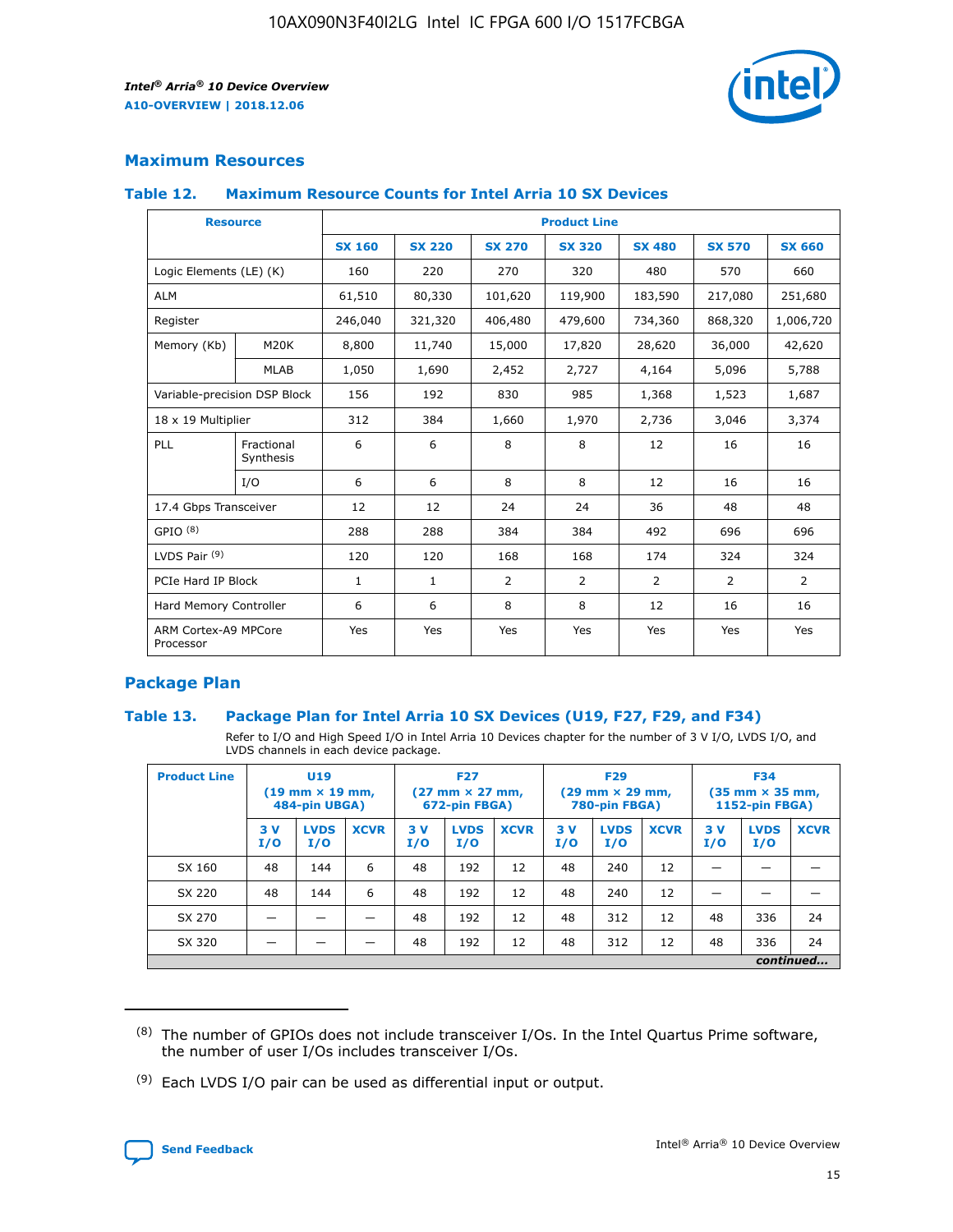

| <b>Product Line</b> | U <sub>19</sub><br>$(19 \text{ mm} \times 19 \text{ mm})$<br>484-pin UBGA) |                    | <b>F27</b><br>$(27 \text{ mm} \times 27 \text{ mm})$<br>672-pin FBGA) |           | <b>F29</b><br>$(29 \text{ mm} \times 29 \text{ mm})$<br>780-pin FBGA) |             |           | <b>F34</b><br>$(35 \text{ mm} \times 35 \text{ mm})$<br><b>1152-pin FBGA)</b> |             |           |                    |             |
|---------------------|----------------------------------------------------------------------------|--------------------|-----------------------------------------------------------------------|-----------|-----------------------------------------------------------------------|-------------|-----------|-------------------------------------------------------------------------------|-------------|-----------|--------------------|-------------|
|                     | 3 V<br>I/O                                                                 | <b>LVDS</b><br>I/O | <b>XCVR</b>                                                           | 3V<br>I/O | <b>LVDS</b><br>I/O                                                    | <b>XCVR</b> | 3V<br>I/O | <b>LVDS</b><br>I/O                                                            | <b>XCVR</b> | 3V<br>I/O | <b>LVDS</b><br>I/O | <b>XCVR</b> |
| SX 480              |                                                                            |                    |                                                                       |           |                                                                       |             | 48        | 312                                                                           | 12          | 48        | 444                | 24          |
| SX 570              |                                                                            |                    |                                                                       |           |                                                                       |             |           |                                                                               |             | 48        | 444                | 24          |
| SX 660              |                                                                            |                    |                                                                       |           |                                                                       |             |           |                                                                               |             | 48        | 444                | 24          |

## **Table 14. Package Plan for Intel Arria 10 SX Devices (F35, KF40, and NF40)**

Refer to I/O and High Speed I/O in Intel Arria 10 Devices chapter for the number of 3 V I/O, LVDS I/O, and LVDS channels in each device package.

| <b>Product Line</b> | <b>F35</b><br>(35 mm × 35 mm,<br><b>1152-pin FBGA)</b> |          |             |                                           | <b>KF40</b><br>(40 mm × 40 mm,<br>1517-pin FBGA) |    | <b>NF40</b><br>$(40 \text{ mm} \times 40 \text{ mm})$<br>1517-pin FBGA) |          |             |  |
|---------------------|--------------------------------------------------------|----------|-------------|-------------------------------------------|--------------------------------------------------|----|-------------------------------------------------------------------------|----------|-------------|--|
|                     | 3 V I/O                                                | LVDS I/O | <b>XCVR</b> | <b>LVDS I/O</b><br>3 V I/O<br><b>XCVR</b> |                                                  |    | 3 V I/O                                                                 | LVDS I/O | <b>XCVR</b> |  |
| SX 270              | 48                                                     | 336      | 24          |                                           |                                                  |    |                                                                         |          |             |  |
| SX 320              | 48                                                     | 336      | 24          |                                           |                                                  |    |                                                                         |          |             |  |
| SX 480              | 48                                                     | 348      | 36          |                                           |                                                  |    |                                                                         |          |             |  |
| SX 570              | 48                                                     | 348      | 36          | 96                                        | 600                                              | 36 | 48                                                                      | 540      | 48          |  |
| SX 660              | 48                                                     | 348      | 36          | 96                                        | 600                                              | 36 | 48                                                                      | 540      | 48          |  |

# **Related Information**

[I/O and High-Speed Differential I/O Interfaces in Intel Arria 10 Devices chapter, Intel](https://www.intel.com/content/www/us/en/programmable/documentation/sam1403482614086.html#sam1403482030321) [Arria 10 Device Handbook](https://www.intel.com/content/www/us/en/programmable/documentation/sam1403482614086.html#sam1403482030321)

Provides the number of 3 V and LVDS I/Os, and LVDS channels for each Intel Arria 10 device package.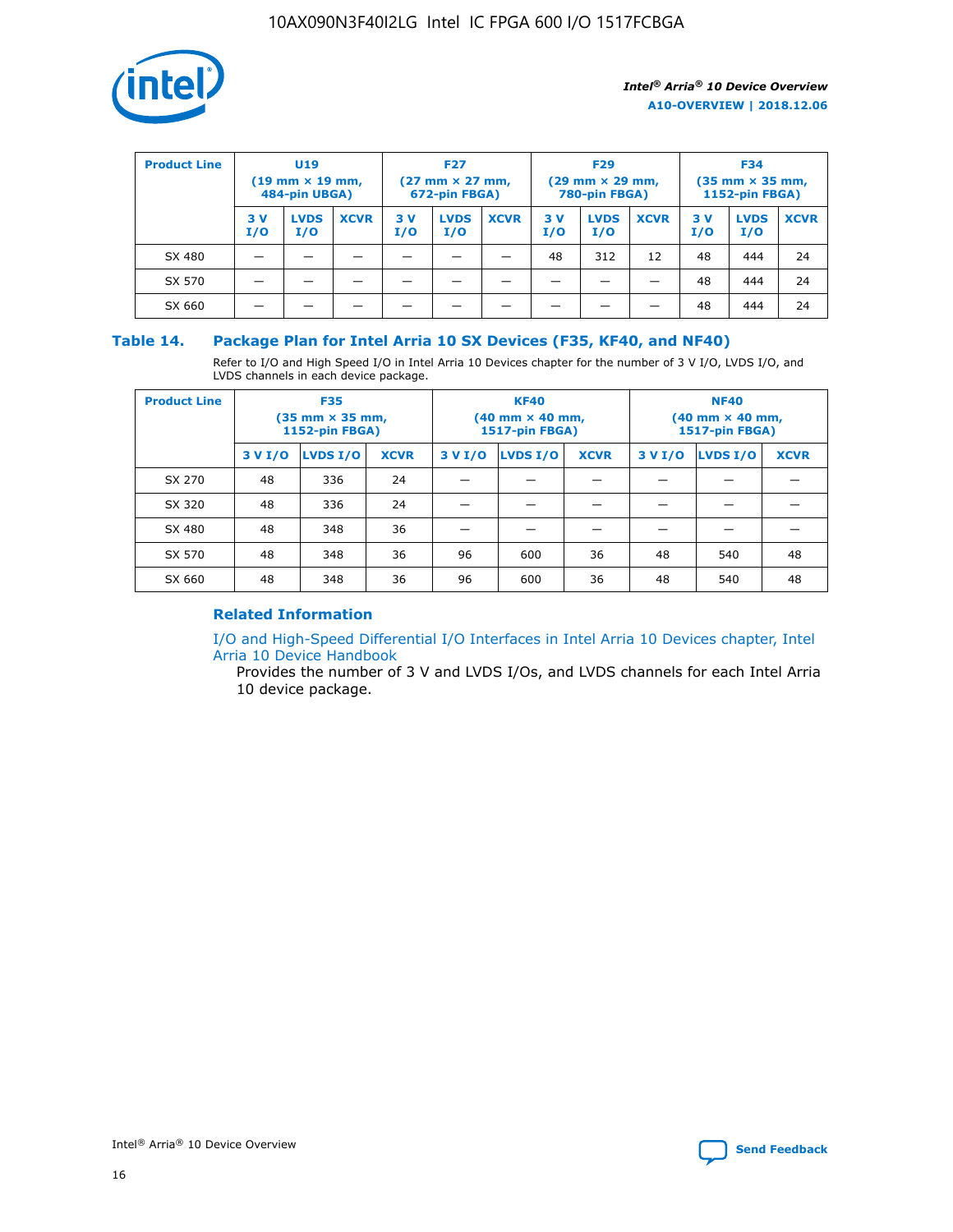

# **I/O Vertical Migration for Intel Arria 10 Devices**

#### **Figure 4. Migration Capability Across Intel Arria 10 Product Lines**

- The arrows indicate the migration paths. The devices included in each vertical migration path are shaded. Devices with fewer resources in the same path have lighter shades.
- To achieve the full I/O migration across product lines in the same migration path, restrict I/Os and transceivers usage to match the product line with the lowest I/O and transceiver counts.
- An LVDS I/O bank in the source device may be mapped to a 3 V I/O bank in the target device. To use memory interface clock frequency higher than 533 MHz, assign external memory interface pins only to banks that are LVDS I/O in both devices.
- There may be nominal 0.15 mm package height difference between some product lines in the same package type.
	- **Variant Product Line Package U19 F27 F29 F34 F35 KF40 NF40 RF40 NF45 SF45 UF45** Intel® Arria® 10 GX GX 160 GX 220 GX 270 GX 320 GX 480 GX 570 GX 660 GX 900 GX 1150 Intel Arria 10 GT GT 900 GT 1150 Intel Arria 10 SX SX 160 SX 220 SX 270 SX 320 SX 480 SX 570 SX 660
- Some migration paths are not shown in the Intel Quartus Prime software **Pin Migration View**.

*Note:* To verify the pin migration compatibility, use the **Pin Migration View** window in the Intel Quartus Prime software Pin Planner.

# **Adaptive Logic Module**

Intel Arria 10 devices use a 20 nm ALM as the basic building block of the logic fabric.

The ALM architecture is the same as the previous generation FPGAs, allowing for efficient implementation of logic functions and easy conversion of IP between the device generations.

The ALM, as shown in following figure, uses an 8-input fracturable look-up table (LUT) with four dedicated registers to help improve timing closure in register-rich designs and achieve an even higher design packing capability than the traditional two-register per LUT architecture.

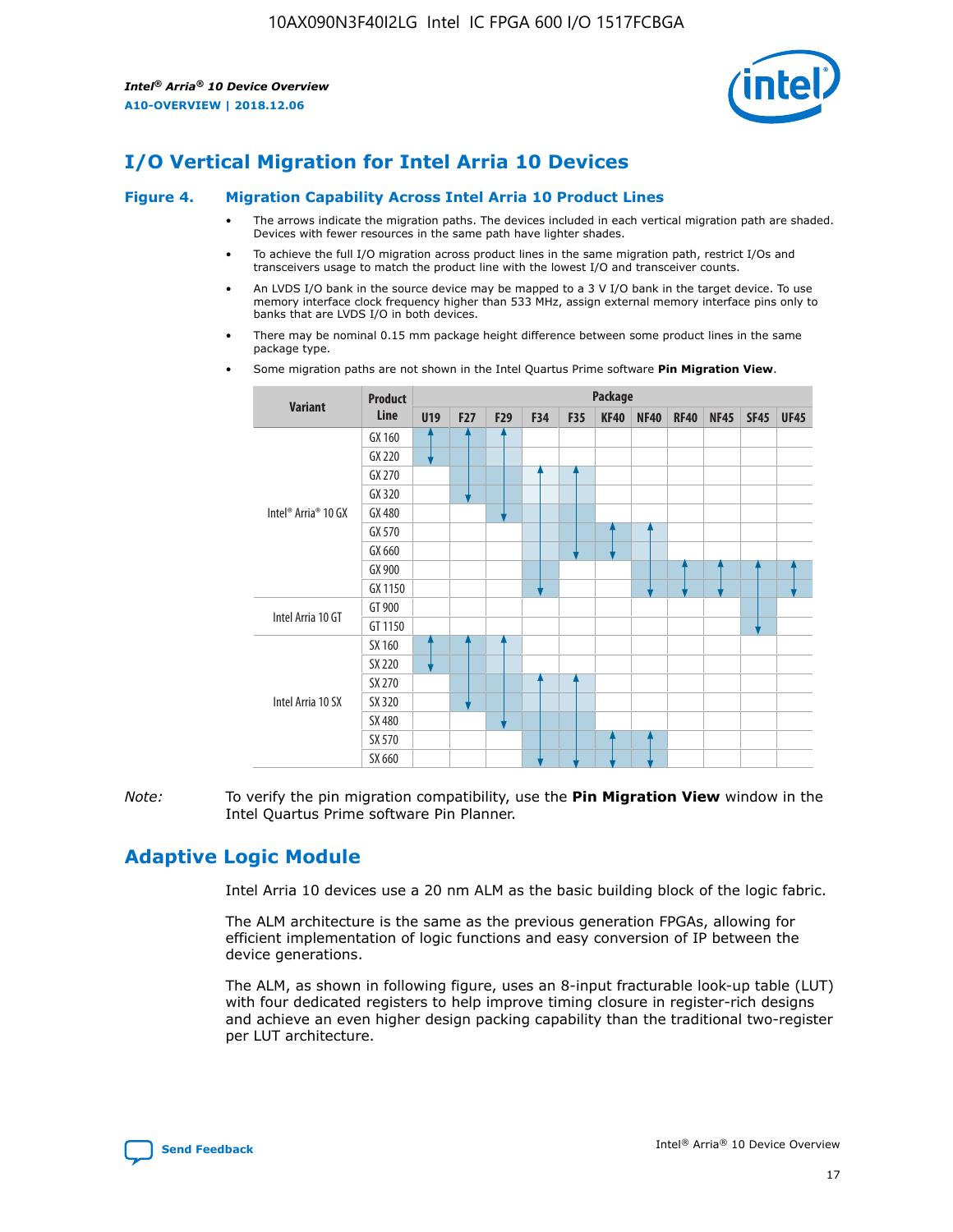

**Figure 5. ALM for Intel Arria 10 Devices**



The Intel Quartus Prime software optimizes your design according to the ALM logic structure and automatically maps legacy designs into the Intel Arria 10 ALM architecture.

# **Variable-Precision DSP Block**

The Intel Arria 10 variable precision DSP blocks support fixed-point arithmetic and floating-point arithmetic.

Features for fixed-point arithmetic:

- High-performance, power-optimized, and fully registered multiplication operations
- 18-bit and 27-bit word lengths
- Two 18 x 19 multipliers or one 27 x 27 multiplier per DSP block
- Built-in addition, subtraction, and 64-bit double accumulation register to combine multiplication results
- Cascading 19-bit or 27-bit when pre-adder is disabled and cascading 18-bit when pre-adder is used to form the tap-delay line for filtering applications
- Cascading 64-bit output bus to propagate output results from one block to the next block without external logic support
- Hard pre-adder supported in 19-bit and 27-bit modes for symmetric filters
- Internal coefficient register bank in both 18-bit and 27-bit modes for filter implementation
- 18-bit and 27-bit systolic finite impulse response (FIR) filters with distributed output adder
- Biased rounding support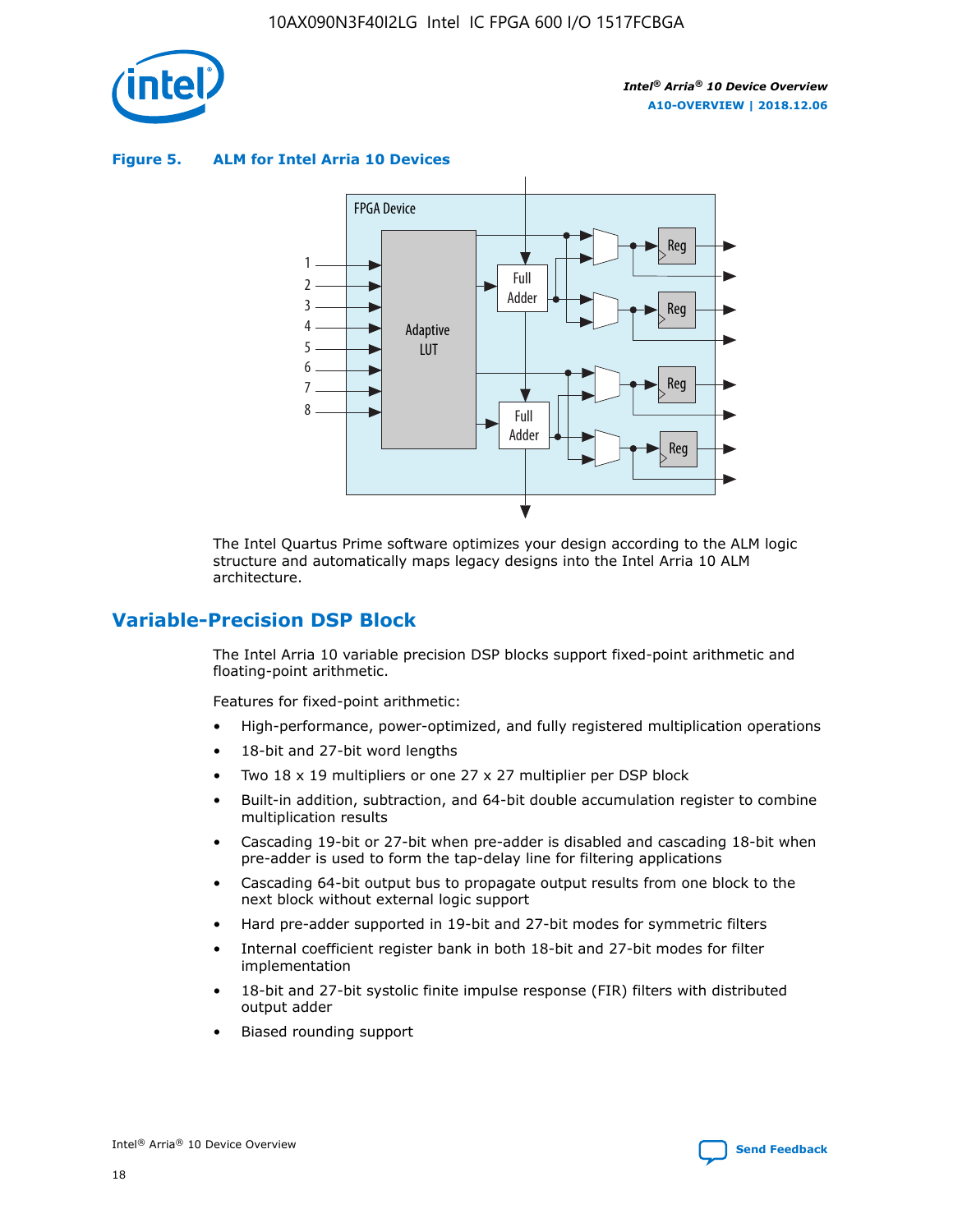

Features for floating-point arithmetic:

- A completely hardened architecture that supports multiplication, addition, subtraction, multiply-add, and multiply-subtract
- Multiplication with accumulation capability and a dynamic accumulator reset control
- Multiplication with cascade summation capability
- Multiplication with cascade subtraction capability
- Complex multiplication
- Direct vector dot product
- Systolic FIR filter

#### **Table 15. Variable-Precision DSP Block Configurations for Intel Arria 10 Devices**

| <b>Usage Example</b>                                       | <b>Multiplier Size (Bit)</b>    | <b>DSP Block Resources</b> |
|------------------------------------------------------------|---------------------------------|----------------------------|
| Medium precision fixed point                               | Two 18 x 19                     |                            |
| High precision fixed or Single precision<br>floating point | One 27 x 27                     |                            |
| Fixed point FFTs                                           | One 19 x 36 with external adder |                            |
| Very high precision fixed point                            | One 36 x 36 with external adder |                            |
| Double precision floating point                            | One 54 x 54 with external adder | 4                          |

#### **Table 16. Resources for Fixed-Point Arithmetic in Intel Arria 10 Devices**

The table lists the variable-precision DSP resources by bit precision for each Intel Arria 10 device.

| <b>Variant</b>        | <b>Product Line</b> | Variable-<br>precision<br><b>DSP Block</b> | <b>Independent Input and Output</b><br><b>Multiplications Operator</b> |                                     | 18 x 19<br><b>Multiplier</b><br><b>Adder Sum</b> | $18 \times 18$<br><b>Multiplier</b><br><b>Adder</b> |
|-----------------------|---------------------|--------------------------------------------|------------------------------------------------------------------------|-------------------------------------|--------------------------------------------------|-----------------------------------------------------|
|                       |                     |                                            | 18 x 19<br><b>Multiplier</b>                                           | $27 \times 27$<br><b>Multiplier</b> | <b>Mode</b>                                      | <b>Summed with</b><br>36 bit Input                  |
| AIntel Arria 10<br>GX | GX 160              | 156                                        | 312                                                                    | 156                                 | 156                                              | 156                                                 |
|                       | GX 220              | 192                                        | 384                                                                    | 192                                 | 192                                              | 192                                                 |
|                       | GX 270              | 830                                        | 1,660                                                                  | 830                                 | 830                                              | 830                                                 |
|                       | GX 320              | 984                                        | 1,968                                                                  | 984                                 | 984                                              | 984                                                 |
|                       | GX 480              | 1,368                                      | 2,736                                                                  | 1,368                               | 1,368                                            | 1,368                                               |
|                       | GX 570              | 1,523                                      | 3,046                                                                  | 1,523                               | 1,523                                            | 1,523                                               |
|                       | GX 660              | 1,687                                      | 3,374                                                                  | 1,687                               | 1,687                                            | 1,687                                               |
|                       | GX 900              | 1,518                                      | 3,036                                                                  | 1,518                               | 1,518                                            | 1,518                                               |
|                       | GX 1150             | 1,518                                      | 3,036                                                                  | 1,518                               | 1,518                                            | 1,518                                               |
| Intel Arria 10        | GT 900              | 1,518                                      | 3,036                                                                  | 1,518                               | 1,518                                            | 1,518                                               |
| GT                    | GT 1150             | 1,518                                      | 3,036                                                                  | 1,518                               | 1,518                                            | 1,518                                               |
| Intel Arria 10        | SX 160              | 156                                        | 312                                                                    | 156                                 | 156                                              | 156                                                 |
| <b>SX</b>             | SX 220              | 192                                        | 384                                                                    | 192                                 | 192                                              | 192                                                 |
|                       | SX 270              | 830                                        | 1,660                                                                  | 830                                 | 830                                              | 830                                                 |
|                       |                     |                                            |                                                                        |                                     |                                                  | continued                                           |

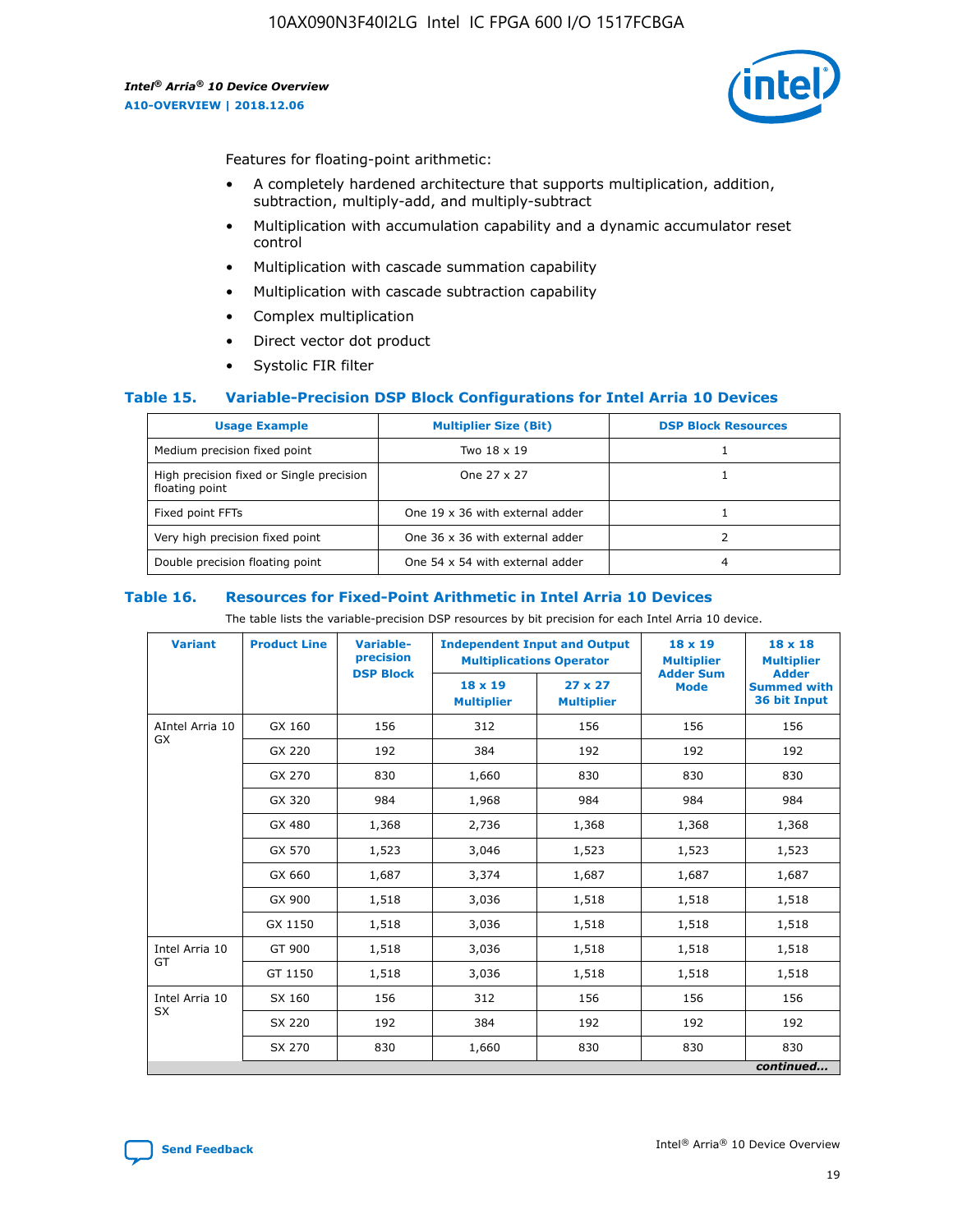

| <b>Variant</b> | <b>Product Line</b> | <b>Variable-</b><br>precision<br><b>DSP Block</b> | <b>Independent Input and Output</b><br><b>Multiplications Operator</b> |                                     | $18 \times 19$<br><b>Multiplier</b><br><b>Adder Sum</b> | $18 \times 18$<br><b>Multiplier</b><br><b>Adder</b> |  |
|----------------|---------------------|---------------------------------------------------|------------------------------------------------------------------------|-------------------------------------|---------------------------------------------------------|-----------------------------------------------------|--|
|                |                     |                                                   | $18 \times 19$<br><b>Multiplier</b>                                    | $27 \times 27$<br><b>Multiplier</b> | <b>Mode</b>                                             | <b>Summed with</b><br>36 bit Input                  |  |
|                | SX 320              | 984                                               | 1,968                                                                  | 984                                 | 984                                                     | 984                                                 |  |
|                | SX 480              | 1,368                                             | 2,736                                                                  | 1,368                               | 1,368                                                   | 1,368                                               |  |
|                | SX 570              | 1,523                                             | 3,046                                                                  | 1,523                               | 1,523                                                   | 1,523                                               |  |
|                | SX 660              | 1,687                                             | 3,374                                                                  | 1,687                               | 1,687                                                   | 1,687                                               |  |

# **Table 17. Resources for Floating-Point Arithmetic in Intel Arria 10 Devices**

The table lists the variable-precision DSP resources by bit precision for each Intel Arria 10 device.

| <b>Variant</b> | <b>Product Line</b> | <b>Variable-</b><br>precision<br><b>DSP Block</b> | <b>Single</b><br><b>Precision</b><br><b>Floating-Point</b><br><b>Multiplication</b><br><b>Mode</b> | <b>Single-Precision</b><br><b>Floating-Point</b><br><b>Adder Mode</b> | Single-<br><b>Precision</b><br><b>Floating-Point</b><br><b>Multiply</b><br><b>Accumulate</b><br><b>Mode</b> | <b>Peak</b><br><b>Giga Floating-</b><br><b>Point</b><br><b>Operations</b><br>per Second<br>(GFLOPs) |
|----------------|---------------------|---------------------------------------------------|----------------------------------------------------------------------------------------------------|-----------------------------------------------------------------------|-------------------------------------------------------------------------------------------------------------|-----------------------------------------------------------------------------------------------------|
| Intel Arria 10 | GX 160              | 156                                               | 156                                                                                                | 156                                                                   | 156                                                                                                         | 140                                                                                                 |
| GX             | GX 220              | 192                                               | 192                                                                                                | 192                                                                   | 192                                                                                                         | 173                                                                                                 |
|                | GX 270              | 830                                               | 830                                                                                                | 830                                                                   | 830                                                                                                         | 747                                                                                                 |
|                | GX 320              | 984                                               | 984                                                                                                | 984                                                                   | 984                                                                                                         | 886                                                                                                 |
|                | GX 480              | 1,369                                             | 1,368                                                                                              | 1,368                                                                 | 1,368                                                                                                       | 1,231                                                                                               |
|                | GX 570              | 1,523                                             | 1,523                                                                                              | 1,523                                                                 | 1,523                                                                                                       | 1,371                                                                                               |
|                | GX 660              | 1,687                                             | 1,687                                                                                              | 1,687                                                                 | 1,687                                                                                                       | 1,518                                                                                               |
|                | GX 900              | 1,518                                             | 1,518                                                                                              | 1,518                                                                 | 1,518                                                                                                       | 1,366                                                                                               |
|                | GX 1150             | 1,518                                             | 1,518                                                                                              | 1,518                                                                 | 1,518                                                                                                       | 1,366                                                                                               |
| Intel Arria 10 | GT 900              | 1,518                                             | 1,518                                                                                              | 1,518                                                                 | 1,518                                                                                                       | 1,366                                                                                               |
| GT             | GT 1150             | 1,518                                             | 1,518                                                                                              | 1,518                                                                 | 1,518                                                                                                       | 1,366                                                                                               |
| Intel Arria 10 | SX 160              | 156                                               | 156                                                                                                | 156                                                                   | 156                                                                                                         | 140                                                                                                 |
| <b>SX</b>      | SX 220              | 192                                               | 192                                                                                                | 192                                                                   | 192                                                                                                         | 173                                                                                                 |
|                | SX 270              | 830                                               | 830                                                                                                | 830                                                                   | 830                                                                                                         | 747                                                                                                 |
|                | SX 320              | 984                                               | 984                                                                                                | 984                                                                   | 984                                                                                                         | 886                                                                                                 |
|                | SX 480              | 1,369                                             | 1,368                                                                                              | 1,368                                                                 | 1,368                                                                                                       | 1,231                                                                                               |
|                | SX 570              | 1,523                                             | 1,523                                                                                              | 1,523                                                                 | 1,523                                                                                                       | 1,371                                                                                               |
|                | SX 660              | 1,687                                             | 1,687                                                                                              | 1,687                                                                 | 1,687                                                                                                       | 1,518                                                                                               |

# **Embedded Memory Blocks**

The embedded memory blocks in the devices are flexible and designed to provide an optimal amount of small- and large-sized memory arrays to fit your design requirements.

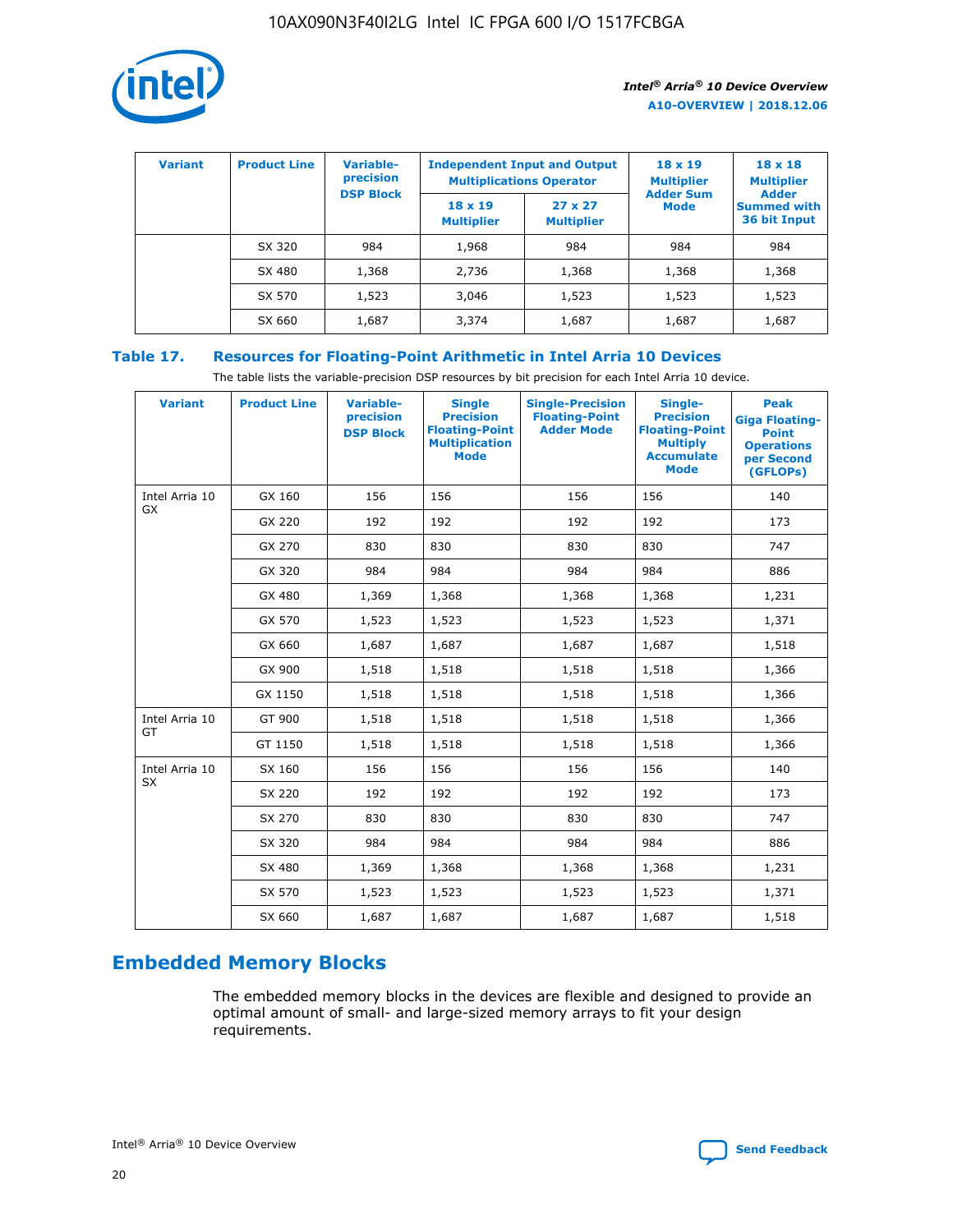

# **Types of Embedded Memory**

The Intel Arria 10 devices contain two types of memory blocks:

- 20 Kb M20K blocks—blocks of dedicated memory resources. The M20K blocks are ideal for larger memory arrays while still providing a large number of independent ports.
- 640 bit memory logic array blocks (MLABs)—enhanced memory blocks that are configured from dual-purpose logic array blocks (LABs). The MLABs are ideal for wide and shallow memory arrays. The MLABs are optimized for implementation of shift registers for digital signal processing (DSP) applications, wide and shallow FIFO buffers, and filter delay lines. Each MLAB is made up of ten adaptive logic modules (ALMs). In the Intel Arria 10 devices, you can configure these ALMs as ten 32 x 2 blocks, giving you one 32 x 20 simple dual-port SRAM block per MLAB.

# **Embedded Memory Capacity in Intel Arria 10 Devices**

|                   | <b>Product</b> |              | <b>M20K</b>         | <b>MLAB</b>  |                     | <b>Total RAM Bit</b> |
|-------------------|----------------|--------------|---------------------|--------------|---------------------|----------------------|
| <b>Variant</b>    | Line           | <b>Block</b> | <b>RAM Bit (Kb)</b> | <b>Block</b> | <b>RAM Bit (Kb)</b> | (Kb)                 |
| Intel Arria 10 GX | GX 160         | 440          | 8,800               | 1,680        | 1,050               | 9,850                |
|                   | GX 220         | 587          | 11,740              | 2,703        | 1,690               | 13,430               |
|                   | GX 270         | 750          | 15,000              | 3,922        | 2,452               | 17,452               |
|                   | GX 320         | 891          | 17,820              | 4,363        | 2,727               | 20,547               |
|                   | GX 480         | 1,431        | 28,620              | 6,662        | 4,164               | 32,784               |
|                   | GX 570         | 1,800        | 36,000              | 8,153        | 5,096               | 41,096               |
|                   | GX 660         | 2,131        | 42,620              | 9,260        | 5,788               | 48,408               |
|                   | GX 900         | 2,423        | 48,460              | 15,017       | 9,386               | 57,846               |
|                   | GX 1150        | 2,713        | 54,260              | 20,774       | 12,984              | 67,244               |
| Intel Arria 10 GT | GT 900         | 2,423        | 48,460              | 15,017       | 9,386               | 57,846               |
|                   | GT 1150        | 2,713        | 54,260              | 20,774       | 12,984              | 67,244               |
| Intel Arria 10 SX | SX 160         | 440          | 8,800               | 1,680        | 1,050               | 9,850                |
|                   | SX 220         | 587          | 11,740              | 2,703        | 1,690               | 13,430               |
|                   | SX 270         | 750          | 15,000              | 3,922        | 2,452               | 17,452               |
|                   | SX 320         | 891          | 17,820              | 4,363        | 2,727               | 20,547               |
|                   | SX 480         | 1,431        | 28,620              | 6,662        | 4,164               | 32,784               |
|                   | SX 570         | 1,800        | 36,000              | 8,153        | 5,096               | 41,096               |
|                   | SX 660         | 2,131        | 42,620              | 9,260        | 5,788               | 48,408               |

#### **Table 18. Embedded Memory Capacity and Distribution in Intel Arria 10 Devices**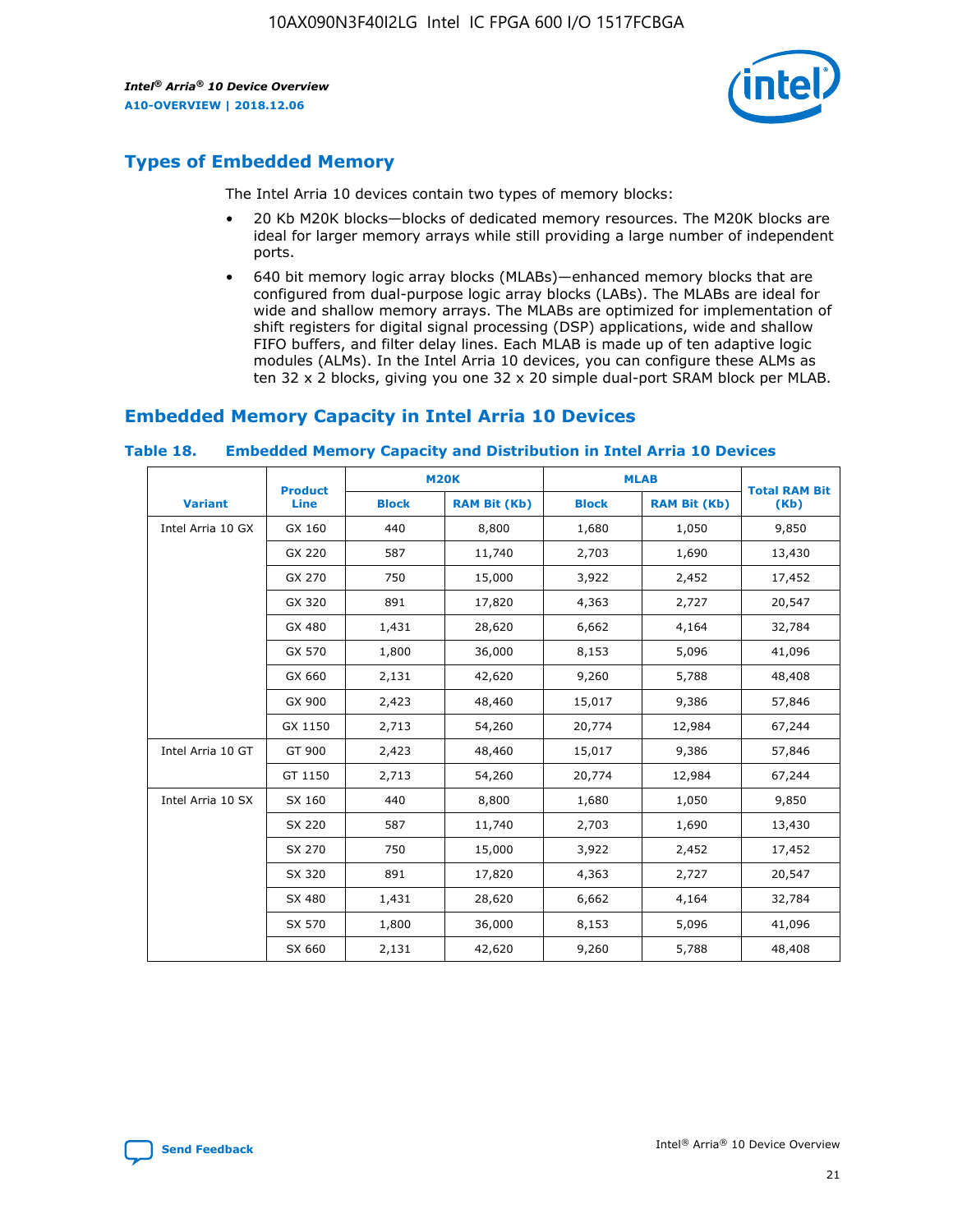

# **Embedded Memory Configurations for Single-port Mode**

#### **Table 19. Single-port Embedded Memory Configurations for Intel Arria 10 Devices**

This table lists the maximum configurations supported for single-port RAM and ROM modes.

| <b>Memory Block</b> | Depth (bits) | <b>Programmable Width</b> |
|---------------------|--------------|---------------------------|
| MLAB                | 32           | x16, x18, or x20          |
|                     | 64(10)       | x8, x9, x10               |
| M20K                | 512          | x40, x32                  |
|                     | 1K           | x20, x16                  |
|                     | 2K           | x10, x8                   |
|                     | 4K           | x5, x4                    |
|                     | 8K           | x2                        |
|                     | 16K          | x1                        |

# **Clock Networks and PLL Clock Sources**

The clock network architecture is based on Intel's global, regional, and peripheral clock structure. This clock structure is supported by dedicated clock input pins, fractional clock synthesis PLLs, and integer I/O PLLs.

# **Clock Networks**

The Intel Arria 10 core clock networks are capable of up to 800 MHz fabric operation across the full industrial temperature range. For the external memory interface, the clock network supports the hard memory controller with speeds up to 2,400 Mbps in a quarter-rate transfer.

To reduce power consumption, the Intel Quartus Prime software identifies all unused sections of the clock network and powers them down.

# **Fractional Synthesis and I/O PLLs**

Intel Arria 10 devices contain up to 32 fractional synthesis PLLs and up to 16 I/O PLLs that are available for both specific and general purpose uses in the core:

- Fractional synthesis PLLs—located in the column adjacent to the transceiver blocks
- I/O PLLs—located in each bank of the 48 I/Os

# **Fractional Synthesis PLLs**

You can use the fractional synthesis PLLs to:

- Reduce the number of oscillators that are required on your board
- Reduce the number of clock pins that are used in the device by synthesizing multiple clock frequencies from a single reference clock source

<sup>(10)</sup> Supported through software emulation and consumes additional MLAB blocks.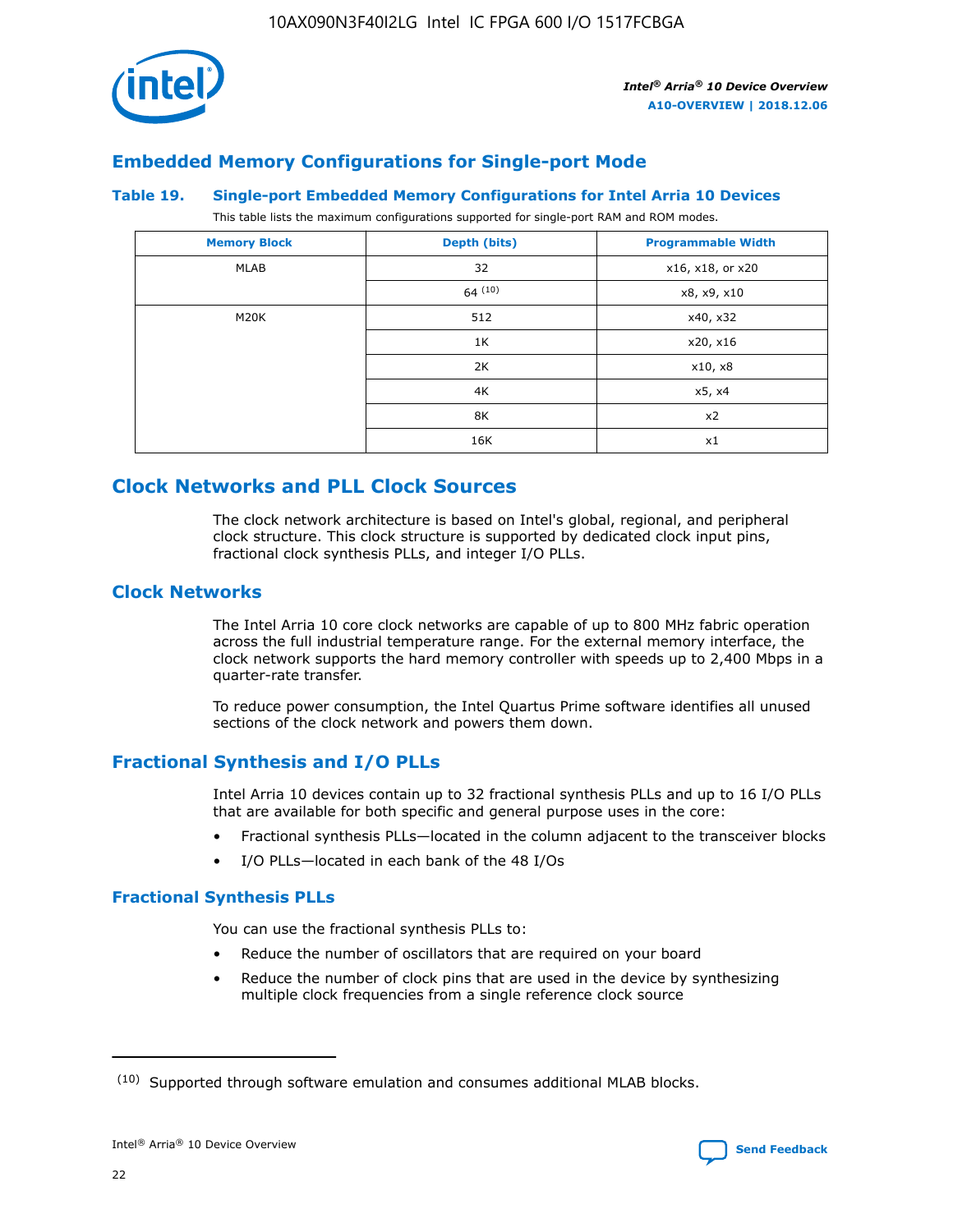

The fractional synthesis PLLs support the following features:

- Reference clock frequency synthesis for transceiver CMU and Advanced Transmit (ATX) PLLs
- Clock network delay compensation
- Zero-delay buffering
- Direct transmit clocking for transceivers
- Independently configurable into two modes:
	- Conventional integer mode equivalent to the general purpose PLL
	- Enhanced fractional mode with third order delta-sigma modulation
- PLL cascading

# **I/O PLLs**

The integer mode I/O PLLs are located in each bank of 48 I/Os. You can use the I/O PLLs to simplify the design of external memory and high-speed LVDS interfaces.

In each I/O bank, the I/O PLLs are adjacent to the hard memory controllers and LVDS SERDES. Because these PLLs are tightly coupled with the I/Os that need to use them, it makes it easier to close timing.

You can use the I/O PLLs for general purpose applications in the core such as clock network delay compensation and zero-delay buffering.

Intel Arria 10 devices support PLL-to-PLL cascading.

# **FPGA General Purpose I/O**

Intel Arria 10 devices offer highly configurable GPIOs. Each I/O bank contains 48 general purpose I/Os and a high-efficiency hard memory controller.

The following list describes the features of the GPIOs:

- Consist of 3 V I/Os for high-voltage application and LVDS I/Os for differential signaling
	- Up to two 3 V I/O banks, available in some devices, that support up to 3 V I/O standards
	- LVDS I/O banks that support up to 1.8 V I/O standards
- Support a wide range of single-ended and differential I/O interfaces
- LVDS speeds up to 1.6 Gbps
- Each LVDS pair of pins has differential input and output buffers, allowing you to configure the LVDS direction for each pair.
- Programmable bus hold and weak pull-up
- Programmable differential output voltage  $(V_{OD})$  and programmable pre-emphasis

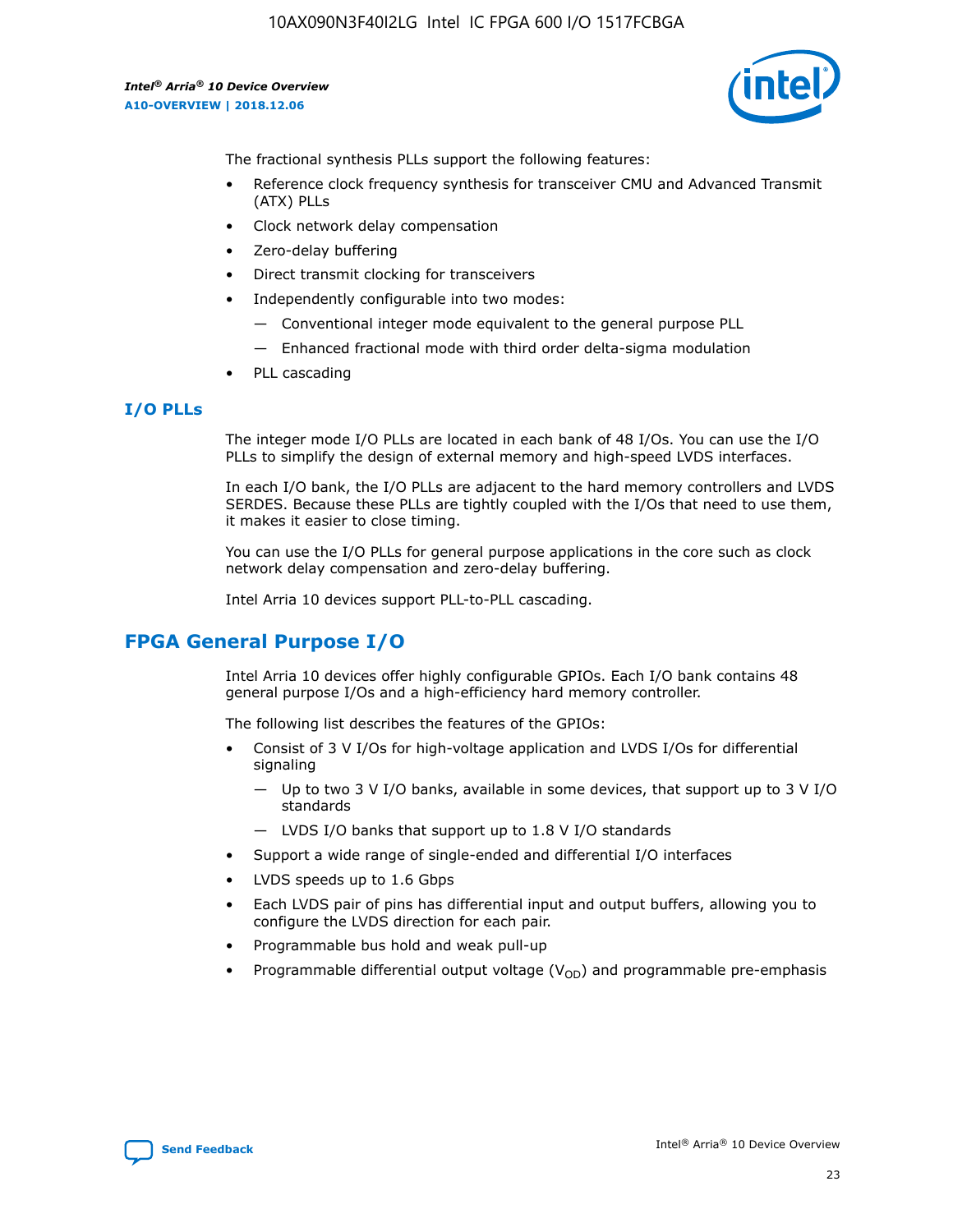

- Series (R<sub>S</sub>) and parallel (R<sub>T</sub>) on-chip termination (OCT) for all I/O banks with OCT calibration to limit the termination impedance variation
- On-chip dynamic termination that has the ability to swap between series and parallel termination, depending on whether there is read or write on a common bus for signal integrity
- Easy timing closure support using the hard read FIFO in the input register path, and delay-locked loop (DLL) delay chain with fine and coarse architecture

# **External Memory Interface**

Intel Arria 10 devices offer massive external memory bandwidth, with up to seven 32 bit DDR4 memory interfaces running at up to 2,400 Mbps. This bandwidth provides additional ease of design, lower power, and resource efficiencies of hardened highperformance memory controllers.

The memory interface within Intel Arria 10 FPGAs and SoCs delivers the highest performance and ease of use. You can configure up to a maximum width of 144 bits when using the hard or soft memory controllers. If required, you can bypass the hard memory controller and use a soft controller implemented in the user logic.

Each I/O contains a hardened DDR read/write path (PHY) capable of performing key memory interface functionality such as read/write leveling, FIFO buffering to lower latency and improve margin, timing calibration, and on-chip termination.

The timing calibration is aided by the inclusion of hard microcontrollers based on Intel's Nios® II technology, specifically tailored to control the calibration of multiple memory interfaces. This calibration allows the Intel Arria 10 device to compensate for any changes in process, voltage, or temperature either within the Intel Arria 10 device itself, or within the external memory device. The advanced calibration algorithms ensure maximum bandwidth and robust timing margin across all operating conditions.

In addition to parallel memory interfaces, Intel Arria 10 devices support serial memory technologies such as the Hybrid Memory Cube (HMC). The HMC is supported by the Intel Arria 10 high-speed serial transceivers which connect up to four HMC links, with each link running at data rates up to 15 Gbps.

#### **Related Information**

#### [External Memory Interface Spec Estimator](http://www.altera.com/technology/memory/estimator/mem-emif-index.html)

Provides a parametric tool that allows you to find and compare the performance of the supported external memory interfaces in IntelFPGAs.

# **Memory Standards Supported by Intel Arria 10 Devices**

The I/Os are designed to provide high performance support for existing and emerging external memory standards.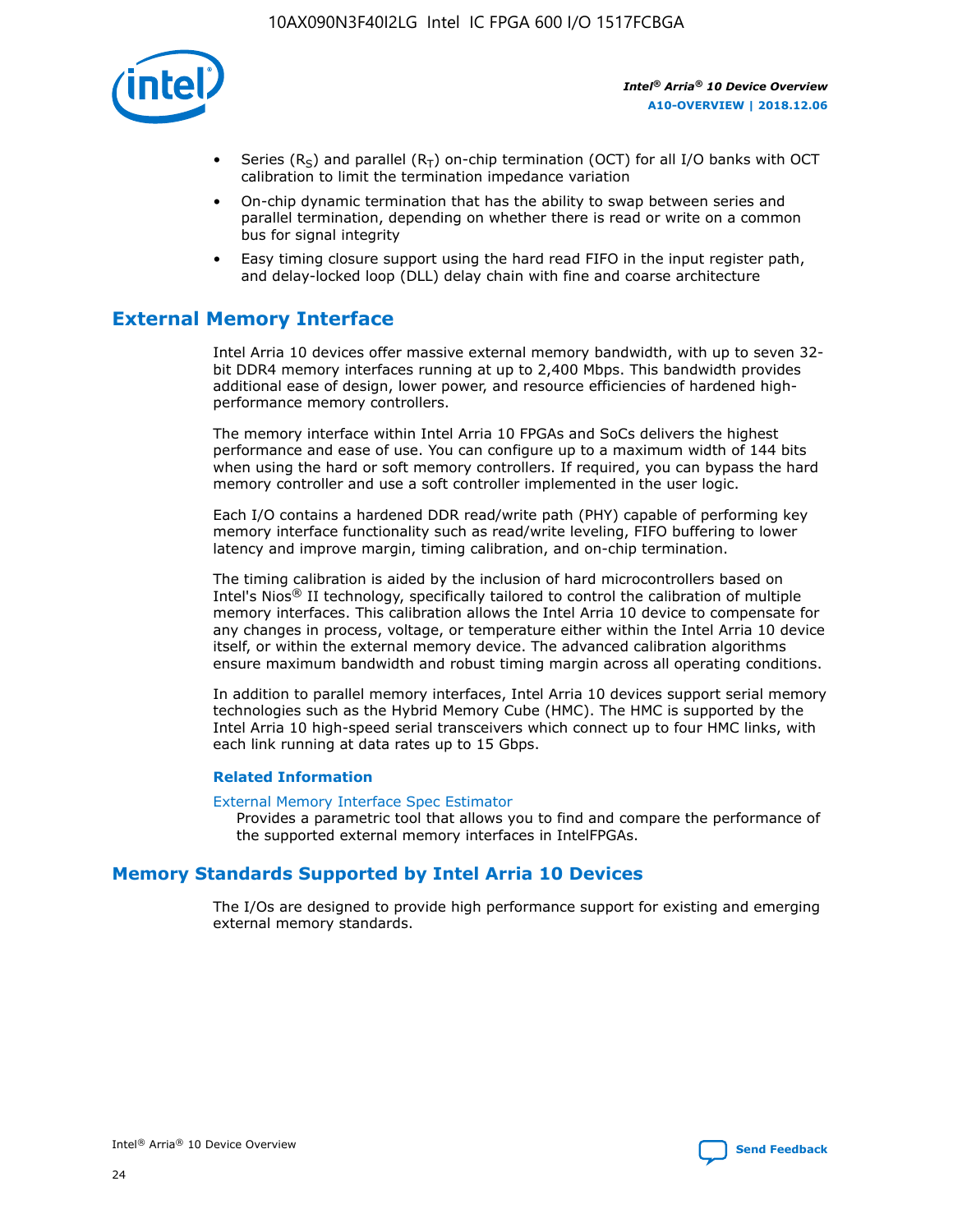

#### **Table 20. Memory Standards Supported by the Hard Memory Controller**

This table lists the overall capability of the hard memory controller. For specific details, refer to the External Memory Interface Spec Estimator and Intel Arria 10 Device Datasheet.

| <b>Memory Standard</b> | <b>Rate Support</b> | <b>Ping Pong PHY Support</b> | <b>Maximum Frequency</b><br>(MHz) |
|------------------------|---------------------|------------------------------|-----------------------------------|
| <b>DDR4 SDRAM</b>      | Quarter rate        | Yes                          | 1,067                             |
|                        |                     |                              | 1,200                             |
| DDR3 SDRAM             | Half rate           | Yes                          | 533                               |
|                        |                     |                              | 667                               |
|                        | Quarter rate        | Yes                          | 1,067                             |
|                        |                     |                              | 1,067                             |
| <b>DDR3L SDRAM</b>     | Half rate           | Yes                          | 533                               |
|                        |                     |                              | 667                               |
|                        | Quarter rate        | Yes                          | 933                               |
|                        |                     |                              | 933                               |
| LPDDR3 SDRAM           | Half rate           |                              | 533                               |
|                        | Quarter rate        |                              | 800                               |

#### **Table 21. Memory Standards Supported by the Soft Memory Controller**

| <b>Memory Standard</b>      | <b>Rate Support</b> | <b>Maximum Frequency</b><br>(MHz) |
|-----------------------------|---------------------|-----------------------------------|
| <b>RLDRAM 3 (11)</b>        | Quarter rate        | 1,200                             |
| ODR IV SRAM <sup>(11)</sup> | Quarter rate        | 1,067                             |
| <b>ODR II SRAM</b>          | Full rate           | 333                               |
|                             | Half rate           | 633                               |
| <b>ODR II+ SRAM</b>         | Full rate           | 333                               |
|                             | Half rate           | 633                               |
| <b>ODR II+ Xtreme SRAM</b>  | Full rate           | 333                               |
|                             | Half rate           | 633                               |

#### **Table 22. Memory Standards Supported by the HPS Hard Memory Controller**

The hard processor system (HPS) is available in Intel Arria 10 SoC devices only.

| <b>Memory Standard</b> | <b>Rate Support</b> | <b>Maximum Frequency</b><br>(MHz) |
|------------------------|---------------------|-----------------------------------|
| <b>DDR4 SDRAM</b>      | Half rate           | 1,200                             |
| <b>DDR3 SDRAM</b>      | Half rate           | 1,067                             |
| <b>DDR3L SDRAM</b>     | Half rate           | 933                               |

<sup>(11)</sup> Intel Arria 10 devices support this external memory interface using hard PHY with soft memory controller.

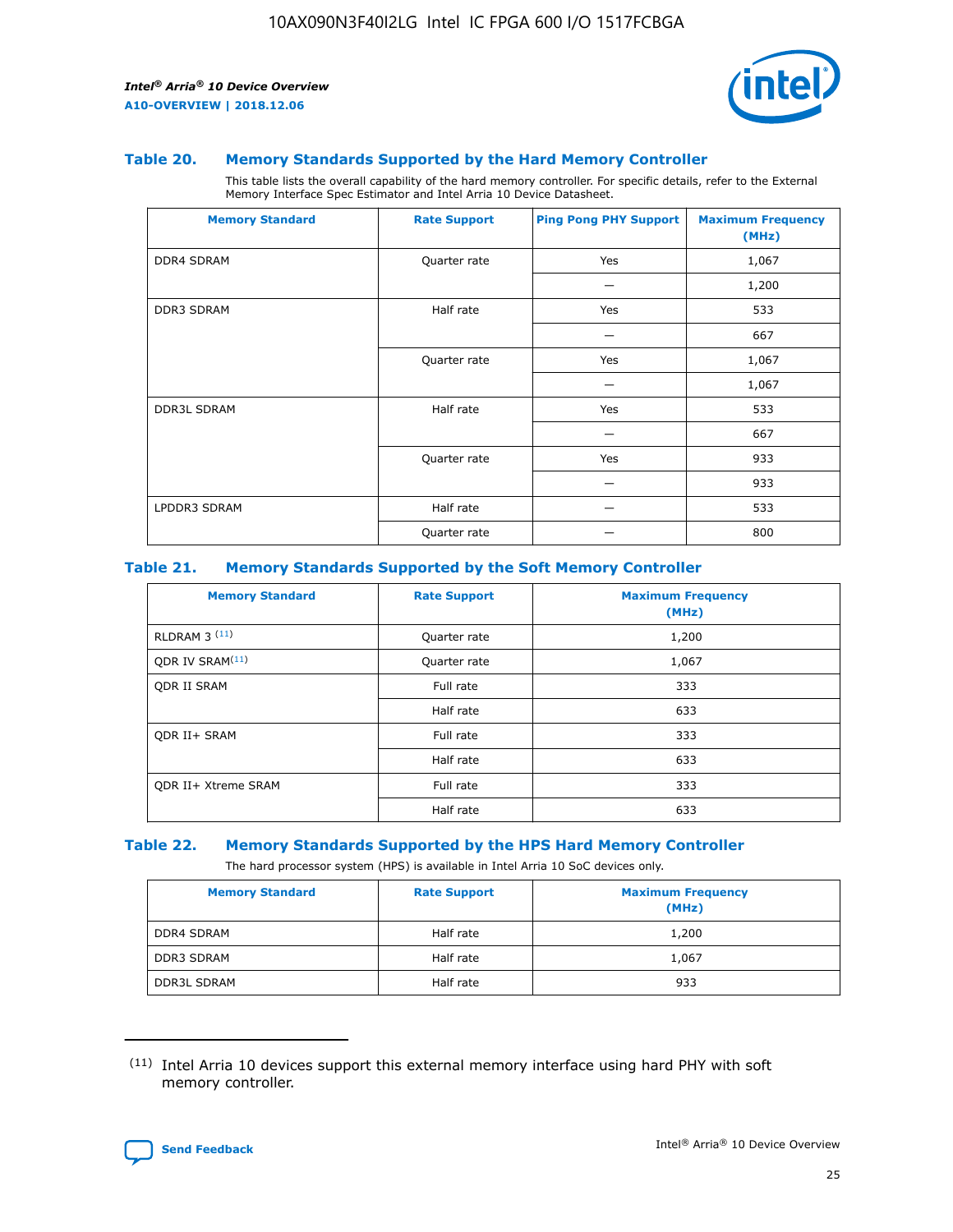

#### **Related Information**

#### [Intel Arria 10 Device Datasheet](https://www.intel.com/content/www/us/en/programmable/documentation/mcn1413182292568.html#mcn1413182153340)

Lists the memory interface performance according to memory interface standards, rank or chip select configurations, and Intel Arria 10 device speed grades.

# **PCIe Gen1, Gen2, and Gen3 Hard IP**

Intel Arria 10 devices contain PCIe hard IP that is designed for performance and ease-of-use:

- Includes all layers of the PCIe stack—transaction, data link and physical layers.
- Supports PCIe Gen3, Gen2, and Gen1 Endpoint and Root Port in x1, x2, x4, or x8 lane configuration.
- Operates independently from the core logic—optional configuration via protocol (CvP) allows the PCIe link to power up and complete link training in less than 100 ms while the Intel Arria 10 device completes loading the programming file for the rest of the FPGA.
- Provides added functionality that makes it easier to support emerging features such as Single Root I/O Virtualization (SR-IOV) and optional protocol extensions.
- Provides improved end-to-end datapath protection using ECC.
- Supports FPGA configuration via protocol (CvP) using PCIe at Gen3, Gen2, or Gen1 speed.

#### **Related Information**

PCS Features on page 30

# **Enhanced PCS Hard IP for Interlaken and 10 Gbps Ethernet**

# **Interlaken Support**

The Intel Arria 10 enhanced PCS hard IP provides integrated Interlaken PCS supporting rates up to 25.8 Gbps per lane.

The Interlaken PCS is based on the proven functionality of the PCS developed for Intel's previous generation FPGAs, which demonstrated interoperability with Interlaken ASSP vendors and third-party IP suppliers. The Interlaken PCS is present in every transceiver channel in Intel Arria 10 devices.

#### **Related Information**

PCS Features on page 30

# **10 Gbps Ethernet Support**

The Intel Arria 10 enhanced PCS hard IP supports 10GBASE-R PCS compliant with IEEE 802.3 10 Gbps Ethernet (10GbE). The integrated hard IP support for 10GbE and the 10 Gbps transceivers save external PHY cost, board space, and system power.

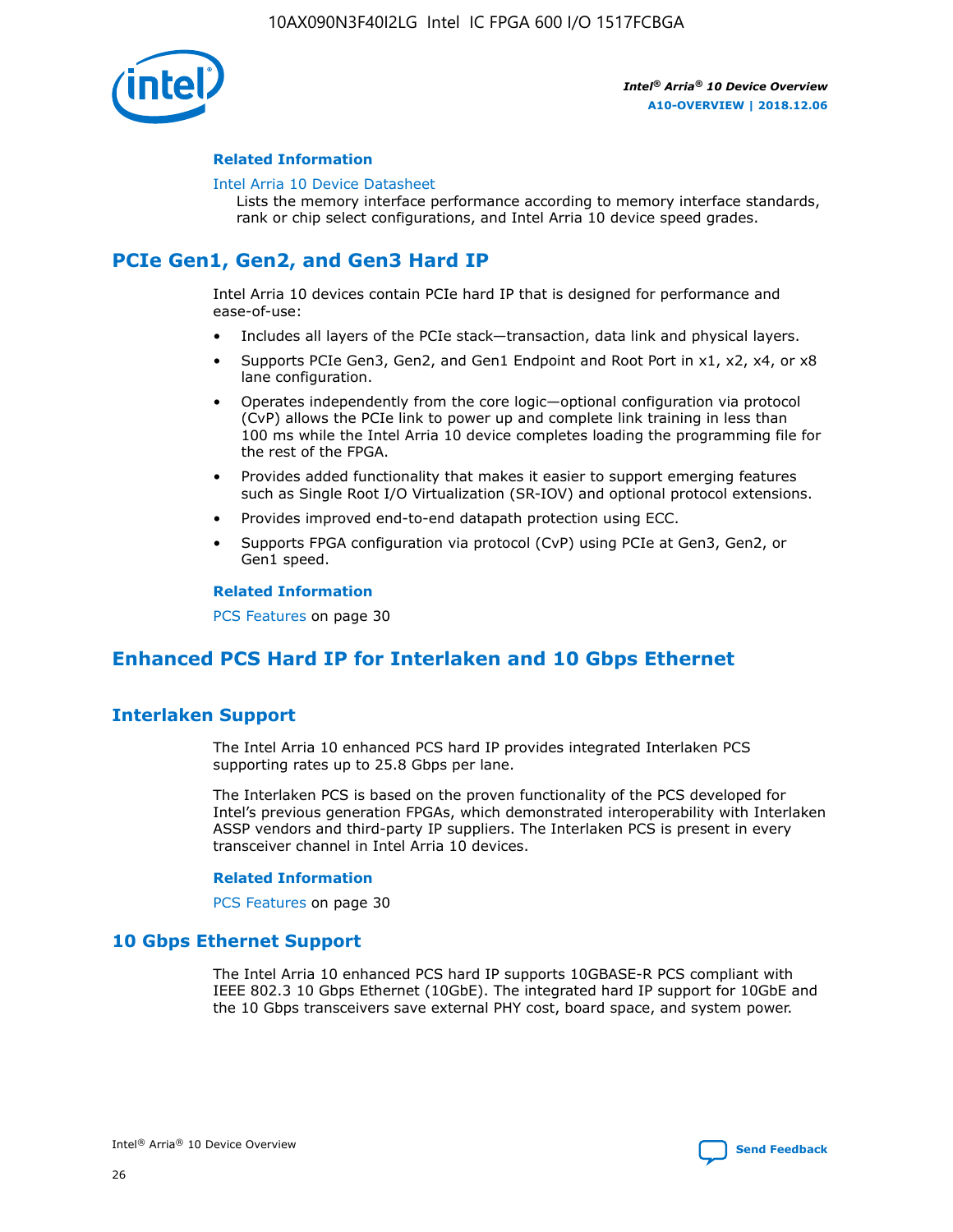

The scalable hard IP supports multiple independent 10GbE ports while using a single PLL for all the 10GBASE-R PCS instantiations, which saves on core logic resources and clock networks:

- Simplifies multiport 10GbE systems compared to XAUI interfaces that require an external XAUI-to-10G PHY.
- Incorporates Electronic Dispersion Compensation (EDC), which enables direct connection to standard 10 Gbps XFP and SFP+ pluggable optical modules.
- Supports backplane Ethernet applications and includes a hard 10GBASE-KR Forward Error Correction (FEC) circuit that you can use for 10 Gbps and 40 Gbps applications.

The 10 Gbps Ethernet PCS hard IP and 10GBASE-KR FEC are present in every transceiver channel.

#### **Related Information**

PCS Features on page 30

# **Low Power Serial Transceivers**

Intel Arria 10 FPGAs and SoCs include lowest power transceivers that deliver high bandwidth, throughput and low latency.

Intel Arria 10 devices deliver the industry's lowest power consumption per transceiver channel:

- 12.5 Gbps transceivers at as low as 242 mW
- 10 Gbps transceivers at as low as 168 mW
- 6 Gbps transceivers at as low as 117 mW

Intel Arria 10 transceivers support various data rates according to application:

- Chip-to-chip and chip-to-module applications—from 1 Gbps up to 25.8 Gbps
- Long reach and backplane applications—from 1 Gbps up to 12.5 with advanced adaptive equalization
- Critical power sensitive applications—from 1 Gbps up to 11.3 Gbps using lower power modes

The combination of 20 nm process technology and architectural advances provide the following benefits:

- Significant reduction in die area and power consumption
- Increase of up to two times in transceiver I/O density compared to previous generation devices while maintaining optimal signal integrity
- Up to 72 total transceiver channels—you can configure up to 6 of these channels to run as fast as 25.8 Gbps
- All channels feature continuous data rate support up to the maximum rated speed

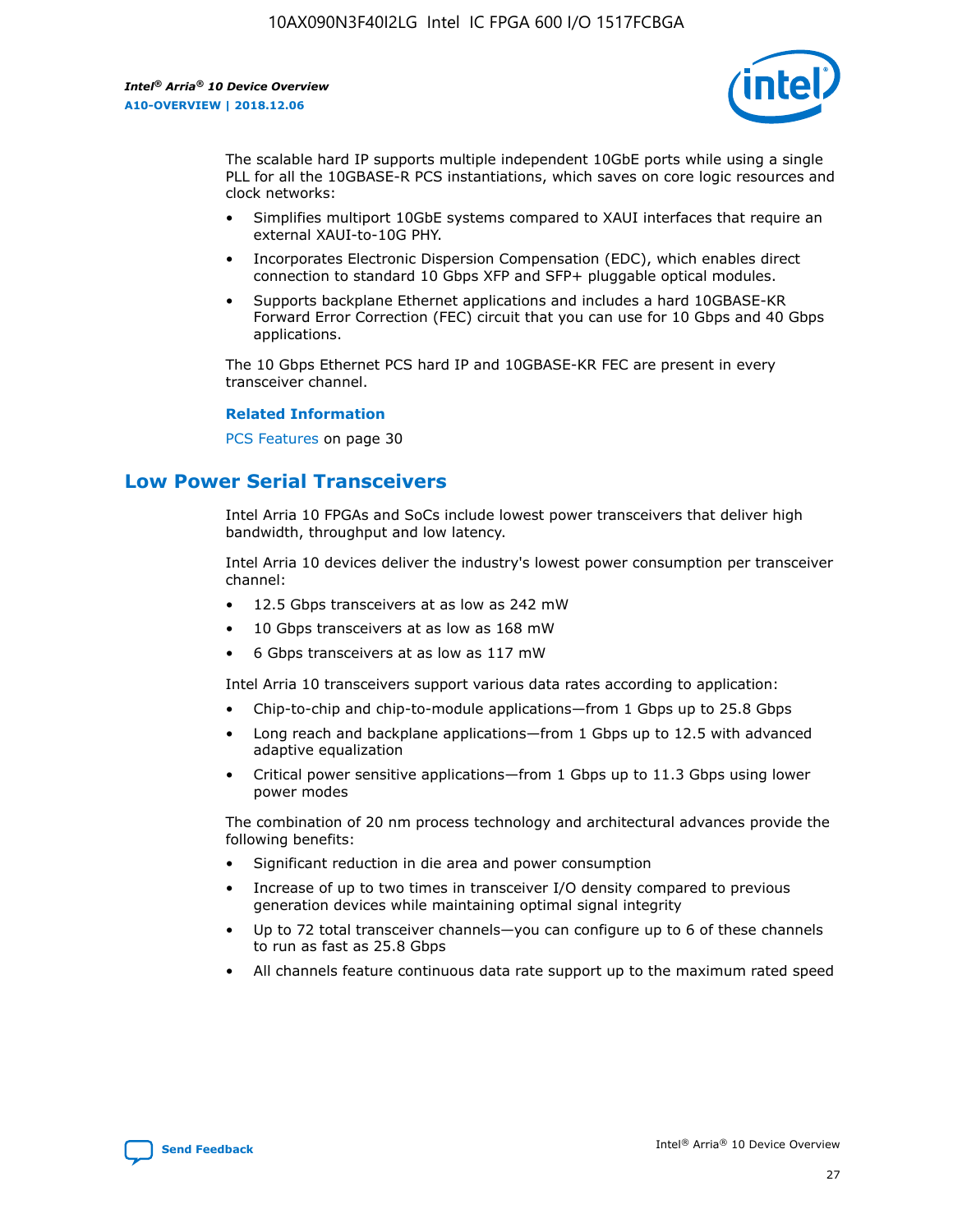

#### Transceiver PMA TX/RX PCS ATX PLL Transceiver PMA TX/RX PCS fPLL Network Flexible Clock Distribution Network PCS Transceiver PMA TX/RX FPGA **Clock Distribution** Fabric PCS Transceiver PMA TX/RX ATX Flexible PLL PCS Transceiver PMA TX/RX ▲ fPLL Transceiver PMA TX/RX PCS

## **Figure 6. Intel Arria 10 Transceiver Block Architecture**

# **Transceiver Channels**

All transceiver channels feature a dedicated Physical Medium Attachment (PMA) and a hardened Physical Coding Sublayer (PCS).

4

- The PMA provides primary interfacing capabilities to physical channels.
- The PCS typically handles encoding/decoding, word alignment, and other preprocessing functions before transferring data to the FPGA core fabric.

A transceiver channel consists of a PMA and a PCS block. Most transceiver banks have 6 channels. There are some transceiver banks that contain only 3 channels.

A wide variety of bonded and non-bonded data rate configurations is possible using a highly configurable clock distribution network. Up to 80 independent transceiver data rates can be configured.

The following figures are graphical representations of top views of the silicon die, which correspond to reverse views for flip chip packages. Different Intel Arria 10 devices may have different floorplans than the ones shown in the figures.

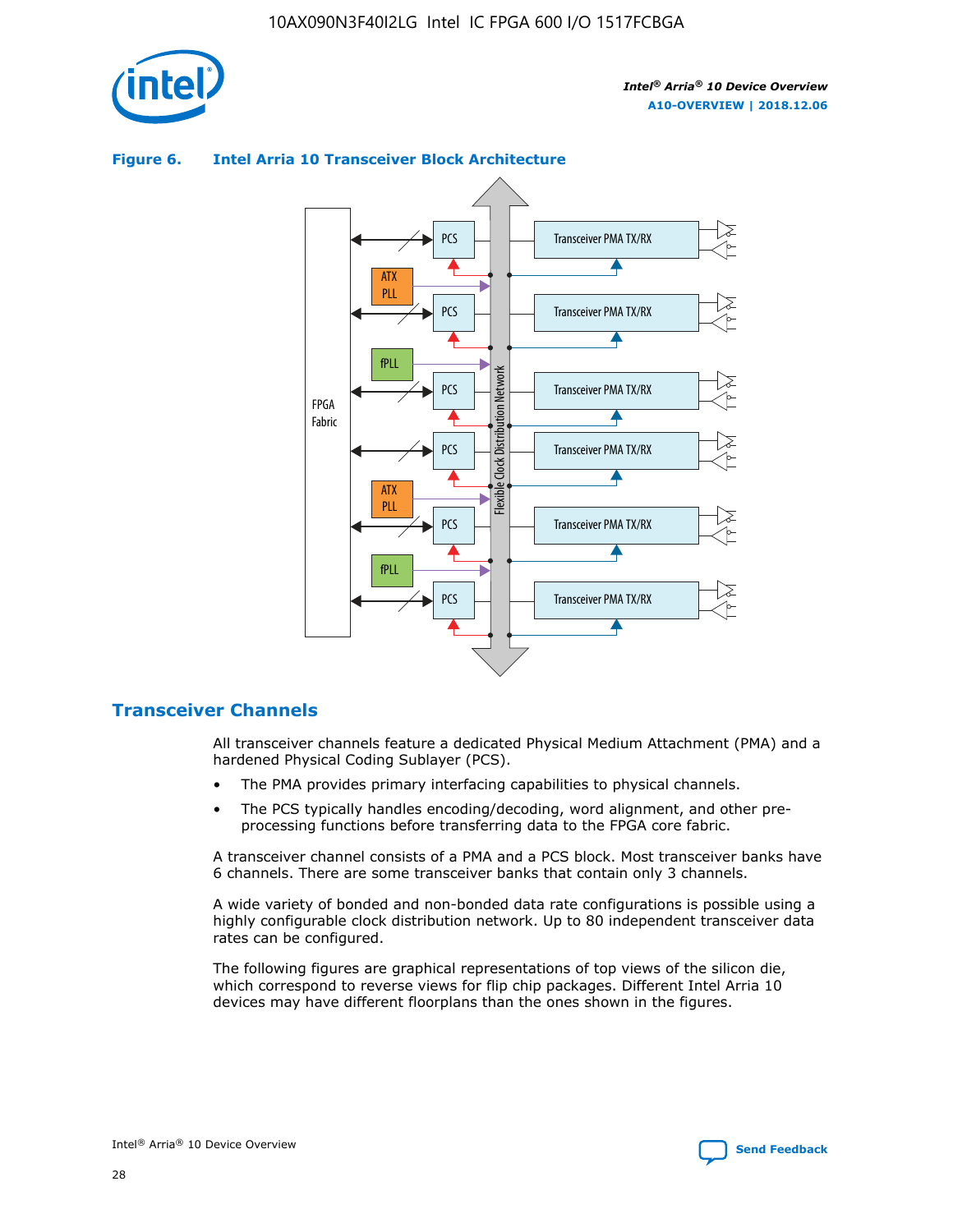

## **Figure 7. Device Chip Overview for Intel Arria 10 GX and GT Devices**





# **PMA Features**

Intel Arria 10 transceivers provide exceptional signal integrity at data rates up to 25.8 Gbps. Clocking options include ultra-low jitter ATX PLLs (LC tank based), clock multiplier unit (CMU) PLLs, and fractional PLLs.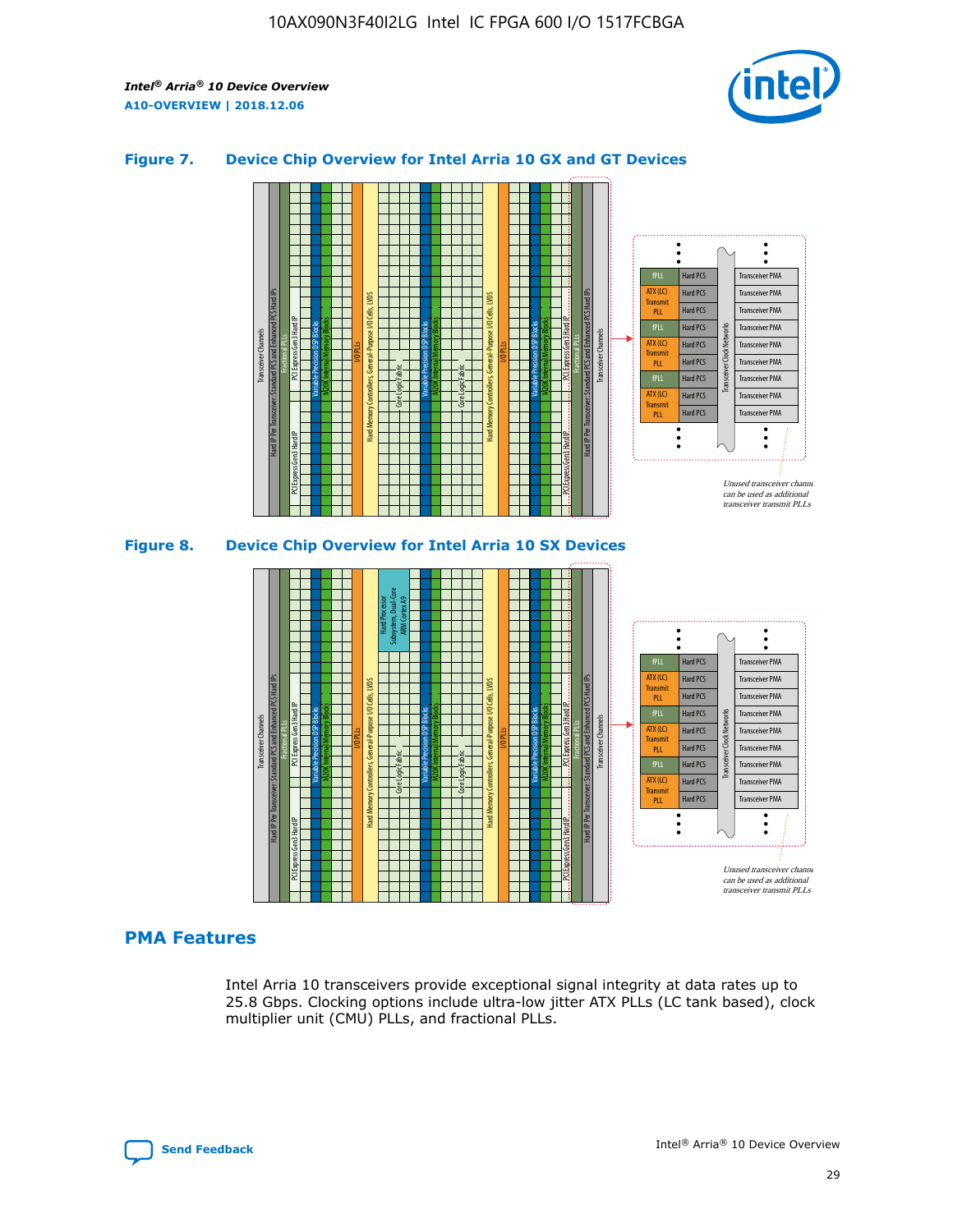

Each transceiver channel contains a channel PLL that can be used as the CMU PLL or clock data recovery (CDR) PLL. In CDR mode, the channel PLL recovers the receiver clock and data in the transceiver channel. Up to 80 independent data rates can be configured on a single Intel Arria 10 device.

## **Table 23. PMA Features of the Transceivers in Intel Arria 10 Devices**

| <b>Feature</b>                                             | <b>Capability</b>                                                                                                                                                                                                             |
|------------------------------------------------------------|-------------------------------------------------------------------------------------------------------------------------------------------------------------------------------------------------------------------------------|
| Chip-to-Chip Data Rates                                    | 1 Gbps to 17.4 Gbps (Intel Arria 10 GX devices)<br>1 Gbps to 25.8 Gbps (Intel Arria 10 GT devices)                                                                                                                            |
| Backplane Support                                          | Drive backplanes at data rates up to 12.5 Gbps                                                                                                                                                                                |
| <b>Optical Module Support</b>                              | SFP+/SFP, XFP, CXP, QSFP/QSFP28, CFP/CFP2/CFP4                                                                                                                                                                                |
| Cable Driving Support                                      | SFP+ Direct Attach, PCI Express over cable, eSATA                                                                                                                                                                             |
| Transmit Pre-Emphasis                                      | 4-tap transmit pre-emphasis and de-emphasis to compensate for system channel loss                                                                                                                                             |
| Continuous Time Linear<br>Equalizer (CTLE)                 | Dual mode, high-gain, and high-data rate, linear receive equalization to compensate for<br>system channel loss                                                                                                                |
| Decision Feedback Equalizer<br>(DFE)                       | 7-fixed and 4-floating tap DFE to equalize backplane channel loss in the presence of<br>crosstalk and noisy environments                                                                                                      |
| Variable Gain Amplifier                                    | Optimizes the signal amplitude prior to the CDR sampling and operates in fixed and<br>adaptive modes                                                                                                                          |
| Altera Digital Adaptive<br>Parametric Tuning (ADAPT)       | Fully digital adaptation engine to automatically adjust all link equalization parameters-<br>including CTLE, DFE, and variable gain amplifier blocks—that provide optimal link margin<br>without intervention from user logic |
| Precision Signal Integrity<br>Calibration Engine (PreSICE) | Hardened calibration controller to quickly calibrate all transceiver control parameters on<br>power-up, which provides the optimal signal integrity and jitter performance                                                    |
| Advanced Transmit (ATX)<br><b>PLL</b>                      | Low jitter ATX (LC tank based) PLLs with continuous tuning range to cover a wide range of<br>standard and proprietary protocols                                                                                               |
| <b>Fractional PLLs</b>                                     | On-chip fractional frequency synthesizers to replace on-board crystal oscillators and reduce<br>system cost                                                                                                                   |
| Digitally Assisted Analog<br><b>CDR</b>                    | Superior jitter tolerance with fast lock time                                                                                                                                                                                 |
| Dynamic Partial<br>Reconfiguration                         | Allows independent control of the Avalon memory-mapped interface of each transceiver<br>channel for the highest transceiver flexibility                                                                                       |
| Multiple PCS-PMA and PCS-<br>PLD interface widths          | 8-, 10-, 16-, 20-, 32-, 40-, or 64-bit interface widths for flexibility of deserialization width,<br>encoding, and reduced latency                                                                                            |

# **PCS Features**

This table summarizes the Intel Arria 10 transceiver PCS features. You can use the transceiver PCS to support a wide range of protocols ranging from 1 Gbps to 25.8 Gbps.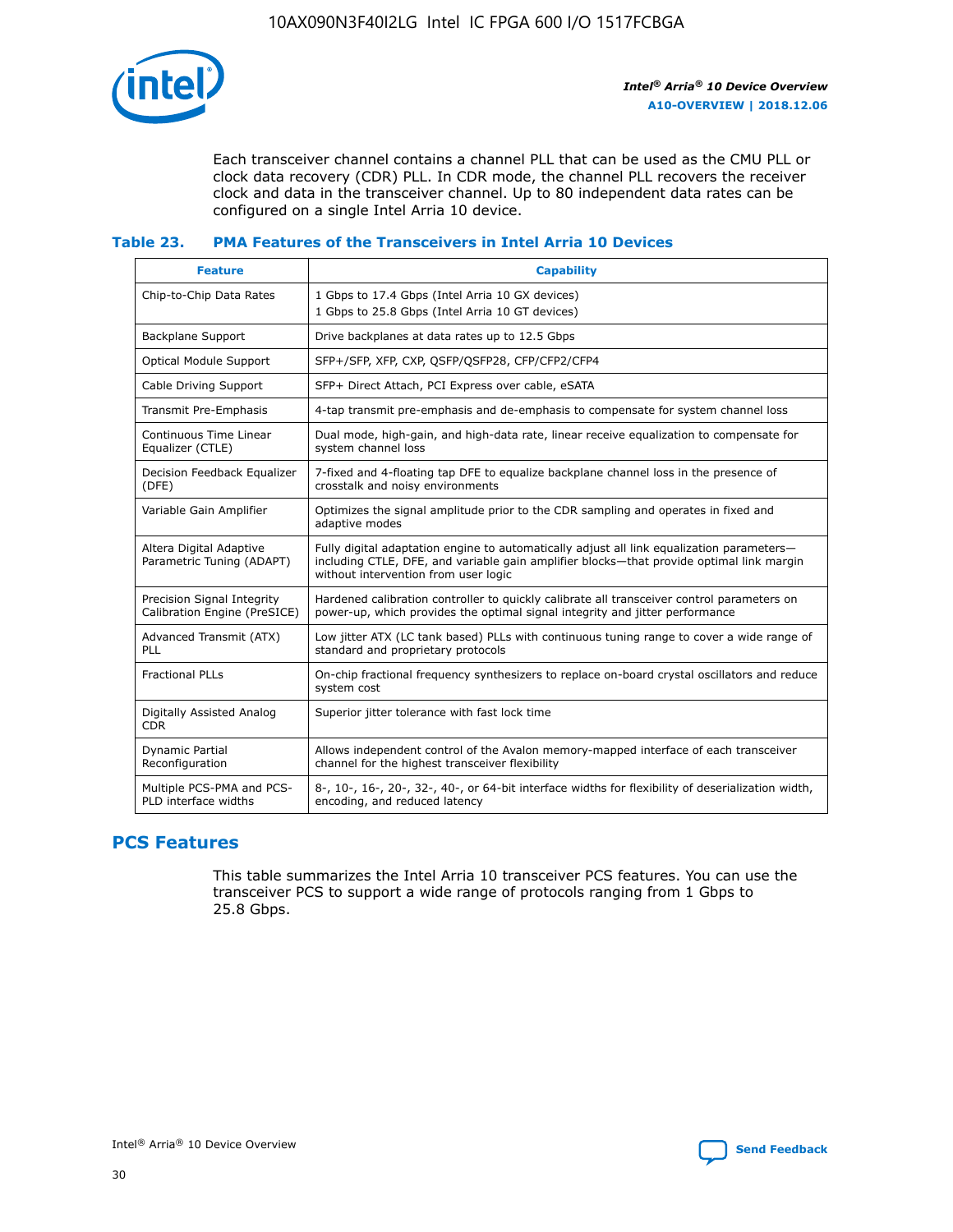

| <b>PCS</b>    | <b>Description</b>                                                                                                                                                                                                                                                                                                                                                                                                          |
|---------------|-----------------------------------------------------------------------------------------------------------------------------------------------------------------------------------------------------------------------------------------------------------------------------------------------------------------------------------------------------------------------------------------------------------------------------|
| Standard PCS  | Operates at a data rate up to 12 Gbps<br>Supports protocols such as PCI-Express, CPRI 4.2+, GigE, IEEE 1588 in Hard PCS<br>Implements other protocols using Basic/Custom (Standard PCS) transceiver<br>configuration rules.                                                                                                                                                                                                 |
| Enhanced PCS  | Performs functions common to most serial data industry standards, such as word<br>$\bullet$<br>alignment, encoding/decoding, and framing, before data is sent or received off-chip<br>through the PMA<br>• Handles data transfer to and from the FPGA fabric<br>Handles data transfer internally to and from the PMA<br>Provides frequency compensation<br>Performs channel bonding for multi-channel low skew applications |
| PCIe Gen3 PCS | Supports the seamless switching of Data and Clock between the Gen1, Gen2, and Gen3<br>data rates<br>Provides support for PIPE 3.0 features<br>Supports the PIPE interface with the Hard IP enabled, as well as with the Hard IP<br>bypassed                                                                                                                                                                                 |

#### **Related Information**

- PCIe Gen1, Gen2, and Gen3 Hard IP on page 26
- Interlaken Support on page 26
- 10 Gbps Ethernet Support on page 26

# **PCS Protocol Support**

This table lists some of the protocols supported by the Intel Arria 10 transceiver PCS. For more information about the blocks in the transmitter and receiver data paths, refer to the related information.

| <b>Protocol</b>                                 | <b>Data Rate</b><br>(Gbps) | <b>Transceiver IP</b>       | <b>PCS Support</b>                      |
|-------------------------------------------------|----------------------------|-----------------------------|-----------------------------------------|
| PCIe Gen3 x1, x2, x4, x8                        | 8.0                        | Native PHY (PIPE)           | Standard PCS and PCIe<br>Gen3 PCS       |
| PCIe Gen2 x1, x2, x4, x8                        | 5.0                        | Native PHY (PIPE)           | <b>Standard PCS</b>                     |
| PCIe Gen1 x1, x2, x4, x8                        | 2.5                        | Native PHY (PIPE)           | Standard PCS                            |
| 1000BASE-X Gigabit Ethernet                     | 1.25                       | Native PHY                  | <b>Standard PCS</b>                     |
| 1000BASE-X Gigabit Ethernet with<br>IEEE 1588v2 | 1.25                       | Native PHY                  | Standard PCS                            |
| 10GBASE-R                                       | 10.3125                    | Native PHY                  | <b>Enhanced PCS</b>                     |
| 10GBASE-R with IEEE 1588v2                      | 10.3125                    | Native PHY                  | <b>Enhanced PCS</b>                     |
| 10GBASE-R with KR FEC                           | 10.3125                    | Native PHY                  | <b>Enhanced PCS</b>                     |
| 10GBASE-KR and 1000BASE-X                       | 10.3125                    | 1G/10GbE and 10GBASE-KR PHY | Standard PCS and<br><b>Enhanced PCS</b> |
| Interlaken (CEI-6G/11G)                         | 3.125 to 17.4              | Native PHY                  | <b>Enhanced PCS</b>                     |
| SFI-S/SFI-5.2                                   | 11.2                       | Native PHY                  | <b>Enhanced PCS</b>                     |
| $10G$ SDI                                       | 10.692                     | Native PHY                  | <b>Enhanced PCS</b>                     |
|                                                 |                            |                             | continued                               |

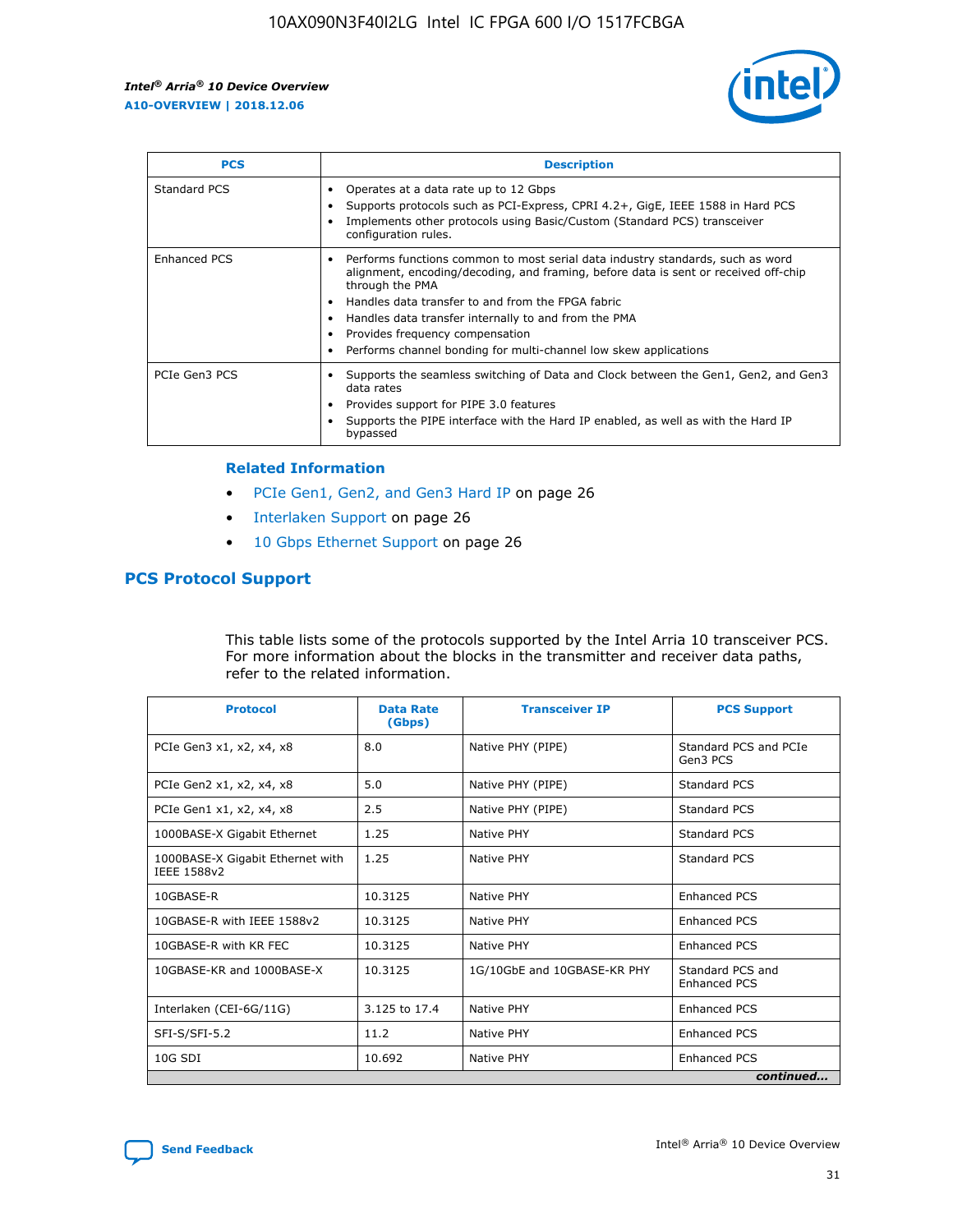

| <b>Protocol</b>      | <b>Data Rate</b><br>(Gbps) | <b>Transceiver IP</b> | <b>PCS Support</b> |
|----------------------|----------------------------|-----------------------|--------------------|
| CPRI 6.0 (64B/66B)   | 0.6144 to<br>10.1376       | Native PHY            | Enhanced PCS       |
| CPRI 4.2 (8B/10B)    | 0.6144 to<br>9.8304        | Native PHY            | Standard PCS       |
| OBSAI RP3 v4.2       | 0.6144 to 6.144            | Native PHY            | Standard PCS       |
| SD-SDI/HD-SDI/3G-SDI | $0.143(12)$ to<br>2.97     | Native PHY            | Standard PCS       |

## **Related Information**

#### [Intel Arria 10 Transceiver PHY User Guide](https://www.intel.com/content/www/us/en/programmable/documentation/nik1398707230472.html#nik1398707091164)

Provides more information about the supported transceiver protocols and PHY IP, the PMA architecture, and the standard, enhanced, and PCIe Gen3 PCS architecture.

# **SoC with Hard Processor System**

Each SoC device combines an FPGA fabric and a hard processor system (HPS) in a single device. This combination delivers the flexibility of programmable logic with the power and cost savings of hard IP in these ways:

- Reduces board space, system power, and bill of materials cost by eliminating a discrete embedded processor
- Allows you to differentiate the end product in both hardware and software, and to support virtually any interface standard
- Extends the product life and revenue through in-field hardware and software updates

 $(12)$  The 0.143 Gbps data rate is supported using oversampling of user logic that you must implement in the FPGA fabric.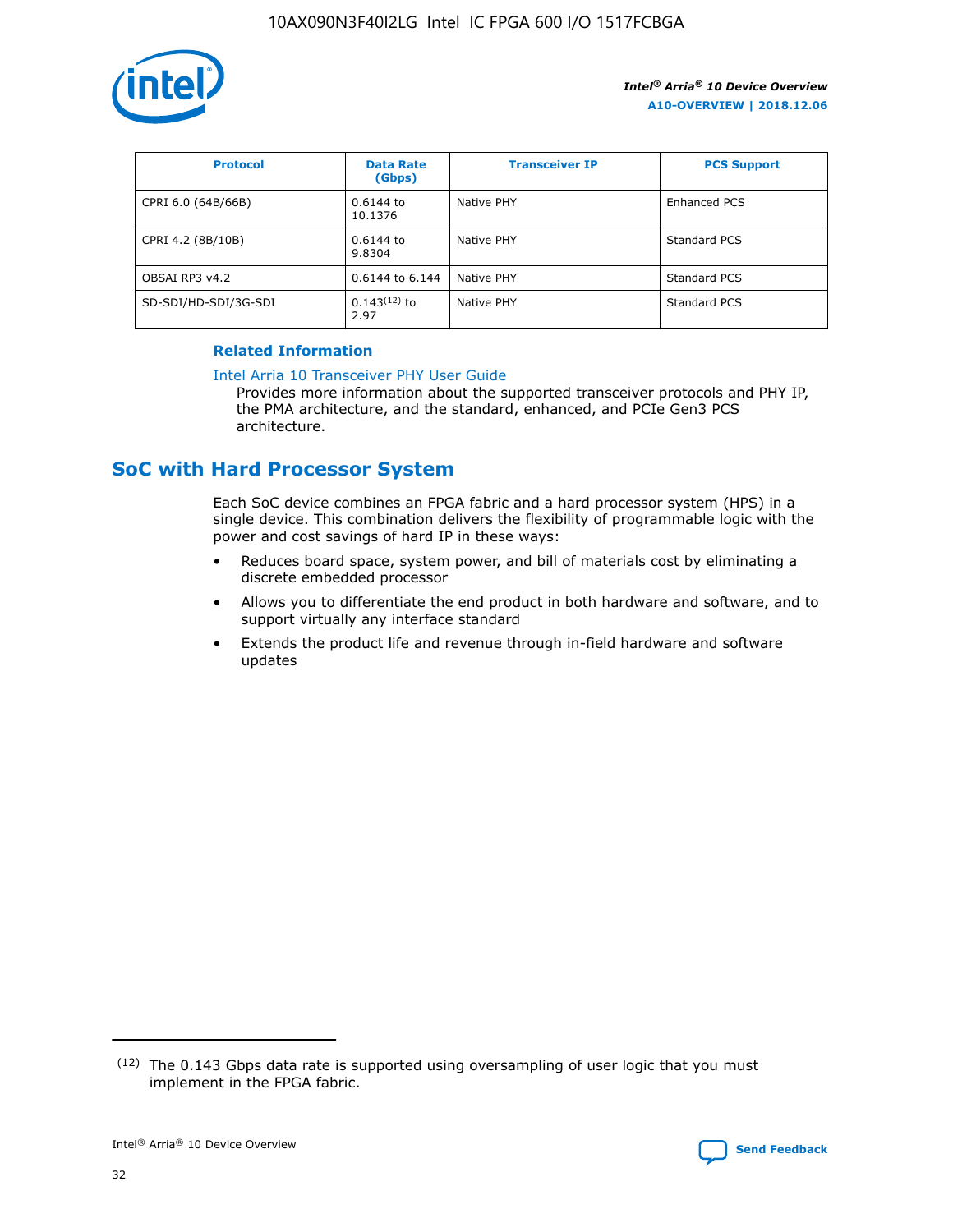

#### **Figure 9. HPS Block Diagram**

This figure shows a block diagram of the HPS with the dual ARM Cortex-A9 MPCore processor.



# **Key Advantages of 20-nm HPS**

The 20-nm HPS strikes a balance between enabling maximum software compatibility with 28-nm SoCs while still improving upon the 28-nm HPS architecture. These improvements address the requirements of the next generation target markets such as wireless and wireline communications, compute and storage equipment, broadcast and military in terms of performance, memory bandwidth, connectivity via backplane and security.

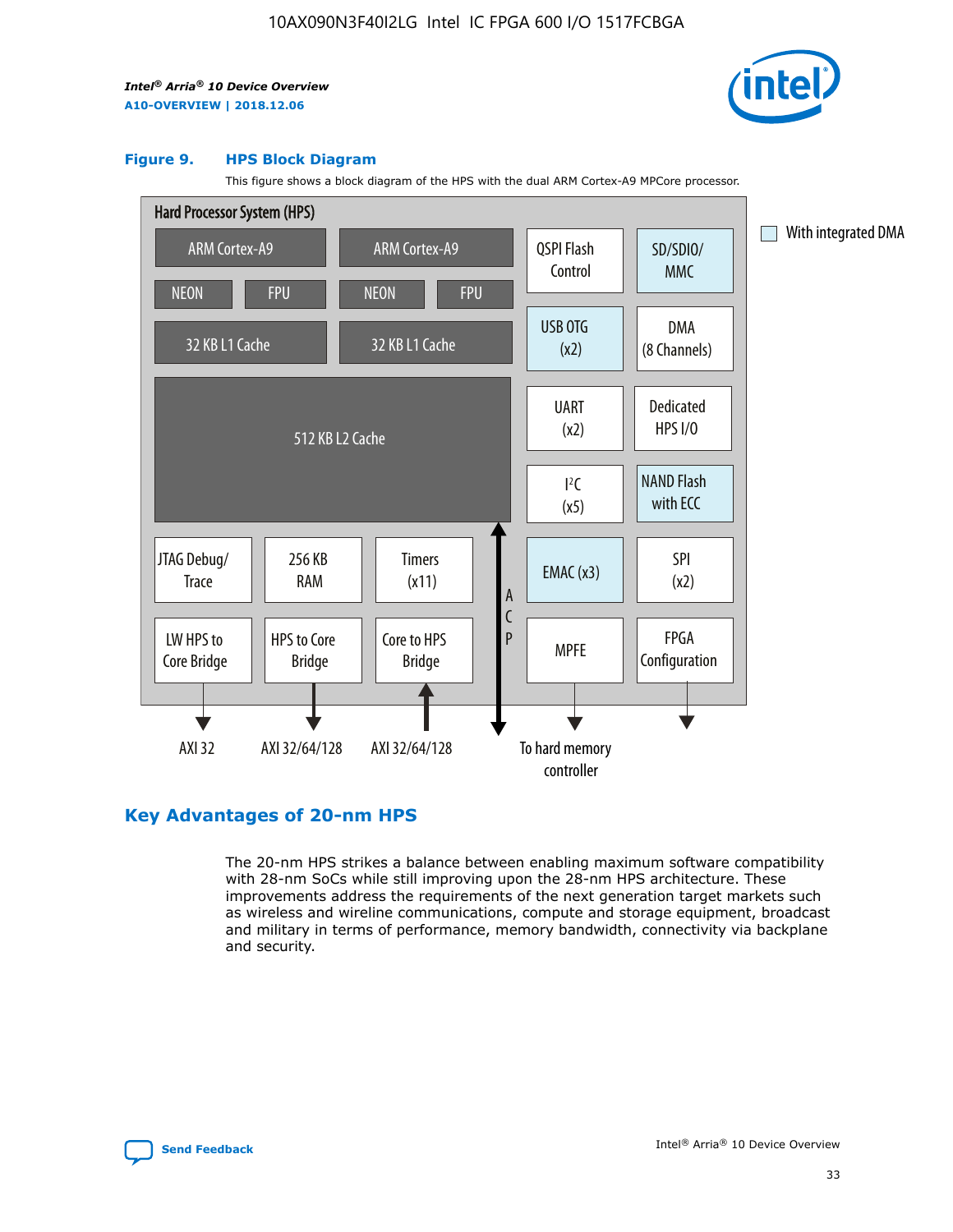

## **Table 24. Improvements in 20 nm HPS**

This table lists the key improvements of the 20 nm HPS compared to the 28 nm HPS.

| Advantages/<br><b>Improvements</b>                          | <b>Description</b>                                                                                                                                                                                                                                                                                                                                                                                                                                                                                                                                                                                                                                                                                                                                                                                                                                                                                                      |
|-------------------------------------------------------------|-------------------------------------------------------------------------------------------------------------------------------------------------------------------------------------------------------------------------------------------------------------------------------------------------------------------------------------------------------------------------------------------------------------------------------------------------------------------------------------------------------------------------------------------------------------------------------------------------------------------------------------------------------------------------------------------------------------------------------------------------------------------------------------------------------------------------------------------------------------------------------------------------------------------------|
| Increased performance and<br>overdrive capability           | While the nominal processor frequency is 1.2 GHz, the 20 nm HPS offers an "overdrive"<br>feature which enables a higher processor operating frequency. This requires a higher supply<br>voltage value that is unique to the HPS and may require a separate regulator.                                                                                                                                                                                                                                                                                                                                                                                                                                                                                                                                                                                                                                                   |
| Increased processor memory<br>bandwidth and DDR4<br>support | Up to 64-bit DDR4 memory at 2,400 Mbps support is available for the processor. The hard<br>memory controller for the HPS comprises a multi-port front end that manages connections<br>to a single port memory controller. The multi-port front end allows logic core and the HPS<br>to share ports and thereby the available bandwidth of the memory controller.                                                                                                                                                                                                                                                                                                                                                                                                                                                                                                                                                        |
| Flexible I/O sharing                                        | An advanced I/O pin muxing scheme allows improved sharing of I/O between the HPS and<br>the core logic. The following types of I/O are available for SoC:<br>17 dedicated I/Os-physically located inside the HPS block and are not accessible to<br>logic within the core. The 17 dedicated I/Os are used for HPS clock, resets, and<br>interfacing with boot devices, QSPI, and SD/MMC.<br>48 direct shared I/O-located closest to the HPS block and are ideal for high speed HPS<br>peripherals such as EMAC, USB, and others. There is one bank of 48 I/Os that supports<br>direct sharing where the 48 I/Os can be shared 12 I/Os at a time.<br>Standard (shared) I/O—all standard I/Os can be shared by the HPS peripherals and any<br>logic within the core. For designs where more than 48 I/Os are reguired to fully use all<br>the peripherals in the HPS, these I/Os can be connected through the core logic. |
| <b>EMAC</b> core                                            | Three EMAC cores are available in the HPS. The EMAC cores enable an application to<br>support two redundant Ethernet connections; for example, backplane, or two EMAC cores<br>for managing IEEE 1588 time stamp information while allowing a third EMAC core for debug<br>and configuration. All three EMACs can potentially share the same time stamps, simplifying<br>the 1588 time stamping implementation. A new serial time stamp interface allows core<br>logic to access and read the time stamp values. The integrated EMAC controllers can be<br>connected to external Ethernet PHY through the provided MDIO or I <sup>2</sup> C interface.                                                                                                                                                                                                                                                                  |
| On-chip memory                                              | The on-chip memory is updated to 256 KB support and can support larger data sets and<br>real time algorithms.                                                                                                                                                                                                                                                                                                                                                                                                                                                                                                                                                                                                                                                                                                                                                                                                           |
| <b>ECC</b> enhancements                                     | Improvements in L2 Cache ECC management allow identification of errors down to the<br>address level. ECC enhancements also enable improved error injection and status reporting<br>via the introduction of new memory mapped access to syndrome and data signals.                                                                                                                                                                                                                                                                                                                                                                                                                                                                                                                                                                                                                                                       |
| HPS to FPGA Interconnect<br>Backbone                        | Although the HPS and the Logic Core can operate independently, they are tightly coupled<br>via a high-bandwidth system interconnect built from high-performance ARM AMBA AXI bus<br>bridges. IP bus masters in the FPGA fabric have access to HPS bus slaves via the FPGA-to-<br>HPS interconnect. Similarly, HPS bus masters have access to bus slaves in the core fabric<br>via the HPS-to-FPGA bridge. Both bridges are AMBA AXI-3 compliant and support<br>simultaneous read and write transactions. Up to three masters within the core fabric can<br>share the HPS SDRAM controller with the processor. Additionally, the processor can be used<br>to configure the core fabric under program control via a dedicated 32-bit configuration port.                                                                                                                                                                  |
| FPGA configuration and HPS<br>booting                       | The FPGA fabric and HPS in the SoCs are powered independently. You can reduce the clock<br>frequencies or gate the clocks to reduce dynamic power.<br>You can configure the FPGA fabric and boot the HPS independently, in any order, providing<br>you with more design flexibility.                                                                                                                                                                                                                                                                                                                                                                                                                                                                                                                                                                                                                                    |
| Security                                                    | New security features have been introduced for anti-tamper management, secure boot,<br>encryption (AES), and authentication (SHA).                                                                                                                                                                                                                                                                                                                                                                                                                                                                                                                                                                                                                                                                                                                                                                                      |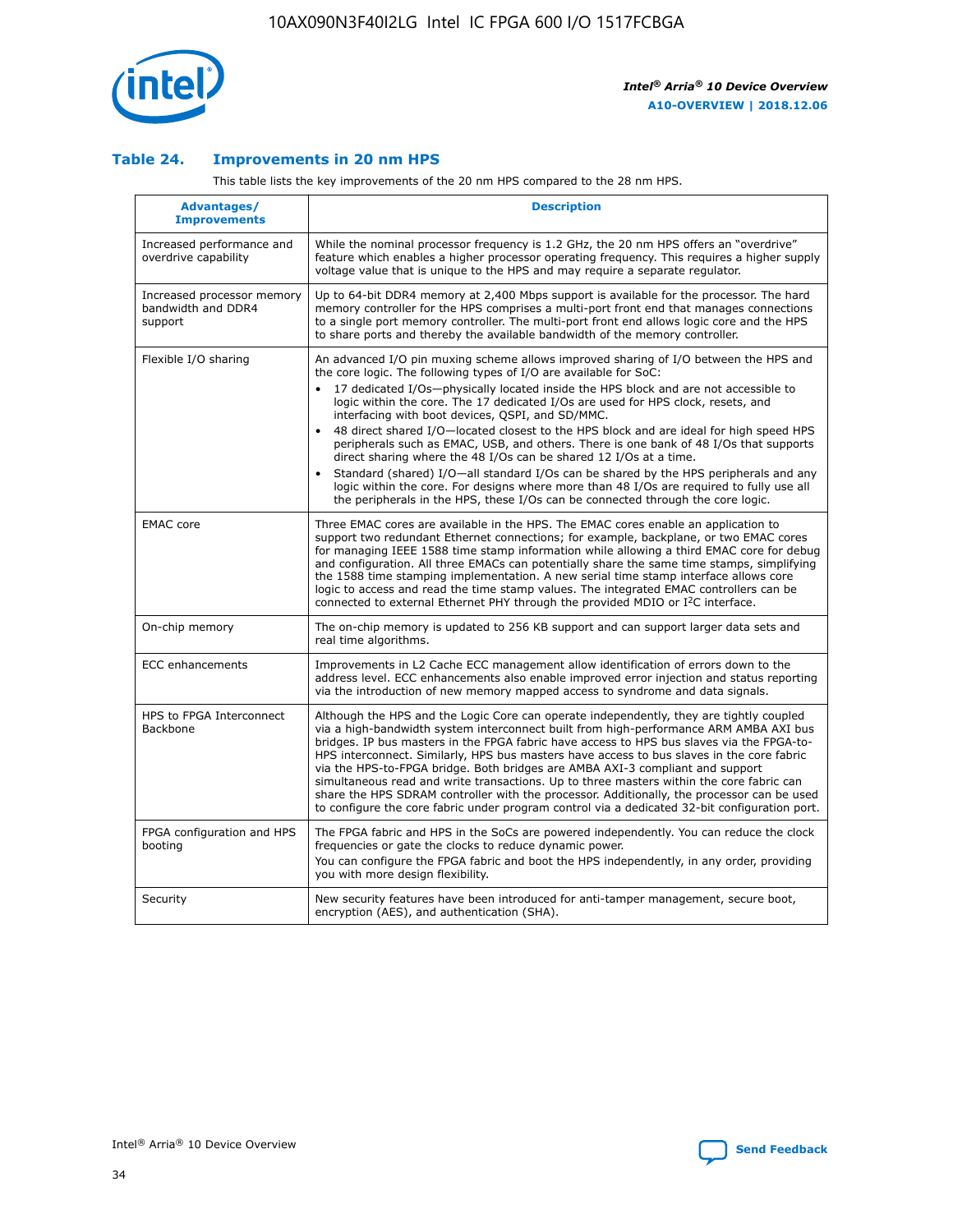

# **Features of the HPS**

The HPS has the following features:

- 1.2-GHz, dual-core ARM Cortex-A9 MPCore processor with up to 1.5-GHz via overdrive
	- ARMv7-A architecture that runs 32-bit ARM instructions, 16-bit and 32-bit Thumb instructions, and 8-bit Java byte codes in Jazelle style
	- Superscalar, variable length, out-of-order pipeline with dynamic branch prediction
	- Instruction Efficiency 2.5 MIPS/MHz, which provides total performance of 7500 MIPS at 1.5 GHz
- Each processor core includes:
	- 32 KB of L1 instruction cache, 32 KB of L1 data cache
	- Single- and double-precision floating-point unit and NEON media engine
	- CoreSight debug and trace technology
	- Snoop Control Unit (SCU) and Acceleration Coherency Port (ACP)
- 512 KB of shared L2 cache
- 256 KB of scratch RAM
- Hard memory controller with support for DDR3, DDR4 and optional error correction code (ECC) support
- Multiport Front End (MPFE) Scheduler interface to the hard memory controller
- 8-channel direct memory access (DMA) controller
- QSPI flash controller with SIO, DIO, QIO SPI Flash support
- NAND flash controller (ONFI 1.0 or later) with DMA and ECC support, updated to support 8 and 16-bit Flash devices and new command DMA to offload CPU for fast power down recovery
- Updated SD/SDIO/MMC controller to eMMC 4.5 with DMA with CE-ATA digital command support
- 3 10/100/1000 Ethernet media access control (MAC) with DMA
- 2 USB On-the-Go (OTG) controllers with DMA
- $\bullet$  5 I<sup>2</sup>C controllers (3 can be used by EMAC for MIO to external PHY)
- 2 UART 16550 Compatible controllers
- 4 serial peripheral interfaces (SPI) (2 Master, 2 Slaves)
- 62 programmable general-purpose I/Os, which includes 48 direct share I/Os that allows the HPS peripherals to connect directly to the FPGA I/Os
- 7 general-purpose timers
- 4 watchdog timers
- Anti-tamper, Secure Boot, Encryption (AES) and Authentication (SHA)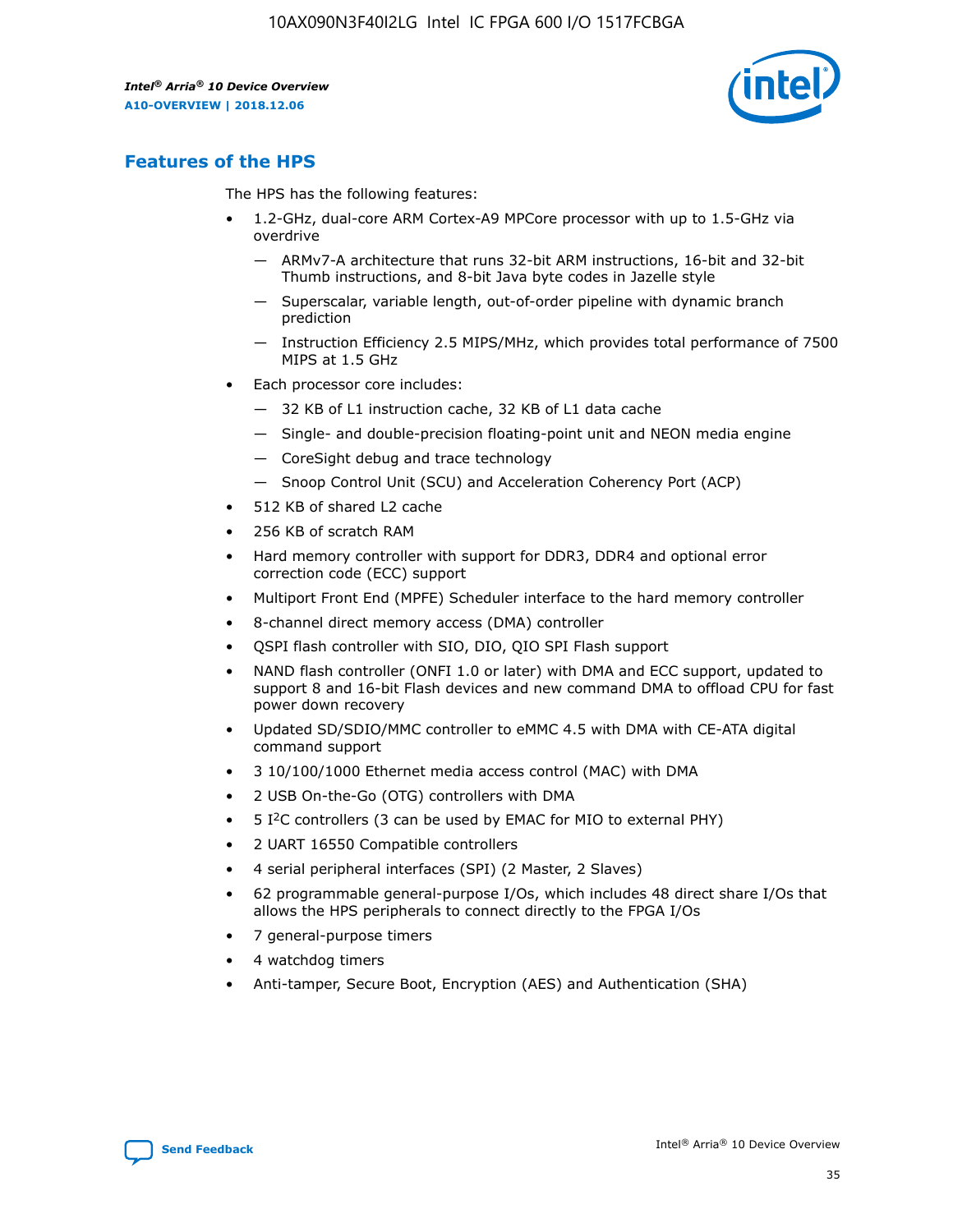

# **System Peripherals and Debug Access Port**

Each Ethernet MAC, USB OTG, NAND flash controller, and SD/MMC controller module has an integrated DMA controller. For modules without an integrated DMA controller, an additional DMA controller module provides up to eight channels of high-bandwidth data transfers. Peripherals that communicate off-chip are multiplexed with other peripherals at the HPS pin level. This allows you to choose which peripherals interface with other devices on your PCB.

The debug access port provides interfaces to industry standard JTAG debug probes and supports ARM CoreSight debug and core traces to facilitate software development.

#### **HPS–FPGA AXI Bridges**

The HPS–FPGA bridges, which support the Advanced Microcontroller Bus Architecture (AMBA) Advanced eXtensible Interface (AXI™) specifications, consist of the following bridges:

- FPGA-to-HPS AMBA AXI bridge—a high-performance bus supporting 32, 64, and 128 bit data widths that allows the FPGA fabric to issue transactions to slaves in the HPS.
- HPS-to-FPGA Avalon/AMBA AXI bridge—a high-performance bus supporting 32, 64, and 128 bit data widths that allows the HPS to issue transactions to slaves in the FPGA fabric.
- Lightweight HPS-to-FPGA AXI bridge—a lower latency 32 bit width bus that allows the HPS to issue transactions to soft peripherals in the FPGA fabric. This bridge is primarily used for control and status register (CSR) accesses to peripherals in the FPGA fabric.

The HPS–FPGA AXI bridges allow masters in the FPGA fabric to communicate with slaves in the HPS logic, and vice versa. For example, the HPS-to-FPGA AXI bridge allows you to share memories instantiated in the FPGA fabric with one or both microprocessors in the HPS, while the FPGA-to-HPS AXI bridge allows logic in the FPGA fabric to access the memory and peripherals in the HPS.

Each HPS–FPGA bridge also provides asynchronous clock crossing for data transferred between the FPGA fabric and the HPS.

#### **HPS SDRAM Controller Subsystem**

The HPS SDRAM controller subsystem contains a multiport SDRAM controller and DDR PHY that are shared between the FPGA fabric (through the FPGA-to-HPS SDRAM interface), the level 2 (L2) cache, and the level 3 (L3) system interconnect. The FPGA-to-HPS SDRAM interface supports AMBA AXI and Avalon® Memory-Mapped (Avalon-MM) interface standards, and provides up to six individual ports for access by masters implemented in the FPGA fabric.

The HPS SDRAM controller supports up to 3 masters (command ports), 3x 64-bit read data ports and 3x 64-bit write data ports.

To maximize memory performance, the SDRAM controller subsystem supports command and data reordering, deficit round-robin arbitration with aging, and high-priority bypass features.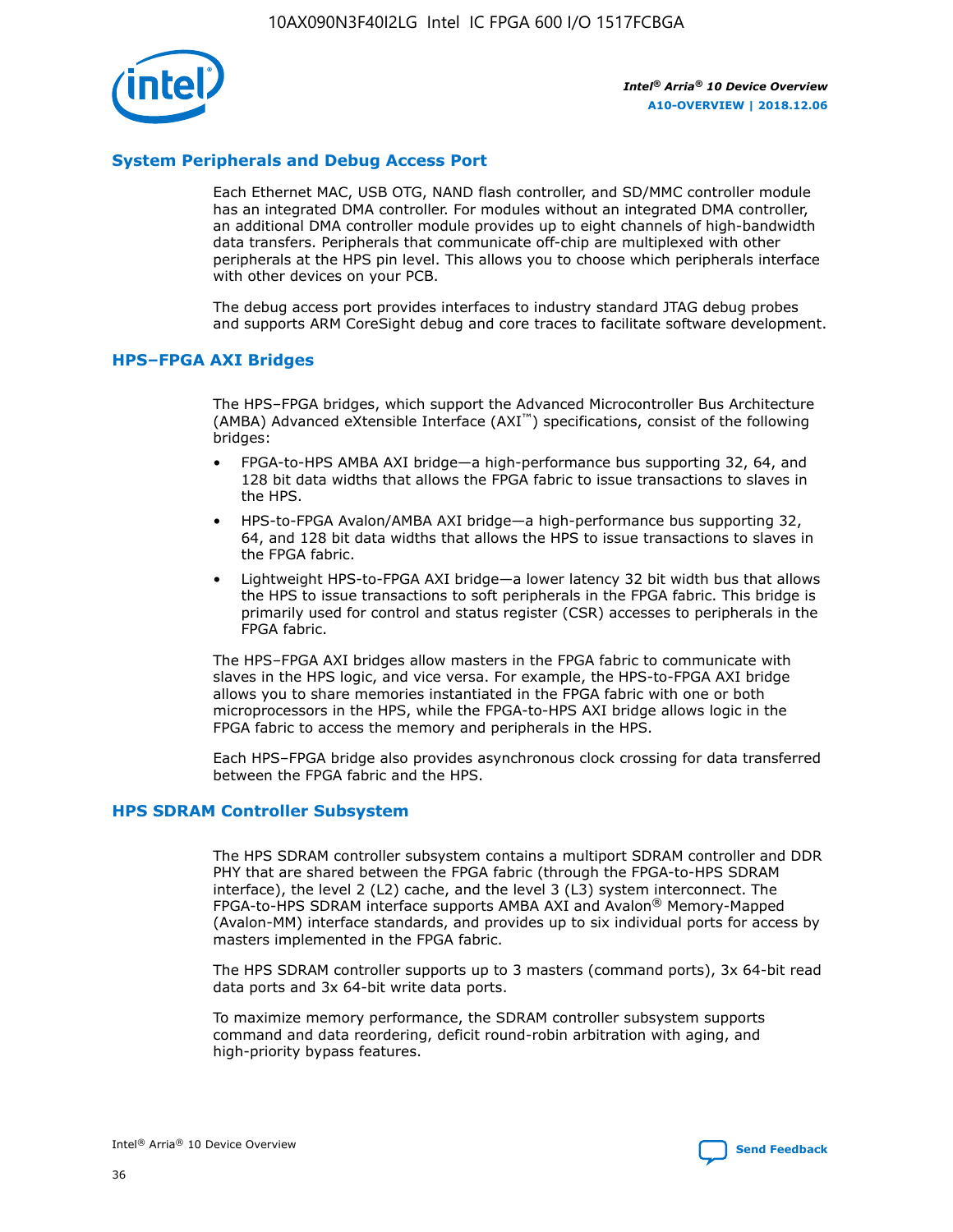

# **FPGA Configuration and HPS Booting**

The FPGA fabric and HPS in the SoC FPGA must be powered at the same time. You can reduce the clock frequencies or gate the clocks to reduce dynamic power.

Once powered, the FPGA fabric and HPS can be configured independently thus providing you with more design flexibility:

- You can boot the HPS independently. After the HPS is running, the HPS can fully or partially reconfigure the FPGA fabric at any time under software control. The HPS can also configure other FPGAs on the board through the FPGA configuration controller.
- Configure the FPGA fabric first, and then boot the HPS from memory accessible to the FPGA fabric.

## **Hardware and Software Development**

For hardware development, you can configure the HPS and connect your soft logic in the FPGA fabric to the HPS interfaces using the Platform Designer system integration tool in the Intel Quartus Prime software.

For software development, the ARM-based SoC FPGA devices inherit the rich software development ecosystem available for the ARM Cortex-A9 MPCore processor. The software development process for Intel SoC FPGAs follows the same steps as those for other SoC devices from other manufacturers. Support for Linux\*, VxWorks\*, and other operating systems are available for the SoC FPGAs. For more information on the operating systems support availability, contact the Intel FPGA sales team.

You can begin device-specific firmware and software development on the Intel SoC FPGA Virtual Target. The Virtual Target is a fast PC-based functional simulation of a target development system—a model of a complete development board. The Virtual Target enables the development of device-specific production software that can run unmodified on actual hardware.

# **Dynamic and Partial Reconfiguration**

The Intel Arria 10 devices support dynamic and partial reconfiguration. You can use dynamic and partial reconfiguration simultaneously to enable seamless reconfiguration of both the device core and transceivers.

# **Dynamic Reconfiguration**

You can reconfigure the PMA and PCS blocks while the device continues to operate. This feature allows you to change the data rates, protocol, and analog settings of a channel in a transceiver bank without affecting on-going data transfer in other transceiver banks. This feature is ideal for applications that require dynamic multiprotocol or multirate support.

# **Partial Reconfiguration**

Using partial reconfiguration, you can reconfigure some parts of the device while keeping the device in operation.

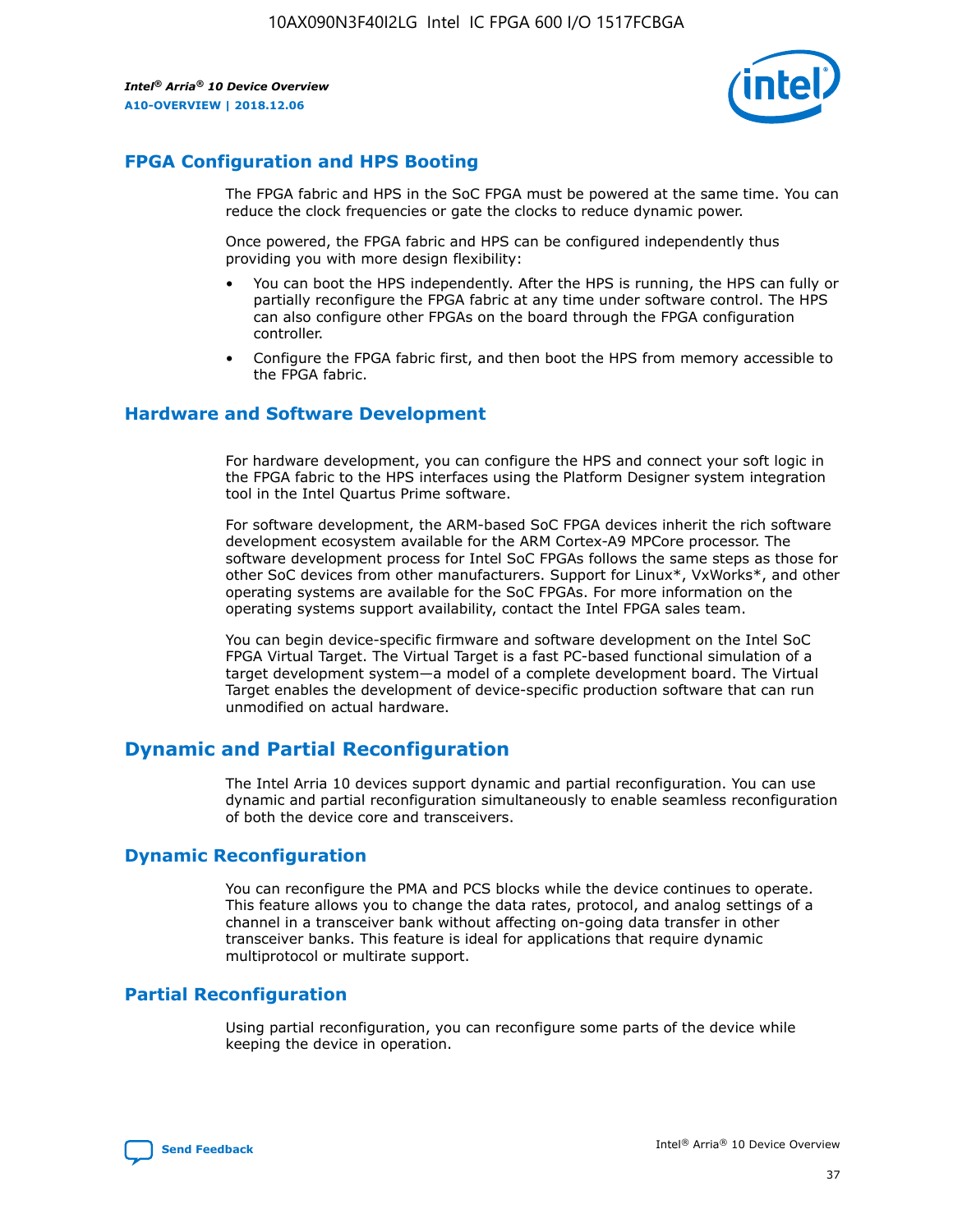

Instead of placing all device functions in the FPGA fabric, you can store some functions that do not run simultaneously in external memory and load them only when required. This capability increases the effective logic density of the device, and lowers cost and power consumption.

In the Intel solution, you do not have to worry about intricate device architecture to perform a partial reconfiguration. The partial reconfiguration capability is built into the Intel Quartus Prime design software, making such time-intensive task simple.

Intel Arria 10 devices support partial reconfiguration in the following configuration options:

- Using an internal host:
	- All supported configuration modes where the FPGA has access to external memory devices such as serial and parallel flash memory.
	- Configuration via Protocol [CvP (PCIe)]
- Using an external host—passive serial (PS), fast passive parallel (FPP) x8, FPP x16, and FPP x32 I/O interface.

# **Enhanced Configuration and Configuration via Protocol**

# **Table 25. Configuration Schemes and Features of Intel Arria 10 Devices**

Intel Arria 10 devices support 1.8 V programming voltage and several configuration schemes.

| <b>Scheme</b>                                                          | <b>Data</b><br><b>Width</b> | <b>Max Clock</b><br>Rate<br>(MHz) | <b>Max Data</b><br>Rate<br>(Mbps)<br>(13) | <b>Decompression</b> | <b>Design</b><br>Security <sup>(1</sup><br>4) | <b>Partial</b><br><b>Reconfiguration</b><br>(15) | <b>Remote</b><br><b>System</b><br><b>Update</b> |
|------------------------------------------------------------------------|-----------------------------|-----------------------------------|-------------------------------------------|----------------------|-----------------------------------------------|--------------------------------------------------|-------------------------------------------------|
| <b>JTAG</b>                                                            | 1 bit                       | 33                                | 33                                        |                      |                                               | Yes(16)                                          |                                                 |
| Active Serial (AS)<br>through the<br>EPCO-L<br>configuration<br>device | 1 bit,<br>4 bits            | 100                               | 400                                       | Yes                  | Yes                                           | $Y_{PS}(16)$                                     | Yes                                             |
| Passive serial (PS)<br>through CPLD or<br>external<br>microcontroller  | 1 bit                       | 100                               | 100                                       | Yes                  | Yes                                           | Yes(16)                                          | Parallel<br>Flash<br>Loader<br>(PFL) IP<br>core |
|                                                                        |                             |                                   |                                           |                      |                                               |                                                  | continued                                       |

<sup>(13)</sup> Enabling either compression or design security features affects the maximum data rate. Refer to the Intel Arria 10 Device Datasheet for more information.

<sup>(14)</sup> Encryption and compression cannot be used simultaneously.

 $<sup>(15)</sup>$  Partial reconfiguration is an advanced feature of the device family. If you are interested in</sup> using partial reconfiguration, contact Intel for support.

 $(16)$  Partial configuration can be performed only when it is configured as internal host.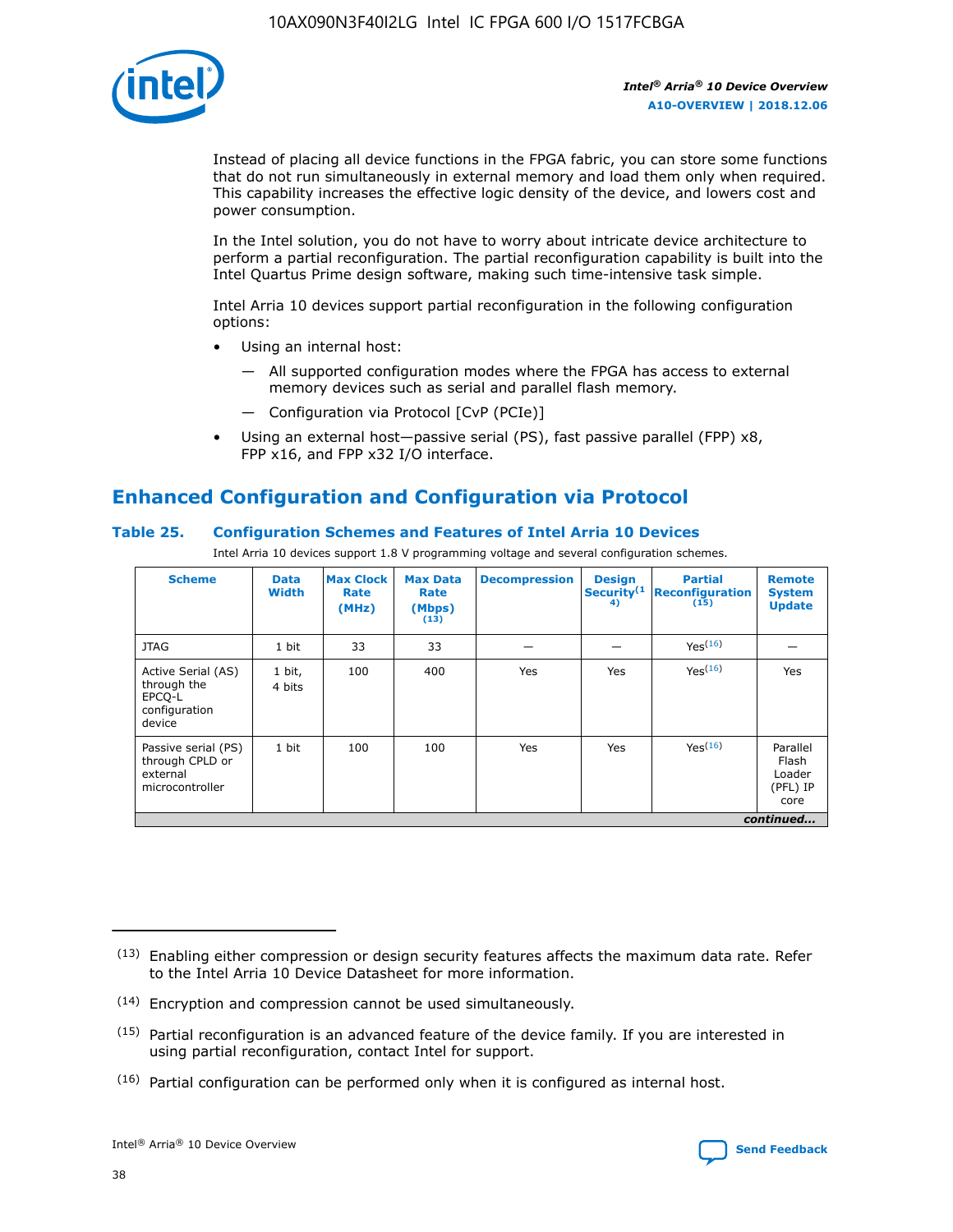

| <b>Scheme</b>                                    | <b>Data</b><br><b>Width</b> | <b>Max Clock</b><br>Rate<br>(MHz) | <b>Max Data</b><br>Rate<br>(Mbps)<br>(13) | <b>Decompression</b> | <b>Design</b><br>Security <sup>(1</sup><br>4) | <b>Partial</b><br><b>Reconfiguration</b><br>(15) | <b>Remote</b><br><b>System</b><br><b>Update</b> |
|--------------------------------------------------|-----------------------------|-----------------------------------|-------------------------------------------|----------------------|-----------------------------------------------|--------------------------------------------------|-------------------------------------------------|
| Fast passive                                     | 8 bits                      | 100                               | 3200                                      | Yes                  | Yes                                           | Yes(17)                                          | PFL IP                                          |
| parallel (FPP)<br>through CPLD or                | 16 bits                     |                                   |                                           | Yes                  | Yes                                           |                                                  | core                                            |
| external<br>microcontroller                      | 32 bits                     |                                   |                                           | Yes                  | Yes                                           |                                                  |                                                 |
| Configuration via                                | 16 bits                     | 100                               | 3200                                      | Yes                  | Yes                                           | Yes <sup>(17)</sup>                              |                                                 |
| <b>HPS</b>                                       | 32 bits                     |                                   |                                           | Yes                  | Yes                                           |                                                  |                                                 |
| Configuration via<br>Protocol [CvP<br>$(PCIe^*)$ | x1, x2,<br>x4, x8<br>lanes  |                                   | 8000                                      | Yes                  | Yes                                           | Yes(16)                                          |                                                 |

You can configure Intel Arria 10 devices through PCIe using Configuration via Protocol (CvP). The Intel Arria 10 CvP implementation conforms to the PCIe 100 ms power-up-to-active time requirement.

#### **Related Information**

[Configuration via Protocol \(CvP\) Implementation in Intel FPGAs User Guide](https://www.intel.com/content/www/us/en/programmable/documentation/dsu1441819344145.html#dsu1442269728522) Provides more information about the CvP configuration scheme.

# **SEU Error Detection and Correction**

Intel Arria 10 devices offer robust and easy-to-use single-event upset (SEU) error detection and correction circuitry.

The detection and correction circuitry includes protection for Configuration RAM (CRAM) programming bits and user memories. The CRAM is protected by a continuously running CRC error detection circuit with integrated ECC that automatically corrects one or two errors and detects higher order multi-bit errors. When more than two errors occur, correction is available through reloading of the core programming file, providing a complete design refresh while the FPGA continues to operate.

The physical layout of the Intel Arria 10 CRAM array is optimized to make the majority of multi-bit upsets appear as independent single-bit or double-bit errors which are automatically corrected by the integrated CRAM ECC circuitry. In addition to the CRAM protection, the M20K memory blocks also include integrated ECC circuitry and are layout-optimized for error detection and correction. The MLAB does not have ECC.

(14) Encryption and compression cannot be used simultaneously.

<sup>(17)</sup> Supported at a maximum clock rate of 100 MHz.



 $(13)$  Enabling either compression or design security features affects the maximum data rate. Refer to the Intel Arria 10 Device Datasheet for more information.

 $(15)$  Partial reconfiguration is an advanced feature of the device family. If you are interested in using partial reconfiguration, contact Intel for support.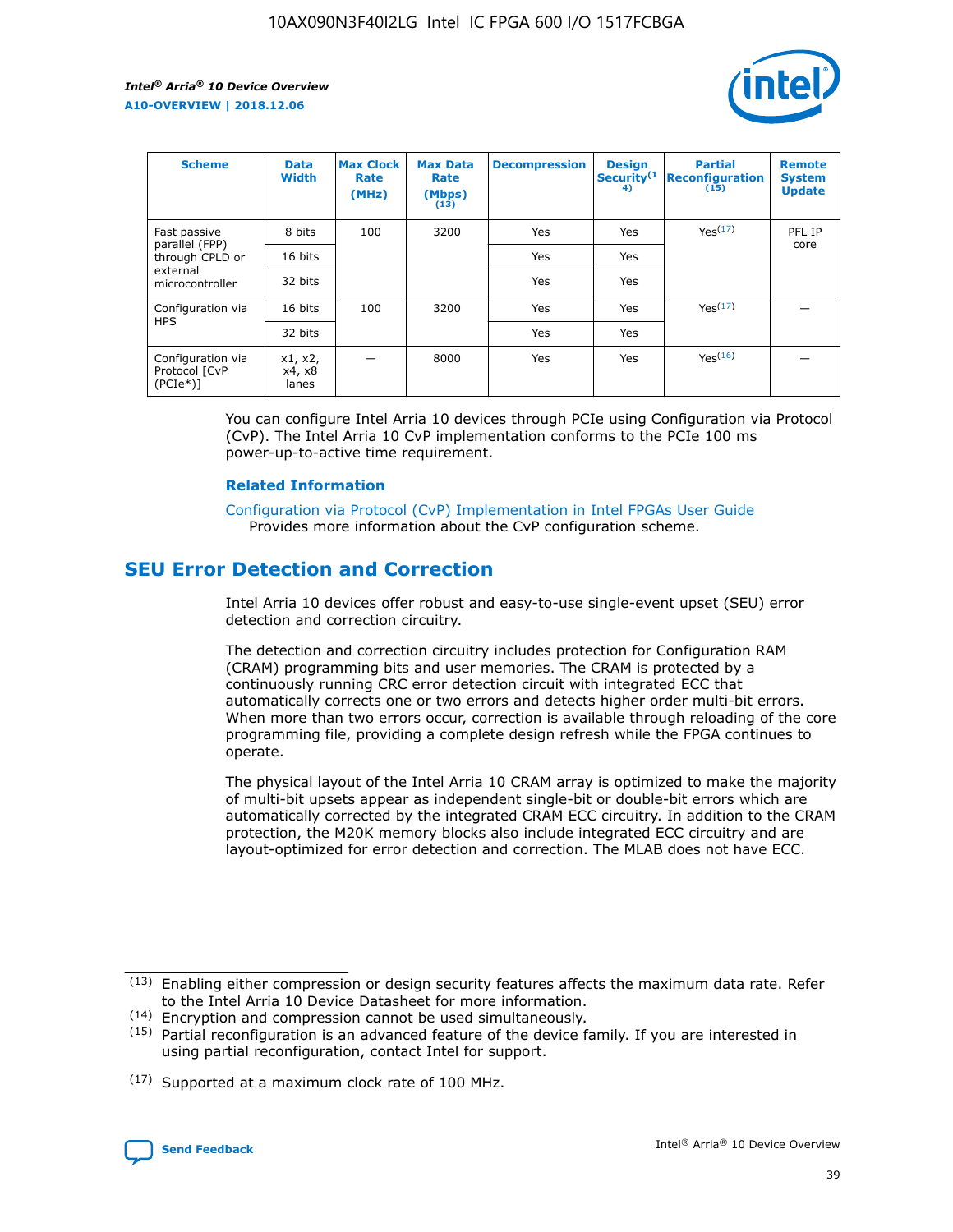

# **Power Management**

Intel Arria 10 devices leverage the advanced 20 nm process technology, a low 0.9 V core power supply, an enhanced core architecture, and several optional power reduction techniques to reduce total power consumption by as much as 40% compared to Arria V devices and as much as 60% compared to Stratix V devices.

The optional power reduction techniques in Intel Arria 10 devices include:

- **SmartVID**—a code is programmed into each device during manufacturing that allows a smart regulator to operate the device at lower core  $V_{CC}$  while maintaining performance
- **Programmable Power Technology**—non-critical timing paths are identified by the Intel Quartus Prime software and the logic in these paths is biased for low power instead of high performance
- **Low Static Power Options**—devices are available with either standard static power or low static power while maintaining performance

Furthermore, Intel Arria 10 devices feature Intel's industry-leading low power transceivers and include a number of hard IP blocks that not only reduce logic resources but also deliver substantial power savings compared to soft implementations. In general, hard IP blocks consume up to 90% less power than the equivalent soft logic implementations.

# **Incremental Compilation**

The Intel Quartus Prime software incremental compilation feature reduces compilation time and helps preserve performance to ease timing closure. The incremental compilation feature enables the partial reconfiguration flow for Intel Arria 10 devices.

Incremental compilation supports top-down, bottom-up, and team-based design flows. This feature facilitates modular, hierarchical, and team-based design flows where different designers compile their respective design sections in parallel. Furthermore, different designers or IP providers can develop and optimize different blocks of the design independently. These blocks can then be imported into the top level project.

# **Document Revision History for Intel Arria 10 Device Overview**

| <b>Document</b><br><b>Version</b> | <b>Changes</b>                                                                                                                                                                                                                                                              |
|-----------------------------------|-----------------------------------------------------------------------------------------------------------------------------------------------------------------------------------------------------------------------------------------------------------------------------|
| 2018.12.06                        | Added links to Intel Arria 10 device errata documents.<br>Removed automotive temperature option from the Intel Arria 10 GX devices.<br>Removed -3 fabric speed grade from the Intel Arria 10 GT devices.<br>Updated power options for the Intel Arria 10 GX and GT devices. |
| 2018.04.09                        | Updated the lowest $V_{CC}$ from 0.83 V to 0.82 V in the topic listing a summary of the device features.                                                                                                                                                                    |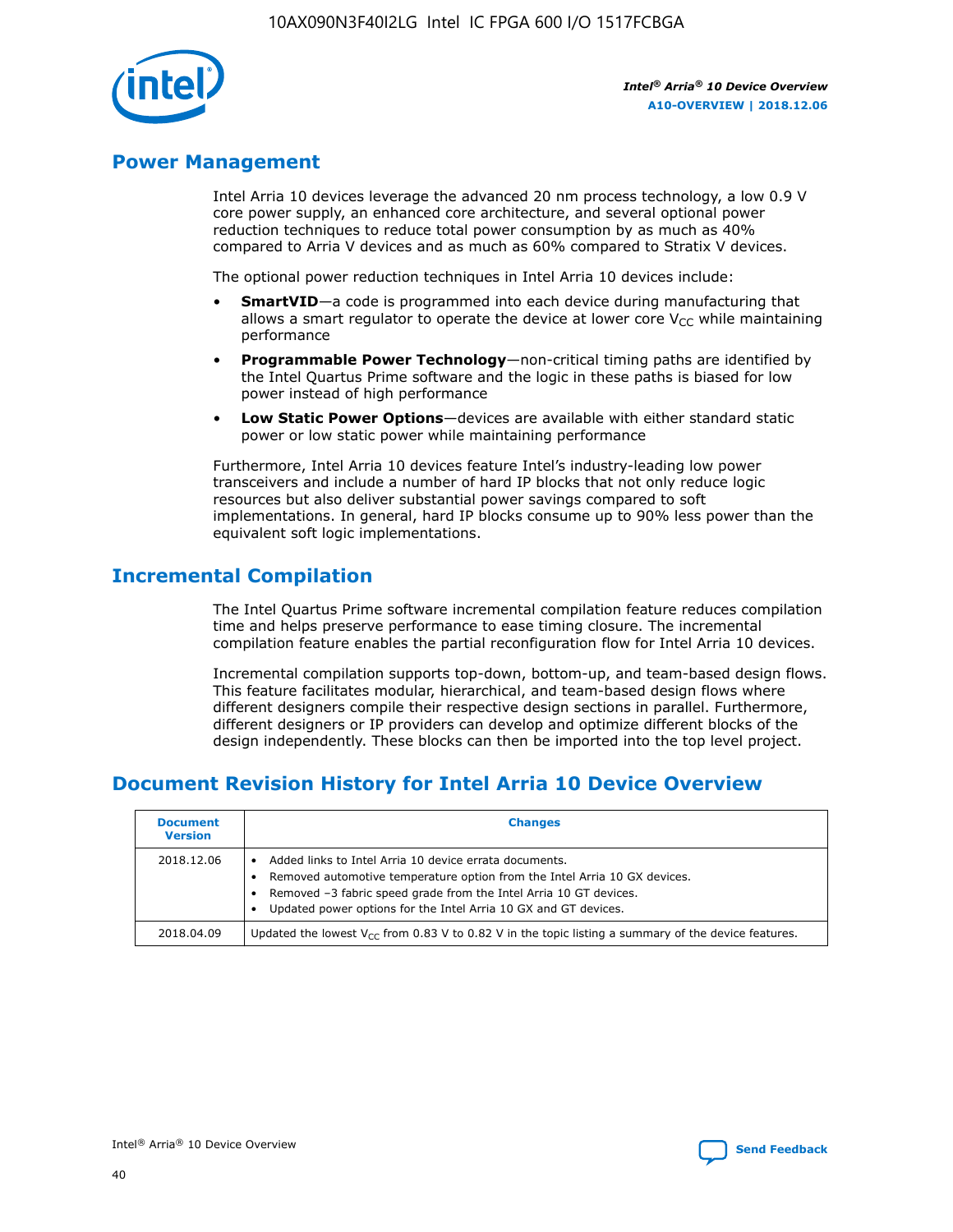*Intel® Arria® 10 Device Overview* **A10-OVERVIEW | 2018.12.06**



| <b>Date</b>    | <b>Version</b> | <b>Changes</b>                                                                                                                                                                                                                                                                                                                                                                                                                                                                                                                                                                                                                                                                                                                                                                                                                                                                                                                                                            |
|----------------|----------------|---------------------------------------------------------------------------------------------------------------------------------------------------------------------------------------------------------------------------------------------------------------------------------------------------------------------------------------------------------------------------------------------------------------------------------------------------------------------------------------------------------------------------------------------------------------------------------------------------------------------------------------------------------------------------------------------------------------------------------------------------------------------------------------------------------------------------------------------------------------------------------------------------------------------------------------------------------------------------|
| January 2018   | 2018.01.17     | Updated the maximum data rate for HPS (Intel Arria 10 SX devices<br>external memory interface DDR3 controller from 2,166 Mbps to 2,133<br>Mbps.<br>Updated maximum frequency supported for half rate QDRII and QDRII<br>+ SRAM to 633 MHz in Memory Standards Supported by the Soft<br>Memory Controller table.<br>Updated transceiver backplane capability to 12.5 Gbps.<br>$\bullet$<br>Removed transceiver speed grade 5 in Sample Ordering Core and<br>Available Options for Intel Arria 10 GX Devices figure.<br>Removed package code 40, low static power, SmartVID, industrial, and<br>military operating temperature support from Sample Ordering Core and<br>Available Options for Intel Arria 10 GT Devices figure.<br>Updated short reach transceiver rate for Intel Arria 10 GT devices to<br>25.8 Gbps.<br>Removed On-Die Instrumentation - EyeQ and Jitter Margin Tool<br>support from PMA Features of the Transceivers in Intel Arria 10 Devices<br>table. |
| September 2017 | 2017.09.20     | Updated the maximum speed of the DDR4 external memory interface from<br>1,333 MHz/2,666 Mbps to 1,200 MHz/2,400 Mbps.                                                                                                                                                                                                                                                                                                                                                                                                                                                                                                                                                                                                                                                                                                                                                                                                                                                     |
| July 2017      | 2017.07.13     | Corrected the automotive temperature range in the figure showing the<br>available options for the Intel Arria 10 GX devices from "-40°C to 100°C"<br>to "-40°C to 125°C".                                                                                                                                                                                                                                                                                                                                                                                                                                                                                                                                                                                                                                                                                                                                                                                                 |
| July 2017      | 2017.07.06     | Added automotive temperature option to Intel Arria 10 GX device family.                                                                                                                                                                                                                                                                                                                                                                                                                                                                                                                                                                                                                                                                                                                                                                                                                                                                                                   |
| May 2017       | 2017.05.08     | Corrected protocol names with "1588" to "IEEE 1588v2".<br>Updated the vertical migration table to remove vertical migration<br>between Intel Arria 10 GX and Intel Arria 10 SX device variants.<br>Removed all "Preliminary" marks.                                                                                                                                                                                                                                                                                                                                                                                                                                                                                                                                                                                                                                                                                                                                       |
| March 2017     | 2017.03.15     | Removed the topic about migration from Intel Arria 10 to Intel Stratix<br>10 devices.<br>Rebranded as Intel.<br>$\bullet$                                                                                                                                                                                                                                                                                                                                                                                                                                                                                                                                                                                                                                                                                                                                                                                                                                                 |
| October 2016   | 2016.10.31     | Removed package F36 from Intel Arria 10 GX devices.<br>Updated Intel Arria 10 GT sample ordering code and maximum GX<br>$\bullet$<br>transceiver count. Intel Arria 10 GT devices are available only in the<br>SF45 package option with a maximum of 72 transceivers.                                                                                                                                                                                                                                                                                                                                                                                                                                                                                                                                                                                                                                                                                                     |
| May 2016       | 2016.05.02     | Updated the FPGA Configuration and HPS Booting topic.<br>Remove V <sub>CC</sub> PowerManager from the Summary of Features, Power<br>Management and Arria 10 Device Variants and packages topics. This<br>feature is no longer supported in Arria 10 devices.<br>Removed LPDDR3 from the Memory Standards Supported by the HPS<br>Hard Memory Controller table in the Memory Standards Supported by<br>Intel Arria 10 Devices topic. This standard is only supported by the<br>FPGA.<br>Removed transceiver speed grade 5 from the Device Variants and<br>Packages topic for Arria 10 GX and SX devices.                                                                                                                                                                                                                                                                                                                                                                   |
| February 2016  | 2016.02.11     | Changed the maximum Arria 10 GT datarate to 25.8 Gbps and the<br>minimum datarate to 1 Gbps globally.<br>Revised the state for Core clock networks in the Summary of Features<br>$\bullet$<br>topic.<br>Changed the transceiver parameters in the "Summary of Features for<br>Arria 10 Devices" table.<br>• Changed the transceiver parameters in the "Maximum Resource Counts<br>for Arria 10 GT Devices" table.<br>• Changed the package availability for GT devices in the "Package Plan<br>for Arria 10 GT Devices" table.<br>Changed the package configurations for GT devices in the "Migration"<br>Capability Across Arria 10 Product Lines" figure.<br>continued                                                                                                                                                                                                                                                                                                  |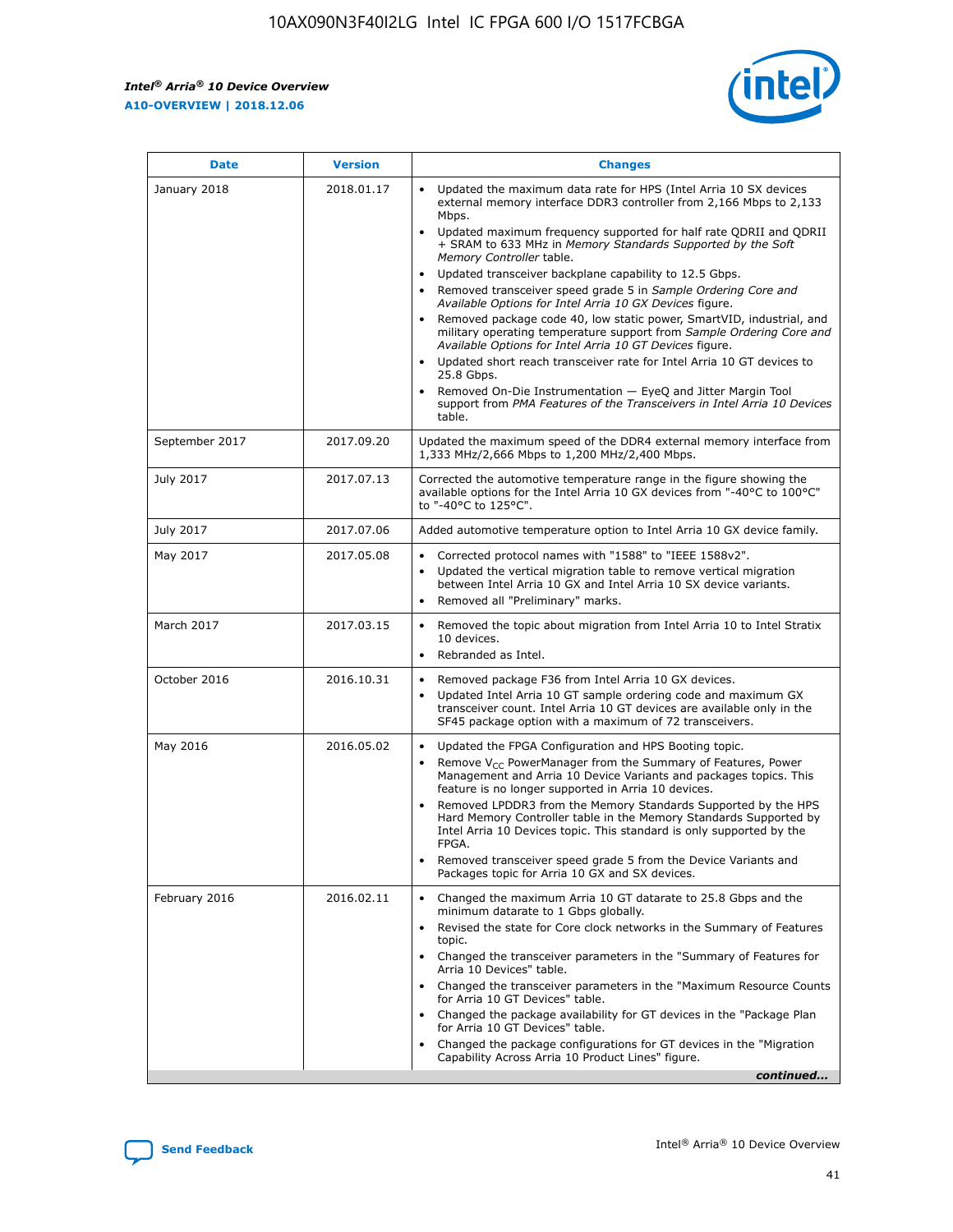

| <b>Date</b>   | <b>Version</b> | <b>Changes</b>                                                                                                                                                               |
|---------------|----------------|------------------------------------------------------------------------------------------------------------------------------------------------------------------------------|
|               |                | • Changed transceiver parameters in the "Low Power Serial Transceivers"<br>section.                                                                                          |
|               |                | • Changed the transceiver descriptions in the "Device Variants for the<br>Arria 10 Device Family" table.                                                                     |
|               |                | Changed the "Sample Ordering Code and Available Options for Arria 10<br>$\bullet$<br>GT Devices" figure.                                                                     |
|               |                | Changed the datarates for GT devices in the "PMA Features" section.                                                                                                          |
|               |                | Changed the datarates for GT devices in the "PCS Features" section.<br>$\bullet$                                                                                             |
| December 2015 | 2015.12.14     | Updated the number of M20K memory blocks for Arria 10 GX 660 from<br>2133 to 2131 and corrected the total RAM bit from 48,448 Kb to<br>48,408 Kb.                            |
|               |                | Corrected the number of DSP blocks for Arria 10 GX 660 from 1688 to<br>1687 in the table listing floating-point arithmetic resources.                                        |
| November 2015 | 2015.11.02     | Updated the maximum resources for Arria 10 GX 220, GX 320, GX 480,<br>$\bullet$<br>GX 660, SX 220, SX 320, SX 480, and SX 660.                                               |
|               |                | • Updated resource count for Arria 10 GX 320, GX 480, GX 660, SX 320,<br>SX 480, a SX 660 devices in Number of Multipliers in Intel Arria 10<br><b>Devices</b> table.        |
|               |                | Updated the available options for Arria 10 GX, GT, and SX.                                                                                                                   |
|               |                | Changed instances of Quartus II to Quartus Prime.<br>$\bullet$                                                                                                               |
| June 2015     | 2015.06.15     | Corrected label for Intel Arria 10 GT product lines in the vertical migration<br>figure.                                                                                     |
| May 2015      | 2015.05.15     | Corrected the DDR3 half rate and quarter rate maximum frequencies in the<br>table that lists the memory standards supported by the Intel Arria 10 hard<br>memory controller. |
| May 2015      | 2015.05.04     | • Added support for 13.5G JESD204b in the Summary of Features table.                                                                                                         |
|               |                | • Added a link to Arria 10 GT Channel Usage in the Arria 10 GT Package<br>Plan topic.                                                                                        |
|               |                | • Added a note to the table, Maximum Resource Counts for Arria 10 GT<br>devices.                                                                                             |
|               |                | • Updated the power requirements of the transceivers in the Low Power<br>Serial Transceivers topic.                                                                          |
| January 2015  | 2015.01.23     | • Added floating point arithmetic features in the Summary of Features<br>table.                                                                                              |
|               |                | • Updated the total embedded memory from 38.38 megabits (Mb) to<br>65.6 Mb.                                                                                                  |
|               |                | • Updated the table that lists the memory standards supported by Intel<br>Arria 10 devices.                                                                                  |
|               |                | Removed support for DDR3U, LPDDR3 SDRAM, RLDRAM 2, and DDR2.                                                                                                                 |
|               |                | Moved RLDRAM 3 support from hard memory controller to soft memory<br>controller. RLDRAM 3 support uses hard PHY with soft memory<br>controller.                              |
|               |                | Added soft memory controller support for QDR IV.<br>٠                                                                                                                        |
|               |                | Updated the maximum resource count table to include the number of<br>hard memory controllers available in each device variant.                                               |
|               |                | Updated the transceiver PCS data rate from 12.5 Gbps to 12 Gbps.<br>$\bullet$                                                                                                |
|               |                | Updated the max clock rate of PS, FPP x8, FPP x16, and Configuration<br>via HPS from 125 MHz to 100 MHz.                                                                     |
|               |                | Added a feature for fractional synthesis PLLs: PLL cascading.                                                                                                                |
|               |                | Updated the HPS programmable general-purpose I/Os from 54 to 62.<br>$\bullet$                                                                                                |
|               |                | continued                                                                                                                                                                    |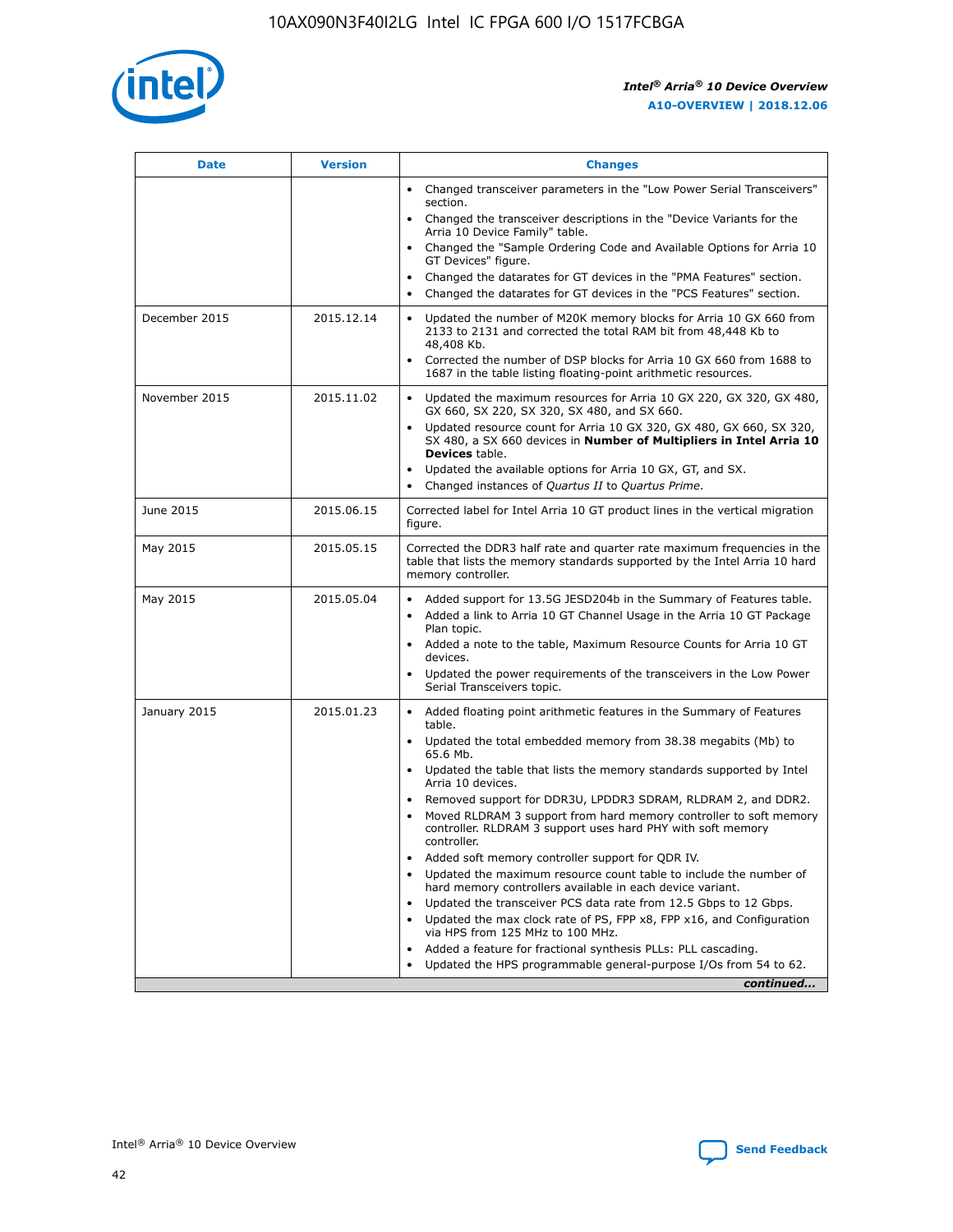r



| <b>Date</b>    | <b>Version</b> | <b>Changes</b>                                                                                                                                                                                                                                                                                                                                                                                                                                                                                                                                      |
|----------------|----------------|-----------------------------------------------------------------------------------------------------------------------------------------------------------------------------------------------------------------------------------------------------------------------------------------------------------------------------------------------------------------------------------------------------------------------------------------------------------------------------------------------------------------------------------------------------|
| September 2014 | 2014.09.30     | Corrected the 3 V I/O and LVDS I/O counts for F35 and F36 packages<br>$\bullet$<br>of Arria 10 GX.<br>Corrected the 3 V I/O, LVDS I/O, and transceiver counts for the NF40<br>$\bullet$<br>package of the Arria GX 570 and 660.<br>Removed 3 V I/O, LVDS I/O, and transceiver counts for the NF40<br>package of the Arria GX 900 and 1150. The NF40 package is not<br>available for Arria 10 GX 900 and 1150.                                                                                                                                       |
| August 2014    | 2014.08.18     | Updated Memory (Kb) M20K maximum resources for Arria 10 GX 660<br>devices from 42,660 to 42,620.<br>Added GPIO columns consisting of LVDS I/O Bank and 3V I/O Bank in<br>$\bullet$<br>the Package Plan table.<br>Added how to use memory interface clock frequency higher than 533<br>$\bullet$<br>MHz in the I/O vertical migration.<br>Added information to clarify that RLDRAM3 support uses hard PHY with<br>$\bullet$<br>soft memory controller.<br>Added variable precision DSP blocks support for floating-point<br>$\bullet$<br>arithmetic. |
| June 2014      | 2014.06.19     | Updated number of dedicated I/Os in the HPS block to 17.                                                                                                                                                                                                                                                                                                                                                                                                                                                                                            |
| February 2014  | 2014.02.21     | Updated transceiver speed grade options for GT devices in Figure 2.                                                                                                                                                                                                                                                                                                                                                                                                                                                                                 |
| February 2014  | 2014.02.06     | Updated data rate for Arria 10 GT devices from 28.1 Gbps to 28.3 Gbps.                                                                                                                                                                                                                                                                                                                                                                                                                                                                              |
| December 2013  | 2013.12.10     | Updated the HPS memory standards support from LPDDR2 to LPDDR3.<br>Updated HPS block diagram to include dedicated HPS I/O and FPGA<br>$\bullet$<br>Configuration blocks as well as repositioned SD/SDIO/MMC, DMA, SPI<br>and NAND Flash with ECC blocks.                                                                                                                                                                                                                                                                                            |
| December 2013  | 2013.12.02     | Initial release.                                                                                                                                                                                                                                                                                                                                                                                                                                                                                                                                    |